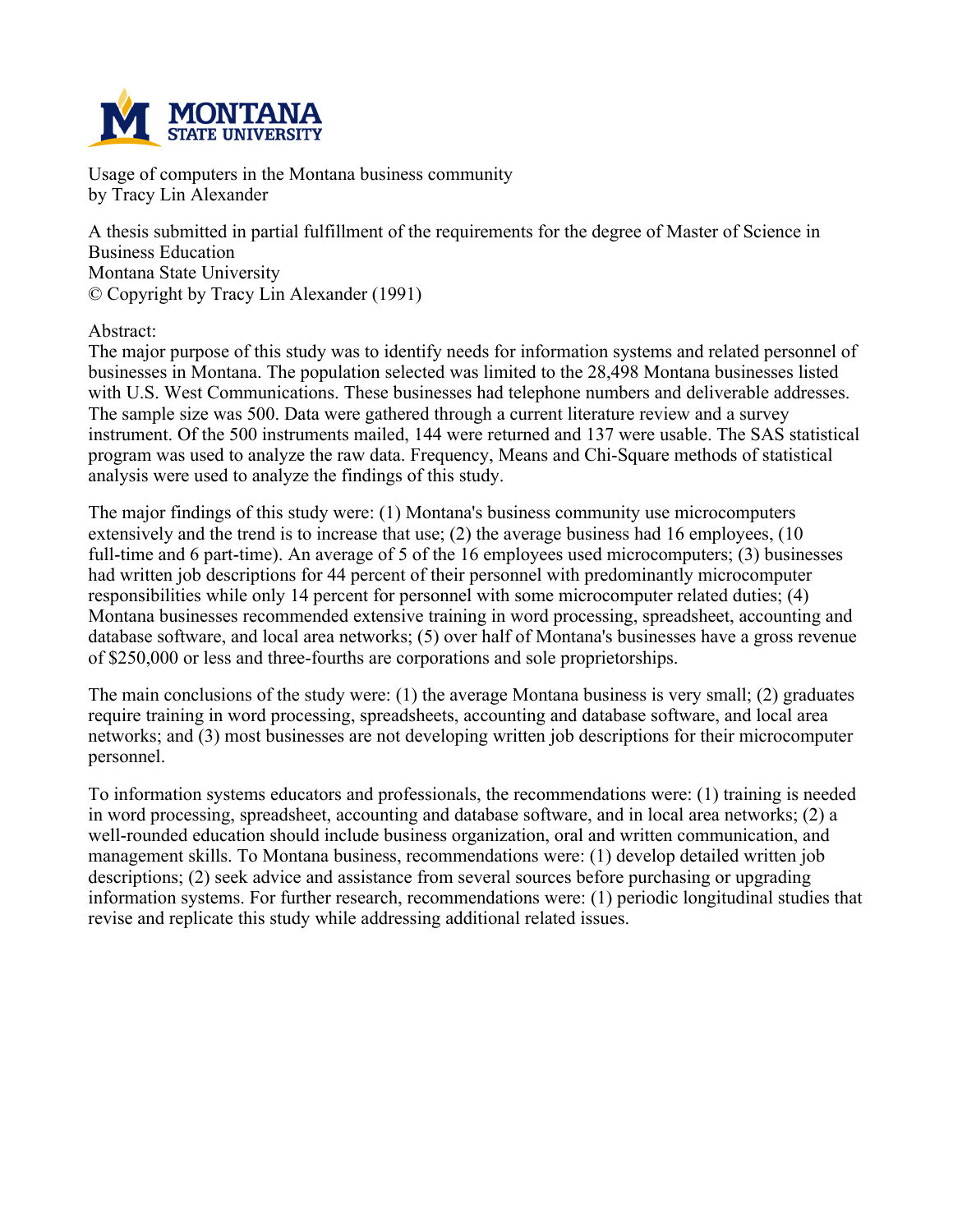# USAGE OF COMPUTERS IN THE MONTANA

## BUSINESS COMMUNITY

by

Tracy Lin Alexander

# A thesis submitted in partial fulfillment<br>of the requirements for the degree

## of

Master of Science

in

**Business Education** 

MONTANA STATE UNIVERSITY Bozeman, Montana

**June 1991**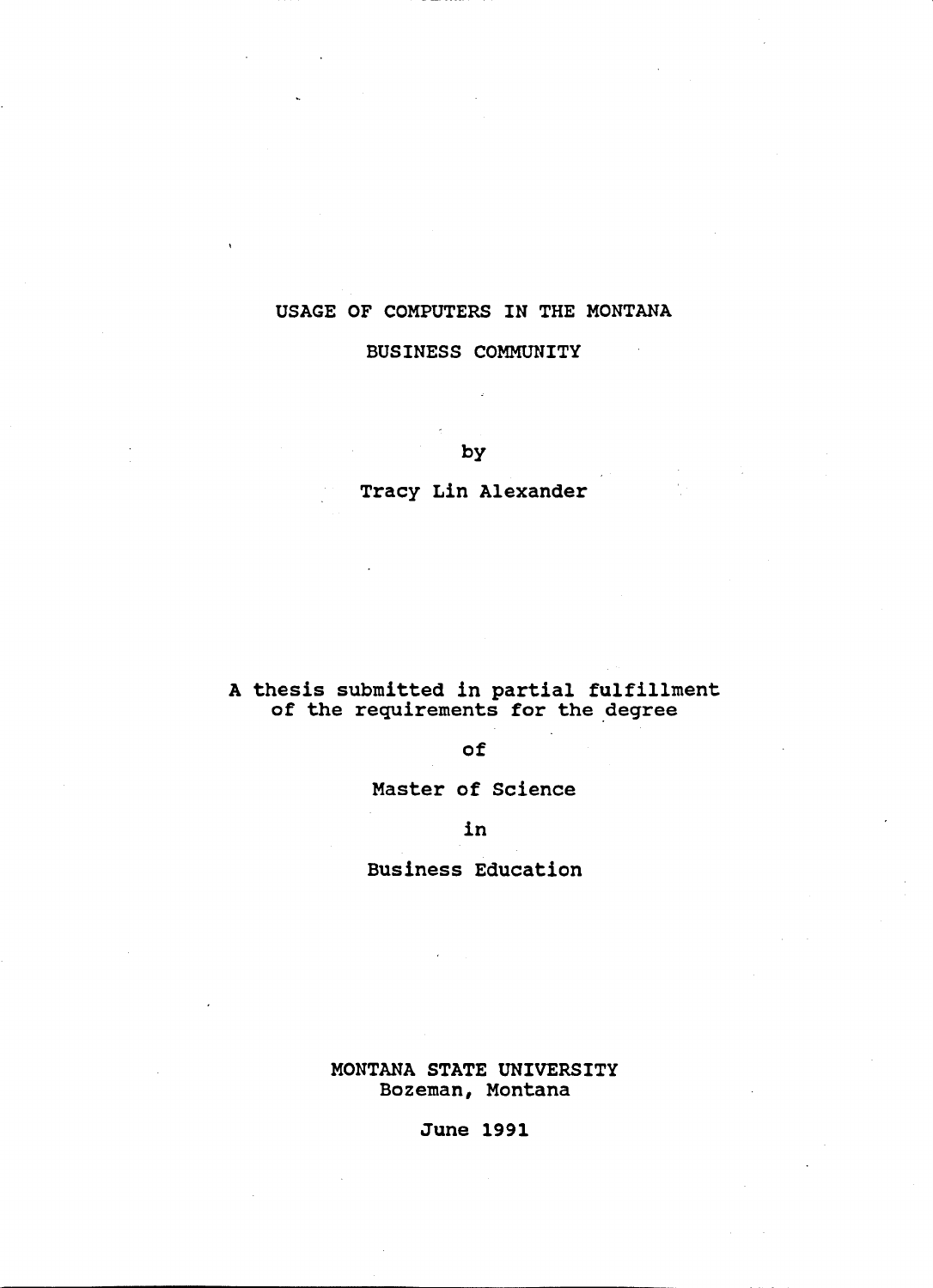## **APPROVAL**

## of a thesis submitted by

## Tracy Lin Alexander

This thesis has been read by each member of the thesis<br>committee and has been found to be satisfactory regarding<br>content, English usage, format, citations, bibliographic<br>style, and consistency, and is ready for submission

Chairperson, ttee. Gr

Approved for the Major Department

Department **Head** or

# Approved for the College of Graduate Studies

99,

Graduate Dean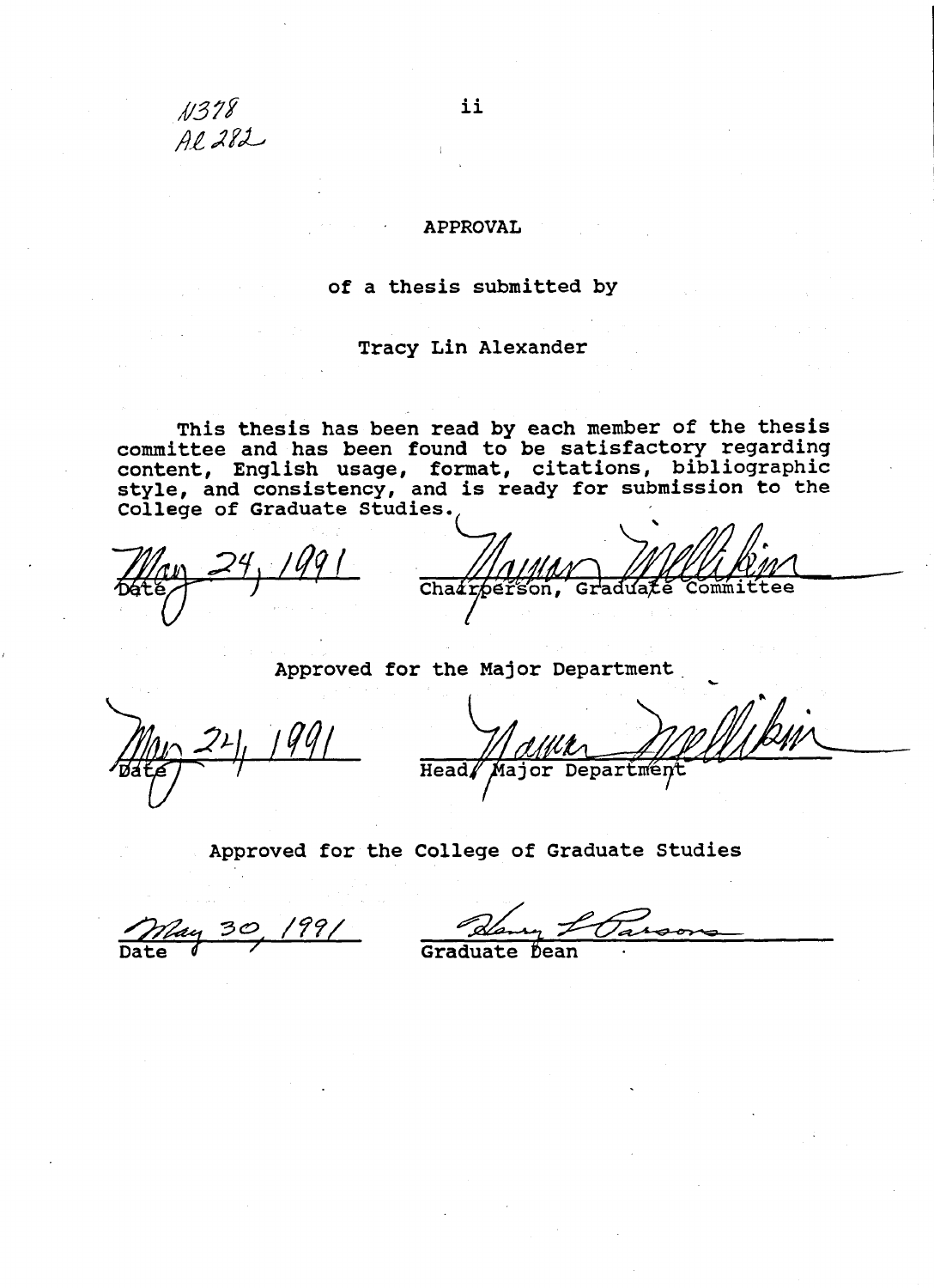## STATEMENT OF PERMISSION TO USE

In presenting this thesis in partial fulfillment of requirements for a master's degree at Montana State University, I agree that the Library shall make it available to borrowers under rules of the Library. Brief quotations from this thesis are allowable without special permission, provided that accurate acknowledgment of source is made.

Permission for extensive quotation from or reproduction of this thesis may be granted by my major professor, or in his absence, by the Dean of Libraries when, in the opinion of either, the proposed use of the material is for scholarly purposes. Any copying or use of the material in this thesis for financial gain shall not be allowed without my written permission.

Signature Date

iii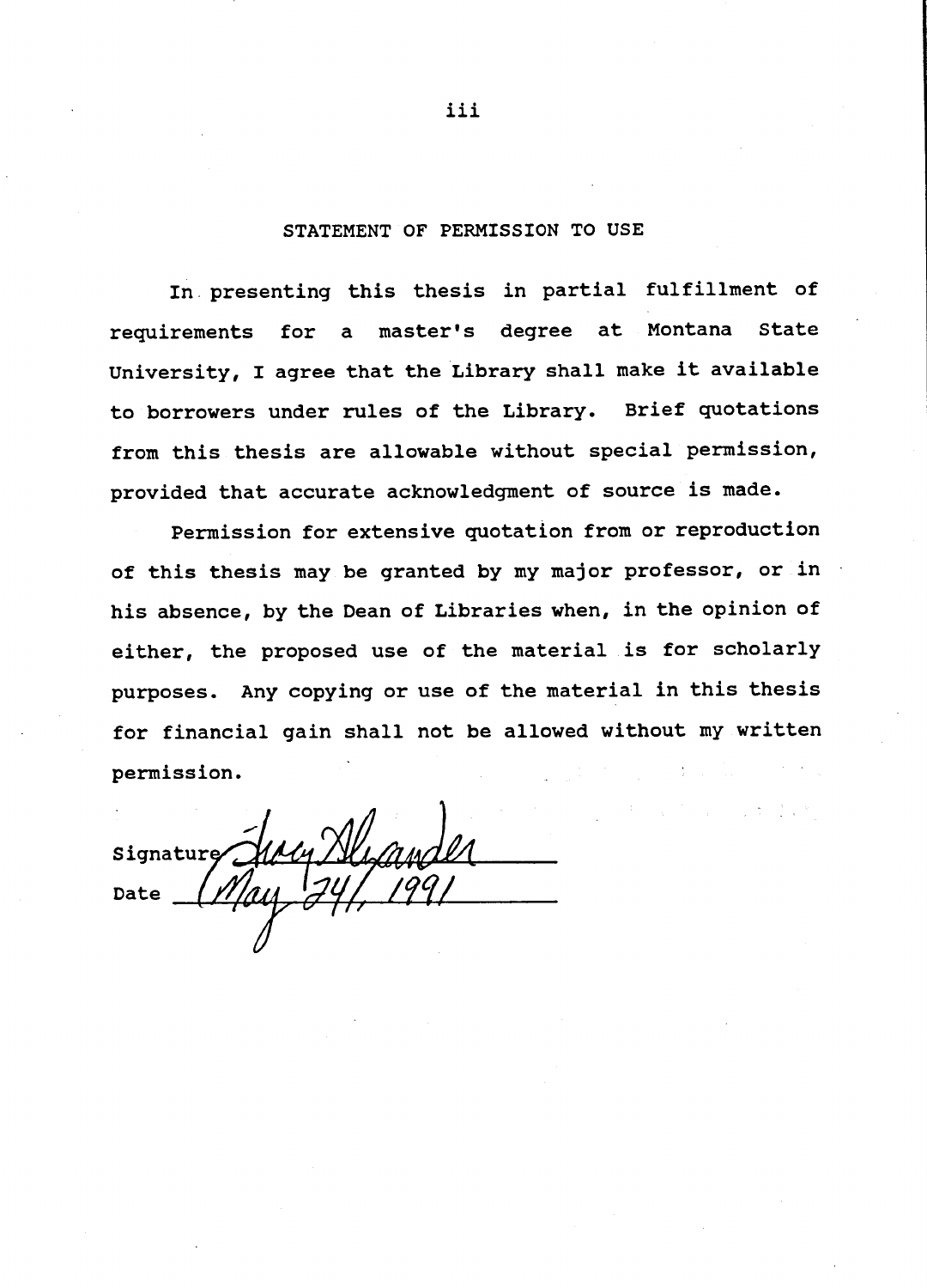#### **ACKNOWLEDGEMENTS**

author gratefully acknowledges the aid and **The** supervision of the staff at Montana State University, especially Dr. Norman Millikin, committee chairperson, advisor and friend, who was instrumental in the author's success in obtaining her master's degree. In addition, she acknowledges Dr. Shannon Taylor, who as a committee member gave generously of his time, advice and support. She also acknowledges Dr. Robert Swinth, who contributed his expertise as a committee member.

Acknowledgement must go to the author's children, Jackie and Trenton Hancock, for their encouragement, willingness to sacrifice, and cooperation as they planned their activities around their mother's education. They greatly contributed to the author's ability to obtain her goal of a quality education.

iv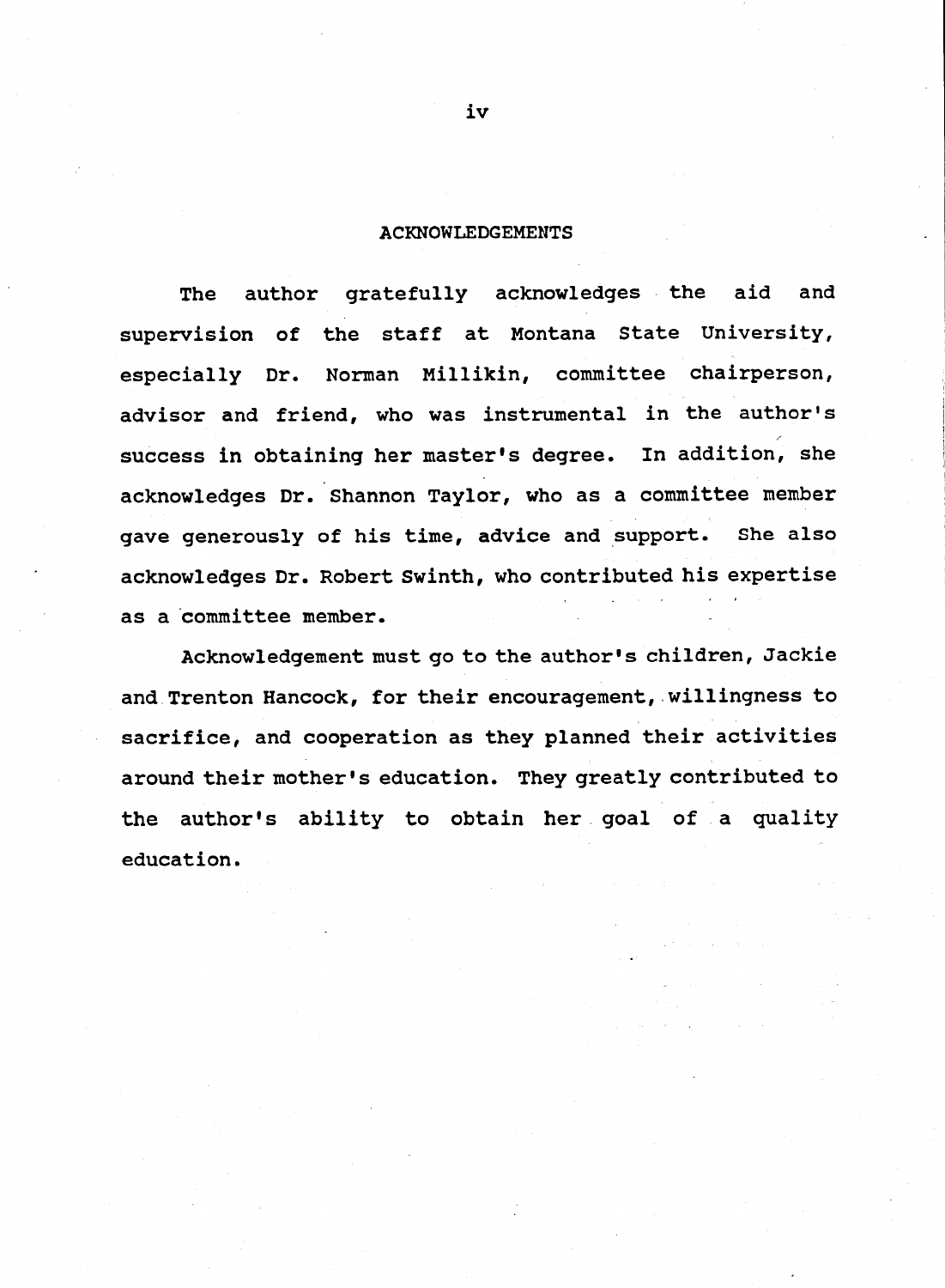# TABLE OF CONTENTS

|                 |                                     | rage                    |
|-----------------|-------------------------------------|-------------------------|
|                 | .<br>LIST OF FIGURES                | vii                     |
| <b>ABSTRACT</b> |                                     | ix                      |
|                 |                                     |                         |
| <b>CHAPTER:</b> |                                     |                         |
| I.              | INTRODUCTION                        | $\mathbf{1}$            |
|                 | Need for the Study                  | $\mathbf 1$             |
|                 | Statement of the Problem            | $\overline{\mathbf{c}}$ |
|                 | Questions to be Answered            | $\overline{\mathbf{3}}$ |
|                 | Limitations of the Study            | $\overline{\mathbf{3}}$ |
|                 | Terminology                         | $\overline{\mathbf{4}}$ |
|                 | Summary $\cdots$                    | 5                       |
|                 |                                     |                         |
| II.             | REVIEW OF LITERATURE                | 6                       |
|                 | Introduction                        | 6                       |
|                 | Needs of Industry                   | 6                       |
|                 | Role of the IS Professional Manager | 12                      |
|                 |                                     | 14                      |
|                 | IS Curriculum                       |                         |
|                 | Special Needs of Montana's Small    |                         |
|                 | Businesses                          | 16                      |
|                 | Currently Emerging Trends           | 18                      |
|                 | Summary                             | 20                      |
| III.            | <b>PROCEDURES</b>                   | 22                      |
|                 | Introduction                        | 22                      |
|                 | Sources of Data                     | 23                      |
|                 | Construction Methodology of Survey  |                         |
|                 | <b>Instrument</b><br>.              | 23                      |
|                 |                                     | 24                      |
|                 | Administration of Survey Instrument |                         |
|                 | Analysis of Data                    | 25                      |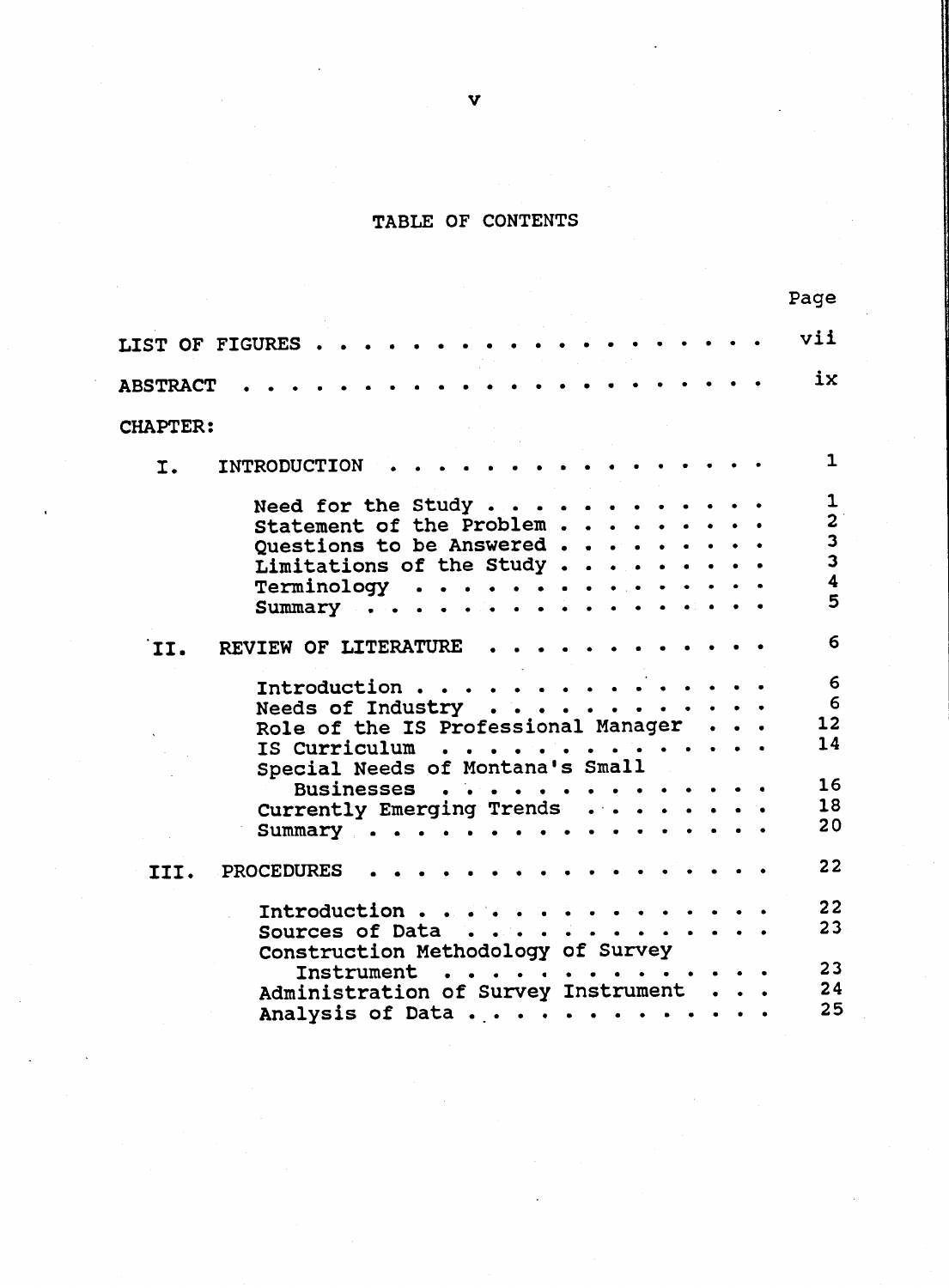# TABLE OF CONTENTS--Continued

|                                                                                                         |  | Page     |
|---------------------------------------------------------------------------------------------------------|--|----------|
| PRESENTATION OF DATA<br>IV.                                                                             |  | 26       |
| Introduction<br>Section 1: Microcomputer Hardware                                                       |  | 26<br>26 |
| Section 2: Local Area Networks                                                                          |  |          |
| and Modems                                                                                              |  | 28       |
| Section 3: Software and External                                                                        |  | 33       |
| Databases.<br>and a state<br>Section 4: Computer Investment                                             |  |          |
| Strategies                                                                                              |  | 33       |
| Section 5: Information Systems                                                                          |  |          |
| Personnel.<br>$\ddot{\bullet}$<br>$\bullet \qquad \bullet \qquad \bullet \qquad \bullet \qquad \bullet$ |  | 37       |
| Section 6: Education Needs                                                                              |  | 51       |
| Section 7: Business Demographics                                                                        |  | 54       |
| .<br>Summary                                                                                            |  | 61       |
| SUMMARY, CONCLUSIONS AND RECOMMENDATIONS<br>v.                                                          |  | 62       |
| Introduction                                                                                            |  | 62       |
| Summary of the Study.                                                                                   |  | 62       |
| .<br>Conclusions                                                                                        |  | 67       |
| Recommendations for IS Educators and                                                                    |  |          |
| .<br>Professionals                                                                                      |  | 69       |
| Recommendations for the Montana                                                                         |  |          |
| Business Community                                                                                      |  | 70       |
| Recommendations for Further Research                                                                    |  | 72       |
| <b>BIBLIOGRAPHY</b>                                                                                     |  | 74       |
| <b>APPENDICES</b>                                                                                       |  | 79       |
| Appendix A--Cover Letter                                                                                |  | 80       |
| Appendix B--Survey Instrument                                                                           |  | 82       |
|                                                                                                         |  |          |

 $\label{eq:1.1} \mathcal{L}_{\mathcal{A}}(\mathcal{A},\mathcal{L}_{\mathcal{A}}) = \mathcal{L}_{\mathcal{A}}(\mathcal{A},\mathcal{L}_{\mathcal{A}}) = \mathcal{L}_{\mathcal{A}}(\mathcal{A},\mathcal{L}_{\mathcal{A}})$ 

 $\sim$   $\sim$ 

 $\mathcal{L}^{\text{max}}_{\text{max}}$  ,  $\mathcal{L}^{\text{max}}_{\text{max}}$ 

ng la

 $\label{eq:3.1} \frac{1}{\sqrt{2\pi}}\frac{1}{\sqrt{2\pi}}\int_{0}^{\infty}\frac{1}{\sqrt{2\pi}}\left(\frac{1}{\sqrt{2\pi}}\int_{0}^{\infty}\frac{1}{\sqrt{2\pi}}\left(\frac{1}{\sqrt{2\pi}}\int_{0}^{\infty}\frac{1}{\sqrt{2\pi}}\frac{1}{\sqrt{2\pi}}\right)\frac{1}{\sqrt{2\pi}}\frac{1}{\sqrt{2\pi}}\frac{1}{\sqrt{2\pi}}\frac{1}{\sqrt{2\pi}}\frac{1}{\sqrt{2\pi}}\frac{1}{\sqrt{2\pi}}\frac{1}{\sqrt{2\$ 

 $\mathcal{A}^{\mathcal{A}}$ 

 $\Delta \sim 10^{-12}$ 

 $\sim$ 

and the government

 $\sim$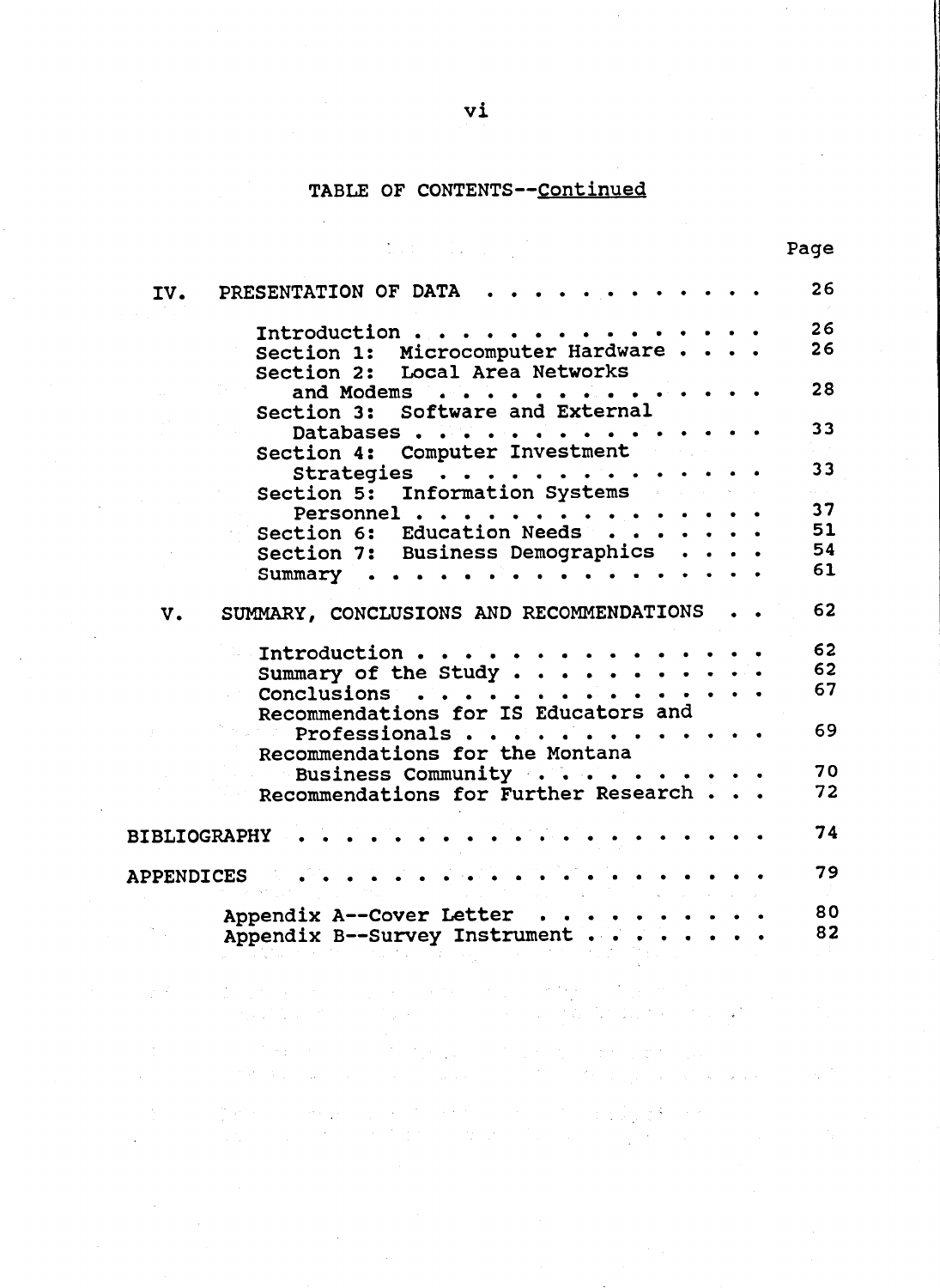# LIST OF FIGURES

| Figure       |                                                                                  | Page |
|--------------|----------------------------------------------------------------------------------|------|
| 1            | Computer Usage By Montana Businesses                                             | 27   |
| $\mathbf{2}$ | Number of Microcomputers Used by Brand                                           | 29   |
| 3            | Microcomputer Comparison IBM/Compatible<br>Versus All Others.                    | 30   |
| 4            | Own or Lease Microcomputer                                                       | 31   |
| 5            | Local Area Network and Modem Use                                                 | 32   |
| 6.           | Local Area Network Usage                                                         | 34   |
| 7            | Software Packages Being Used                                                     | 35   |
| 8            | External Database Usage                                                          | 36   |
| 9            | Average Microcomputer Investment                                                 | 38   |
| 10           | Perception of Cost Effectiveness                                                 | 39   |
| 11           | Intent to Update or Expand Within<br>Twelve Months                               | 40   |
| 12           | Full-time Versus Part-time Employees                                             | 42   |
| 13           | Comparison of Personnel Who Use<br>Microcomputers With Those Who Don't.          | 43   |
| 14           | Comparison of Businesses With/Without<br>Predominant Micro Responsible Position  | 44   |
| 15           | Comparison of Businesses With/Without<br>Positions Involving Some Micro Duties.  | 45   |
| 16           | Businesses With Written Job Descriptions<br>For Predominant Micro Positions      | 47   |
| 17           | Businesses With Written Job Descriptions<br>For Positions With Some Micro Duties | 48   |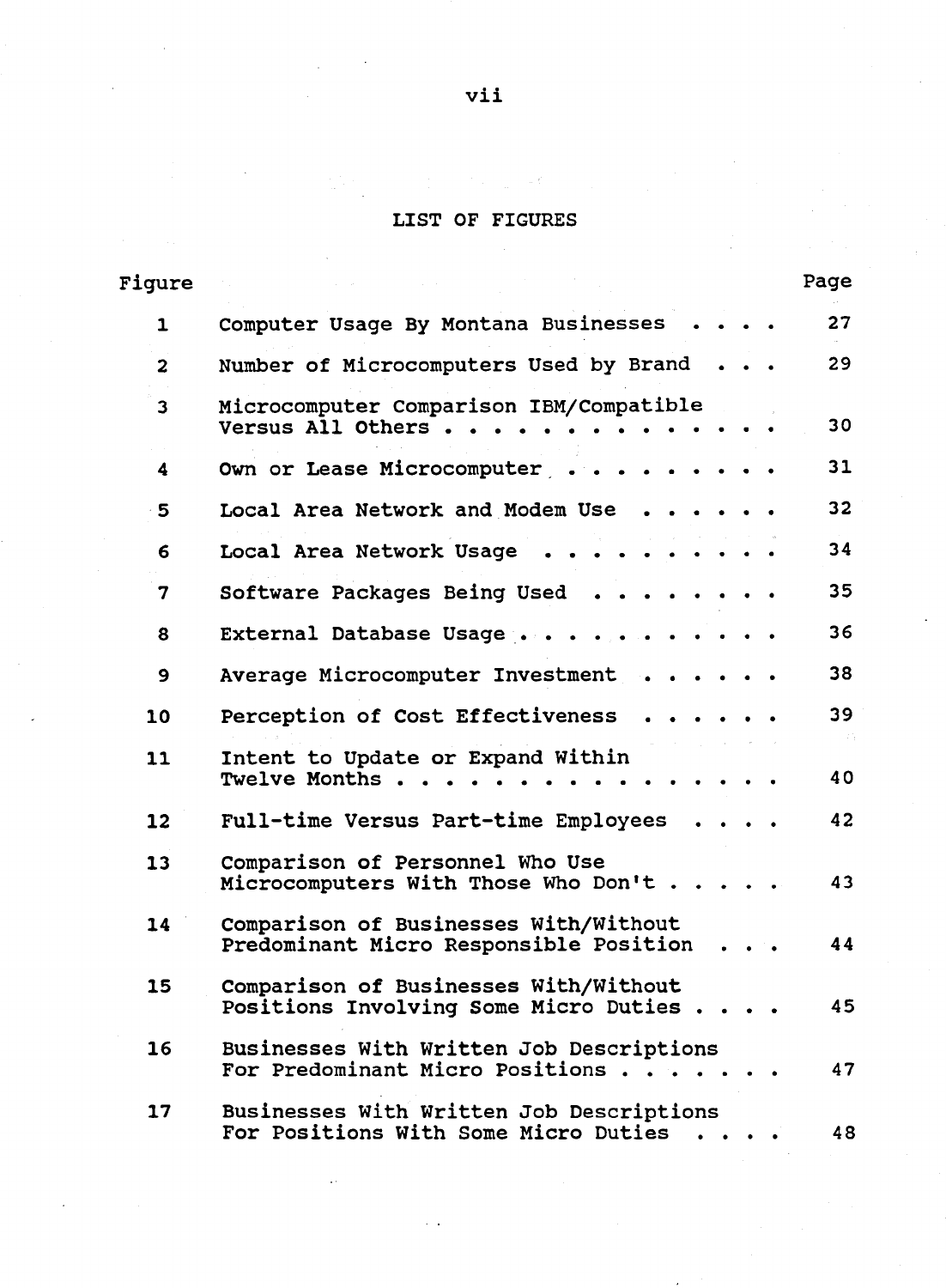## viii

## LIST OF FIGURES--Continued

| <b>Figure</b> |                                                                         | Page |
|---------------|-------------------------------------------------------------------------|------|
| 18            | Microcomputer Personnel Qualification<br>Methods                        | 49   |
| 19            | Intent to Hire Microcomputer Personnel                                  | 50   |
| 20            | Business Areas As Recommended For IS<br>Professionals.                  | 52   |
| 21            | Software Training Recommended For<br>Graduates.                         | 53   |
| 22            | Knowledge of Networks Recommended For<br>Graduates                      | 55   |
| 23            | Types of Microcomputer Experience That<br>Could Be Provided By Colleges | 56   |
| 24            | Legal Status Of Responding Businesses.                                  | 58   |
| 25            | Gross Revenue of Responding Businesses                                  | 59   |
| 26            | Position of Respondents Who Filled Out<br>Questionnaire.                | 60   |
|               |                                                                         |      |
|               |                                                                         |      |

i<br>Listo kontrolle

 $\mathcal{L}$ 

 $\mathcal{L}(\mathcal{A})$  and  $\mathcal{L}(\mathcal{A})$  and  $\mathcal{L}(\mathcal{A})$  and

 $\mathcal{P}_{\mathcal{A}}$ 

 $\mathcal{A}^{(2)}=\mathcal{A}^{(2)}\mathcal{A}^{(2)}$ 

 $\epsilon_{\rm{max}}$  ,  $\epsilon_{\rm{max}}$ 

 $\sim 10^{-1}$   $^{-1}$ 

 $\frac{1}{2} \frac{1}{2} \frac{1}{2} \frac{1}{2} \frac{1}{2} \frac{1}{2} \frac{1}{2} \frac{1}{2}$ 

 $\frac{1}{2}$  , we set

a na matangan<br>Kabupatèn Tanggaling Kabupatèn

 $\sim$ 

 $\sim 10^7$ 

 $\mathcal{P}_{\text{max}}$ 

ina<br>Salah Salah Sulawa<br>Maan di Salah Sulawa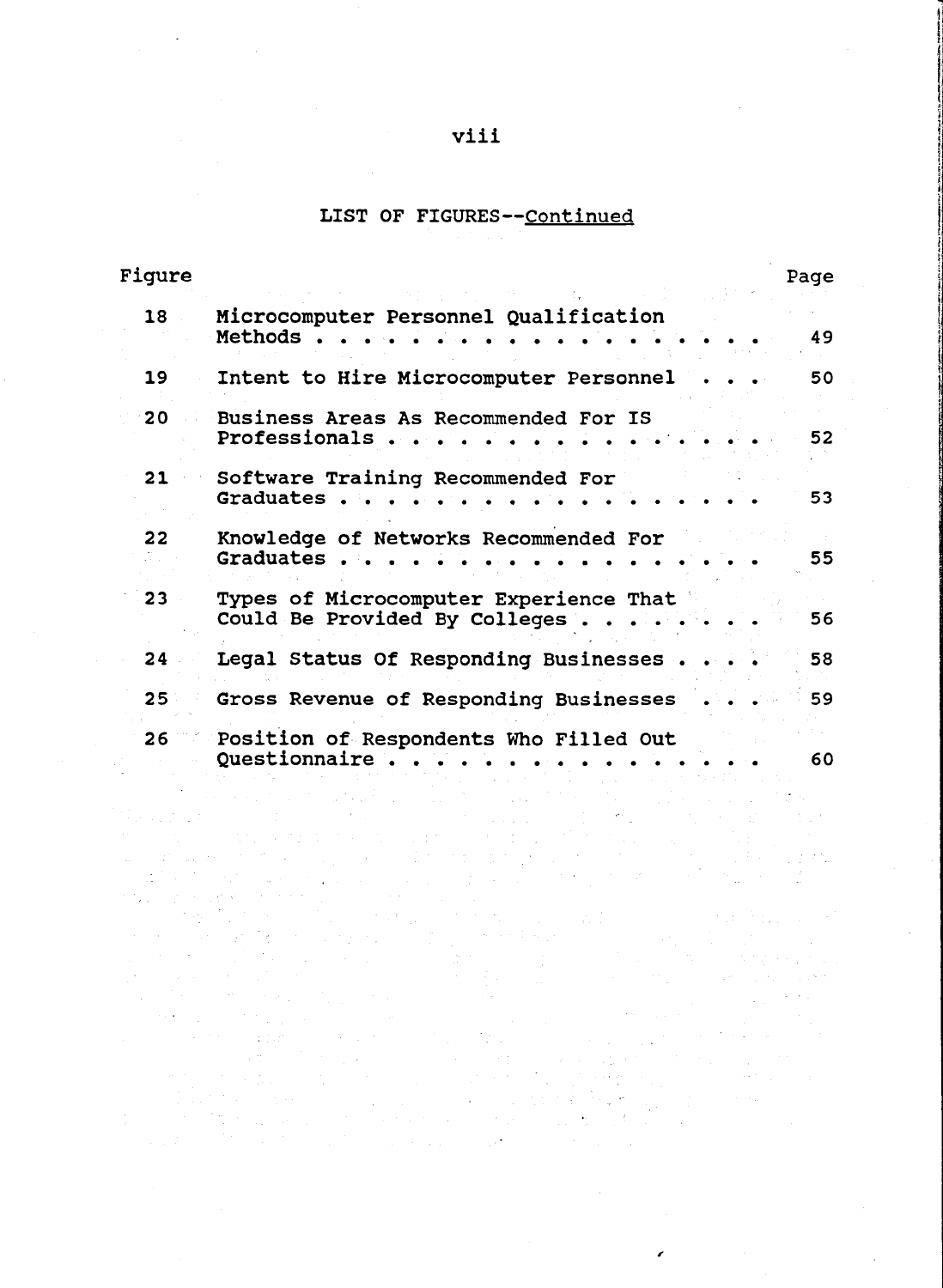#### **ABSTRACT**

The major purpose of this study was to identify needs for information systems and related personnel of businesses The population selected was limited to the in Montana. 28,498 Montana businesses listed with U.S. West Communi-These businesses had telephone numbers and cations. deliverable addresses. The sample size was 500. Data were gathered through a current literature review and a survey instrument. Of the 500 instruments mailed, 144 were returned and 137 were usable. The SAS statistical program was used to Frequency, Means and Chi-Square analyze the raw data. methods of statistical analysis were used to analyze the findings of this study.

The major findings of this study were: (1) Montana's business community use microcomputers extensively and the trend is to increase that use; (2) the average business had 16 employees, (10 full-time and 6 part-time). An average of 5 of the 16 employees used microcomputers; (3) businesses had written job descriptions for 44 percent of their personnel with predominantly microcomputer responsibilities while only 14 percent for personnel with some microcomputer related duties; (4) Montana businesses recommended extensive training in word processing, spreadsheet, accounting and database software, and local area networks; (5) over half of Montana's businesses have a gross revenue of \$250,000 or less and three-fourths are corporations and sole proprietorships.

The main conclusions of the study were: (1) the average Montana business is very small; (2) graduates require training in word processing, spreadsheets, accounting and database software, and local area networks; and (3) most businesses are not developing written job descriptions for their microcomputer personnel.

To information systems educators and professionals, the recommendations were: (1) training is needed in word processing, spreadsheet, accounting and database software, and in local area networks; (2) a well-rounded education include business organization, oral and written should communication, and management skills. To Montana business. (1) develop detailed written job recommendations were: descriptions; (2) seek advice and assistance from several sources before purchasing or upgrading information systems. For further research, recommendations were: (1) periodic longitudinal studies that revise and replicate this study while addressing additional related issues.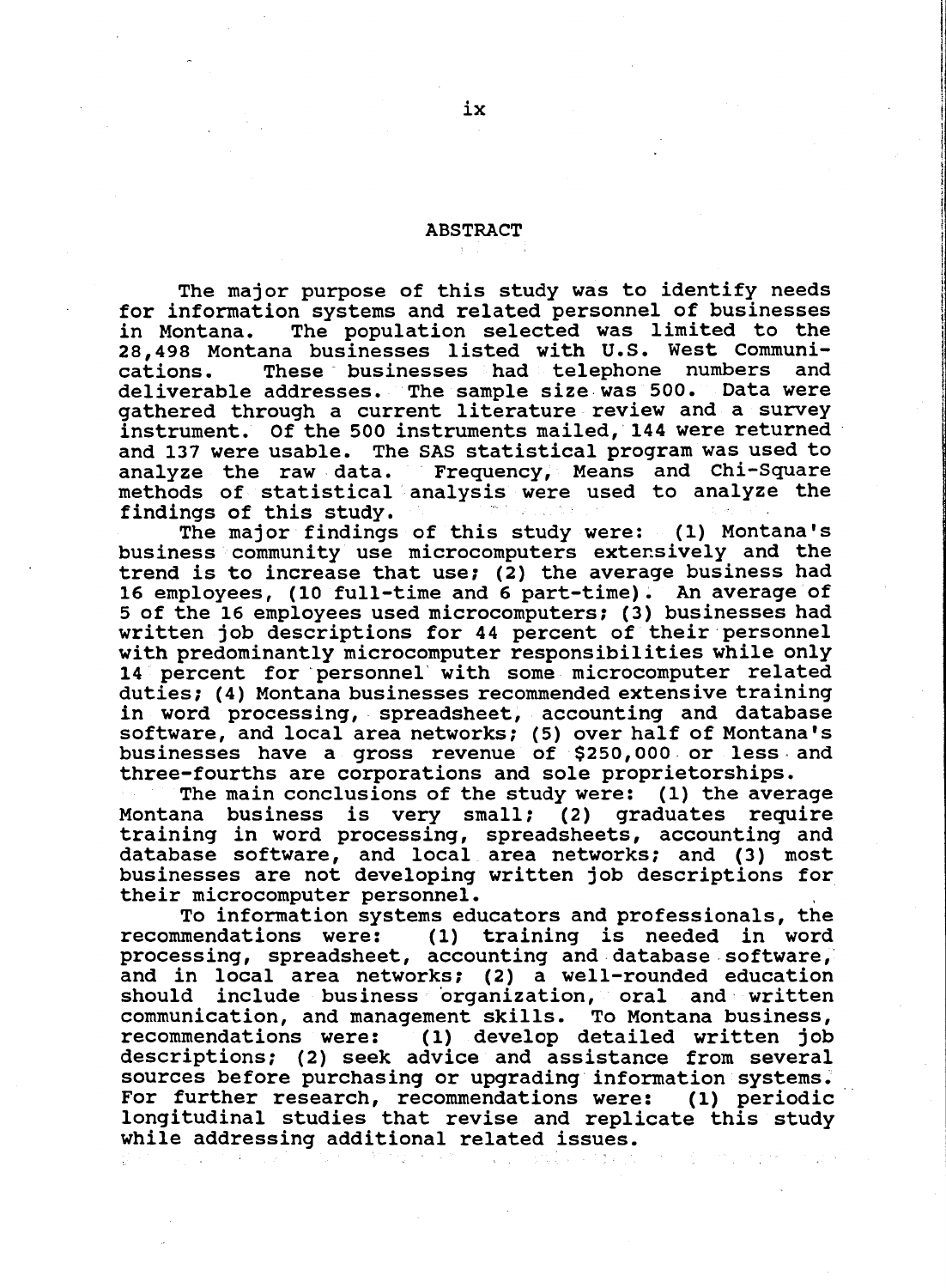#### **CHAPTER I**

#### **INTRODUCTION**

"The rapid integration of Management Information Systems (MIS) into all aspects of business, and the great advancement in information technology during the past few decades, have created a demand for MIS professionals who are not limited to<br>knowledge of the technical side of information systems, but rather, broad who possess  $\mathbf{a}$ understanding of. information systems, organizational behavior, and management." (Khosrowpour 1988)

The major purpose of this study was to identify the specific needs businesses in of Montana concerning Information Systems (IS) and related personnel. **The** researcher sought to define those skills which an **TS** professional should possess before seeking employment in the Montana business community.

## Need for the Study

The IS field has changed and grown considerably over the past two decades. Traditionally, the focus of the IS professional centered solely on the technical knowledge and skills associated with the development and maintenance of computer information systems. The concentration on technical aspects of IS produced IS professionals with a narrow perception of the business organization and their own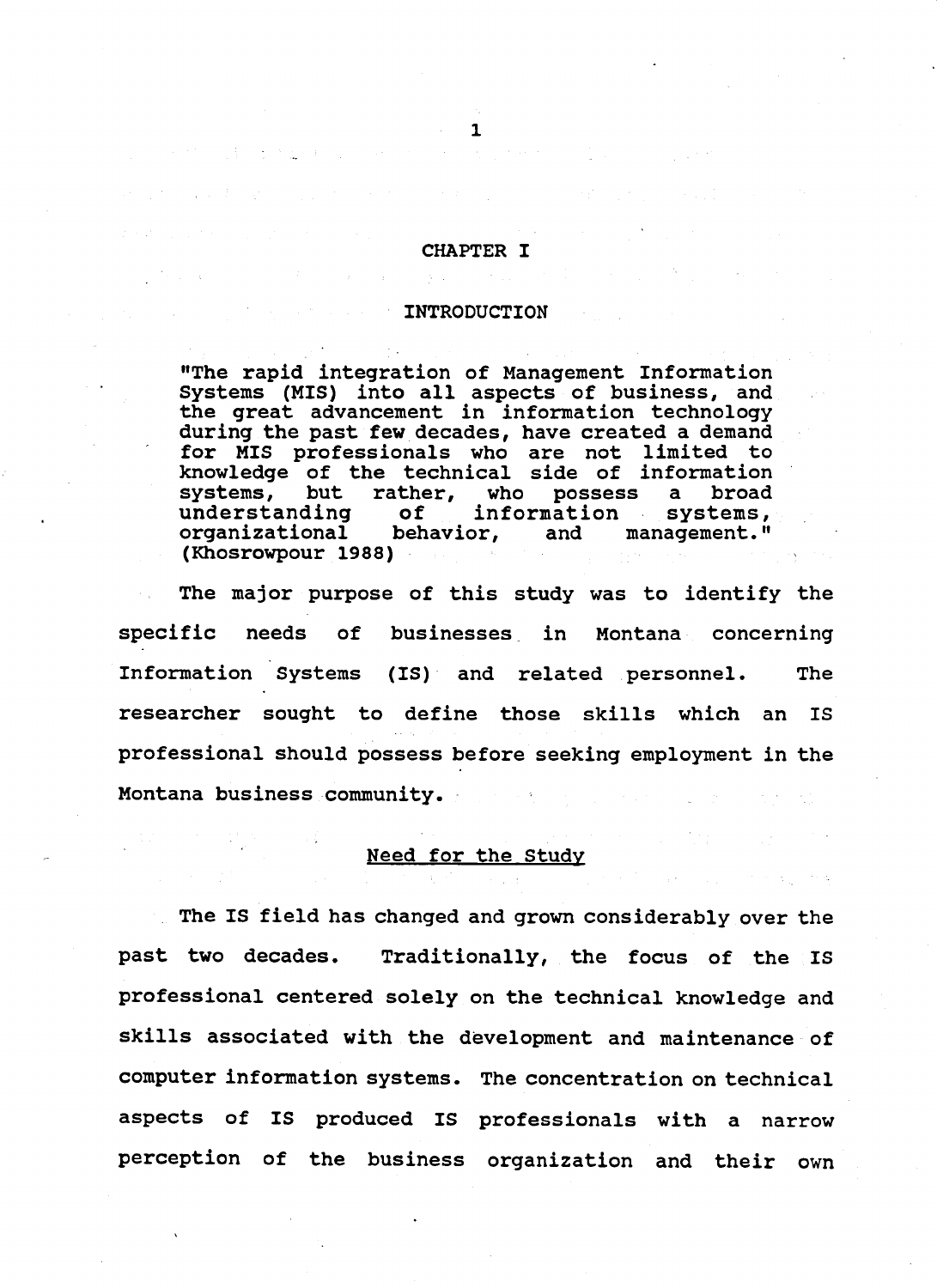contribution to it. There was a lack of integration of duties performed by computer personnel into the needs of the organizations they worked for. Consequently, the business community demanded IS professionals who had a broad understanding of how the organization operates.

In addition, businesses required IS professionals to possess the ability to communicate in both oral and written form to managers, end-users and others within and outside the organization.

This was especially true of small businesses where the IS skills required may be less technical and complex than in large organizations. The possession of a wide range of knowledge is likely to be essential to the value of the IS professional to the small business community.

## Statement of the Problem

The major purpose of this study was to identify the current usage of computers by businesses in Montana; to. assess the perceptions of persons involved in Montana business as to their requirements for information systems and IS professionals and whether those requirements were being met; and to determine what skills and knowledge an IS professional should possess to acquire employment in Montana.  $\mathbb{P}(\mathbb{P}^n)$  is a strict of the set of the starting  $\mathcal{A}_\mathcal{L}$  ,  $\mathcal{A}_\mathcal{L}$  , is the function of the starting  $\mathcal{A}_\mathcal{L}$ in de la capacidade de la contrada de la constitución de la capacidad de la capacidad de la constitución de la

**一般, 而且可能的**, 而是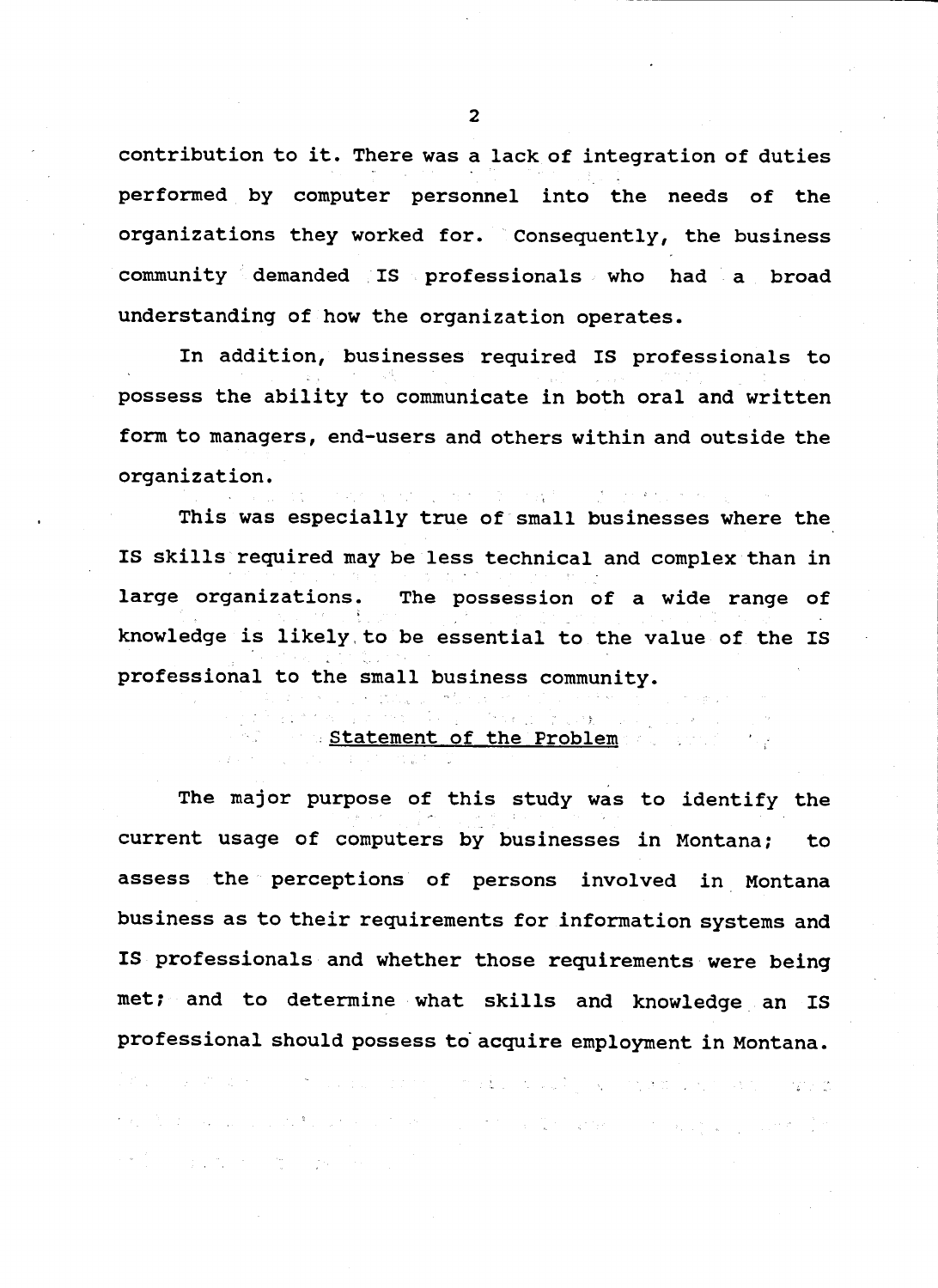## Questions to be Answered

This study focused primarily on the following list of questions in an attempt to obtain answers which satisfied the problem statement.

- $1.$ How are microcomputers used by businesses in Montana, what types, and how many per business?
- $2.$ Are local area networks used by businesses in Montana?
- з. What are the types and brands of software used by businesses in Montana?
- 4. Are there any plans regarding future upgrading of microcomputers and staffing?
- 5. How many microcomputer related personnel are employed and what are their qualifications and job descriptions?
- 6. What are the perceptions of business owners or operators regarding which microcomputers and software training should be received by business graduates?

## Limitations of the Study

The researcher limited this study to businesses that operated in Montana at the time of the study. The purpose of this limitation was to focus on gathering a clear profile of how Montana businesses have adapted to the computer age. The researcher wanted identify how to.  $small$ businesses incorporate computers into their daily operations and what skills and knowledge IS professionals seeking employment in this area must possess.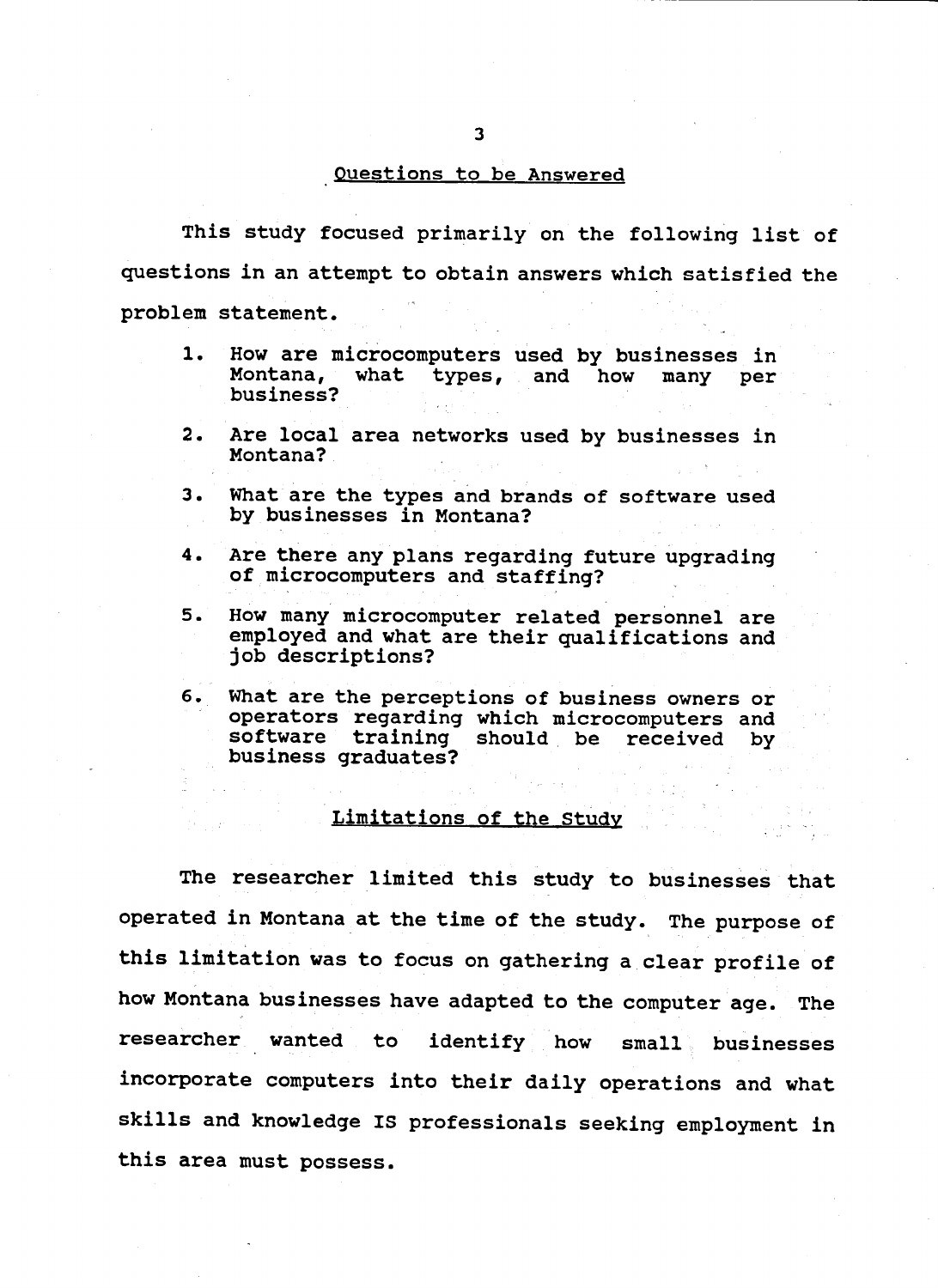#### Terminology

The following terminology is given as an aid to the reader of this study. المتواريخ والمراجعات

Downsizing: "The process of moving applications from large computers to smaller ones. It may entail wholesale migration to a smaller host or the sharing out of some tasks through cooperative processing...By extension, the term is also frequently used to describe development of applications of and for PC LANs." (Radding 1989)

<u> End-Users</u>: "Anyone who uses an information system or the information it produces." (O'Brien 1991)

IS Curriculum: College courses dedicated to the teaching of information systems and related material.

IS Specialist [Professional]: "A person whose occupation is related to the providing of information system services; for example, a system analyst, programmer, or computer operator." (O, Brien 1991)

Information Systems (IS): "An information system uses the resources of hardware (machines and media), software (programs and procedures), and people (specialists and end users) to perform input, processing, output, storage and control activities that transform data resources into information products." (O'Brien 1991) Past terms with the same meaning were: Management Information Systems (MIS), and Computer Information Systems (CIS).

Information Technology: "The technologies in modern computer-based information systems." (O'Brien 1991)

Small Business: "Under 20 employees, very small; 20-99, small; 100-499, medium sized; and over 500, large. These breaks are consistent with standard business employment, asset, and receipt size classes established on May 18, 1982, by the Office of Management and Budget<br>to be used by all federal agencies when publishing<br>business data." (Report of the President 1989)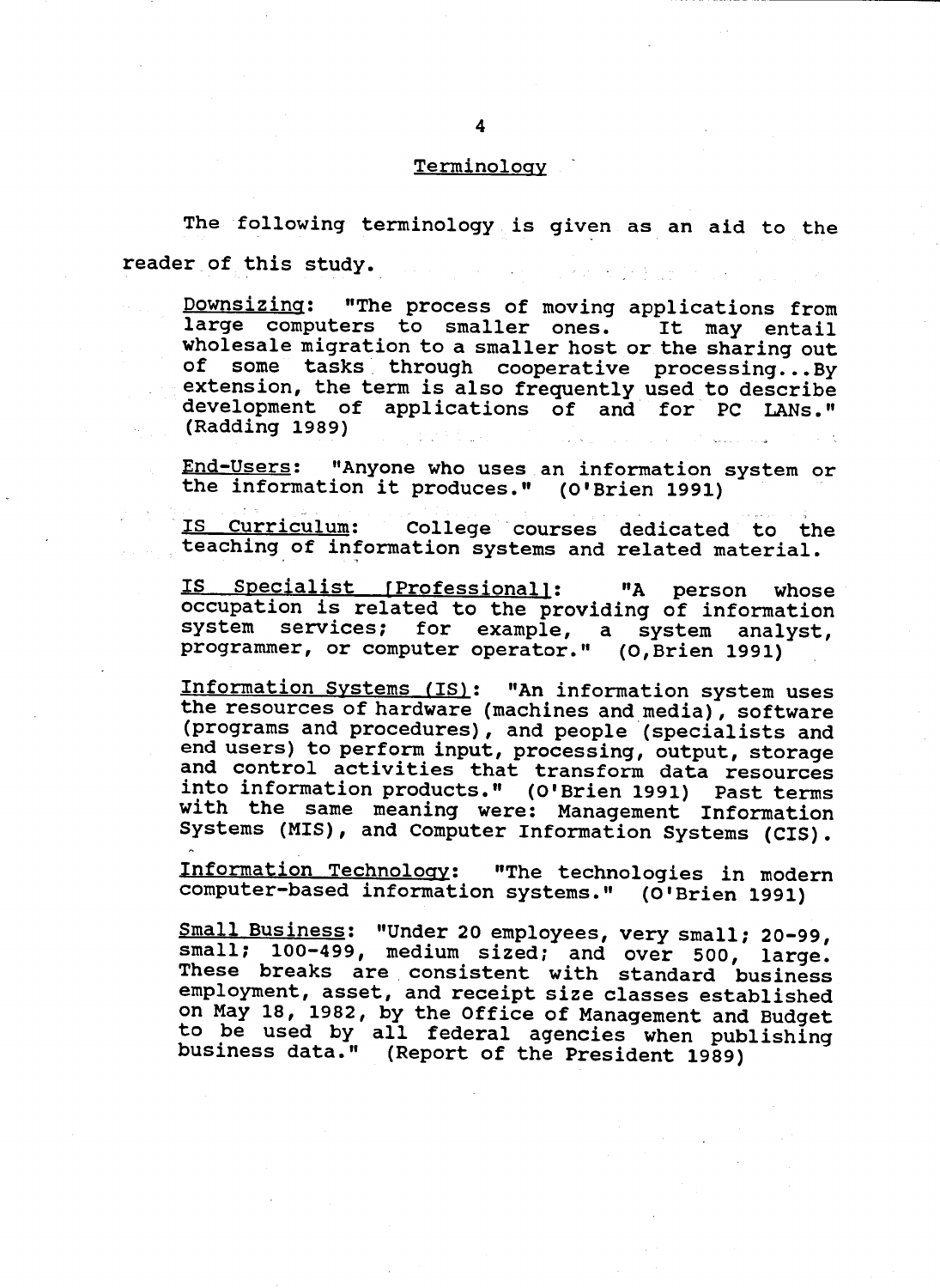#### Summary

Businesses must tailor their operations according to their environments. Those that operate within the state of Montana have requirements unique to that area. Therefore, persons seeking employment in Montana should develop their skills according to the needs of businesses within Montana. This study provided a profile of businesses operating in Montana and determined what their needs were. This data should facilitate the matching of business requirements with potential employees.

。<br>"我们的人们,我们不要想的人们,我们的人们,我们的人们也不会有什么?" "我们的人们的人们,我们也不会有什么?"

 $\mathcal{L}^{\text{max}}_{\text{max}}$  ,  $\mathcal{L}^{\text{max}}_{\text{max}}$  ,  $\mathcal{L}^{\text{max}}_{\text{max}}$ 

的复数 网络阿拉伯 化乙基二乙基 医心包 医心包 医心包 医心包 医心包 医心包 医心包 医心包 医心包

and a constant of the constitution of the constant of the constant of the constant of the constant of the const<br>The constant of the constant of the constant of the constant of the constant of the constant of the constant o

a contra de la contra de la contrada de la contrada de la contrada de la contrada de la contrada de la contrad

 $\mathcal{A}=\mathcal{A}(\mathcal{A})$ 

a televizione di la provincia di la provincia di la provincia della provincia della provincia della provincia<br>La provincia della provincia della provincia della provincia della provincia della provincia della provincia d

a service to the problem of the top of the company of the transformation

and the first state of the state of the problem in the same in the state of the state of the state of the state of the state of the state of the state of the state of the state of the state of the state of the state of the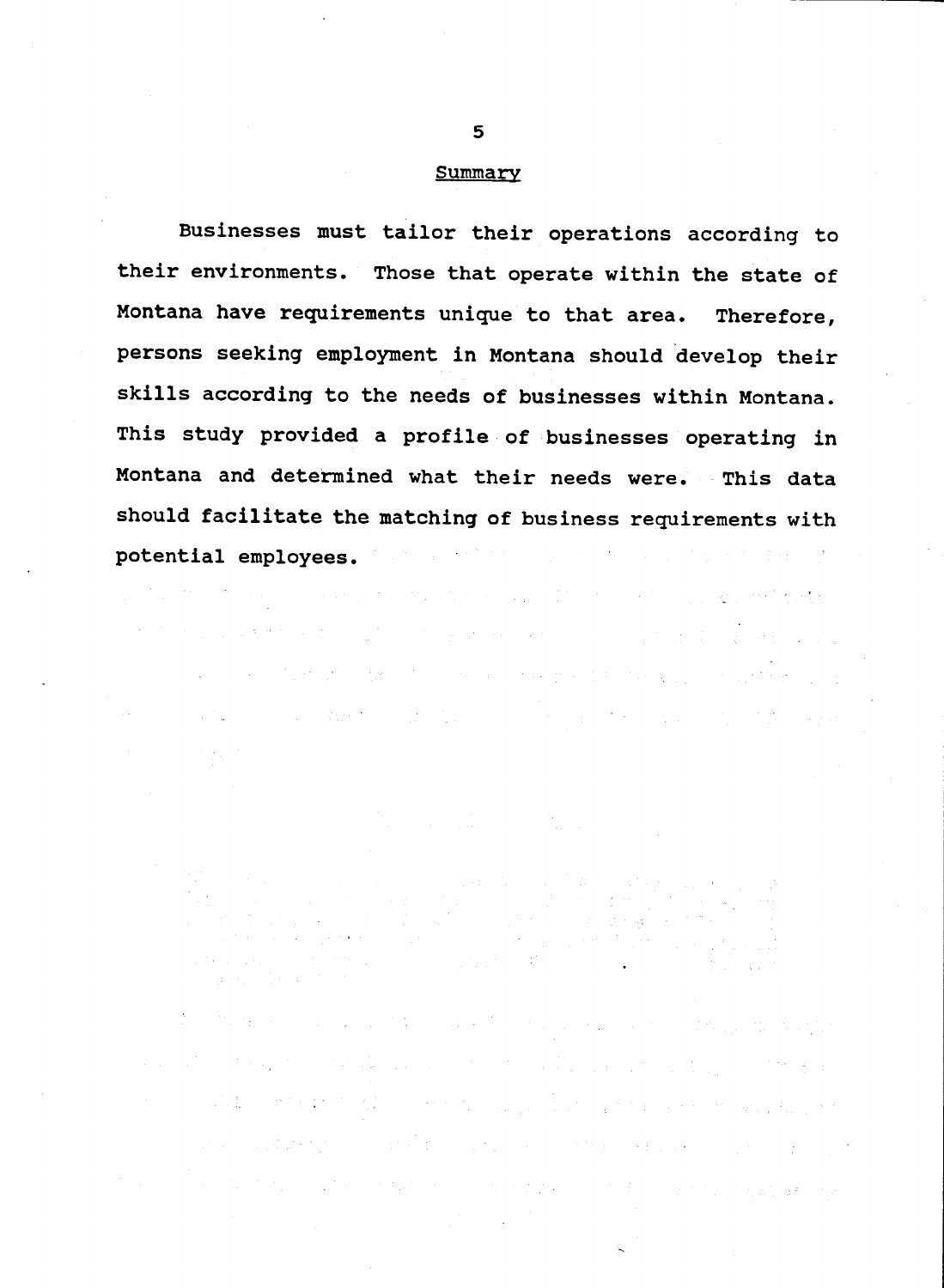#### CHAPTER II

## REVIEW OF LITERATURE

## Introduction

This chapter provides an historical framework of IS from the early 1960's to the present in order to facilitate the study of the problem. First, needs of industry are Second, the development of the role of the IS addressed. professional manager is presented. Third, the IS curriculum as it has evolved during the past three decades is reviewed. Fourth, specific needs of Montana's small to tiny businesses are addressed, and finally, future trends of **IS** are considered.  $\sum_{\mathbf{k}\in\mathcal{K}}\mathbf{q}^{(1)}$  .

## Needs of Industry

"One thing is clear: IS is a long way from the days when it was viewed as an isolated, back-room operation, charged with the responsibility of reducing clerical costs but basically sheltered from the economic movements of the outside world." (Kolodziej 1989)

In the 1960s the advent of computer technology brought dynamic and permanent changes to private industry. It was during this period that most organizations first ventured into the ever-quickening pace of the information age. Unfortunately, a study conducted more than ten years later by

6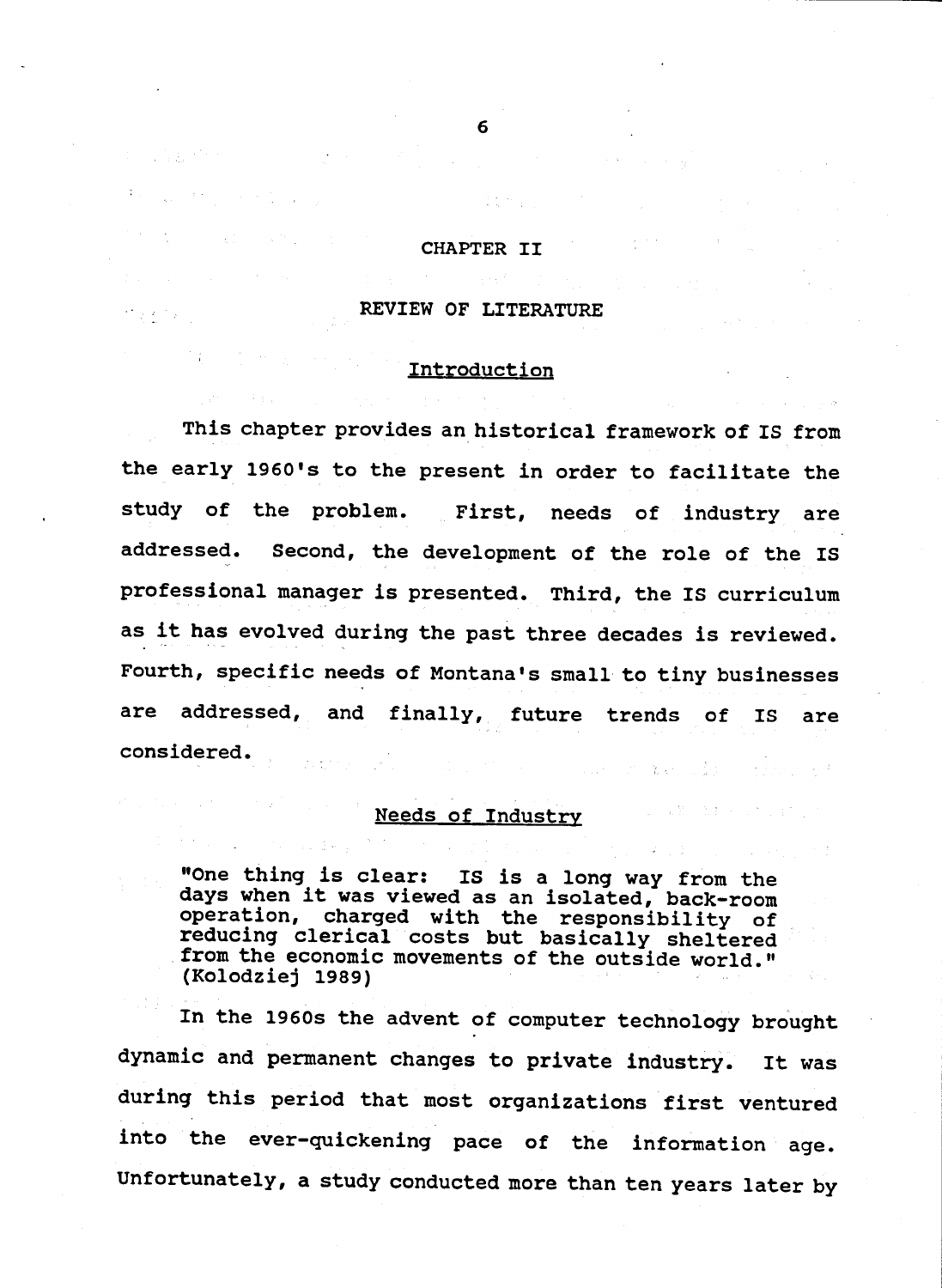Gallagher, Johnston and Cook (1978) led them to suggest that industry had rapidly become disillusioned. They proposed that this was a result of the organizations' lack of knowledge concerning the capabilities of computers, and a deficiency of individuals able to utilize these tools to the benefit of the organizations they served.

According to Falce (1985), the problem was compounded due to severely limited interdepartmental communication and isolated technicians who focused exclusively on the technical aspects of computing rather than the practical applications of what they produced. In addition, organizations did not establish adequate strategies to develop and implement efficient information systems.

Businesses soon began to look for consultants outside the organizations to meet their needs. This practice was commonly expensive and did not meet their requirements of on-going service and periodic updating of their information systems. Meanwhile, IS internal expenses grew at exponential rates.

According to Rothfeder  $(1988)$ and Weizer  $(1989)$ , businesses have suffered the added expense of millions of dollars due to systems that exceed budgets set in the initial estimate. Businesses also have longer down-time when systems projects are not completed by the deadline date. For the larger projects, that could mean several months to a few These factors have contributed to the reduction of years.

 $\overline{7}$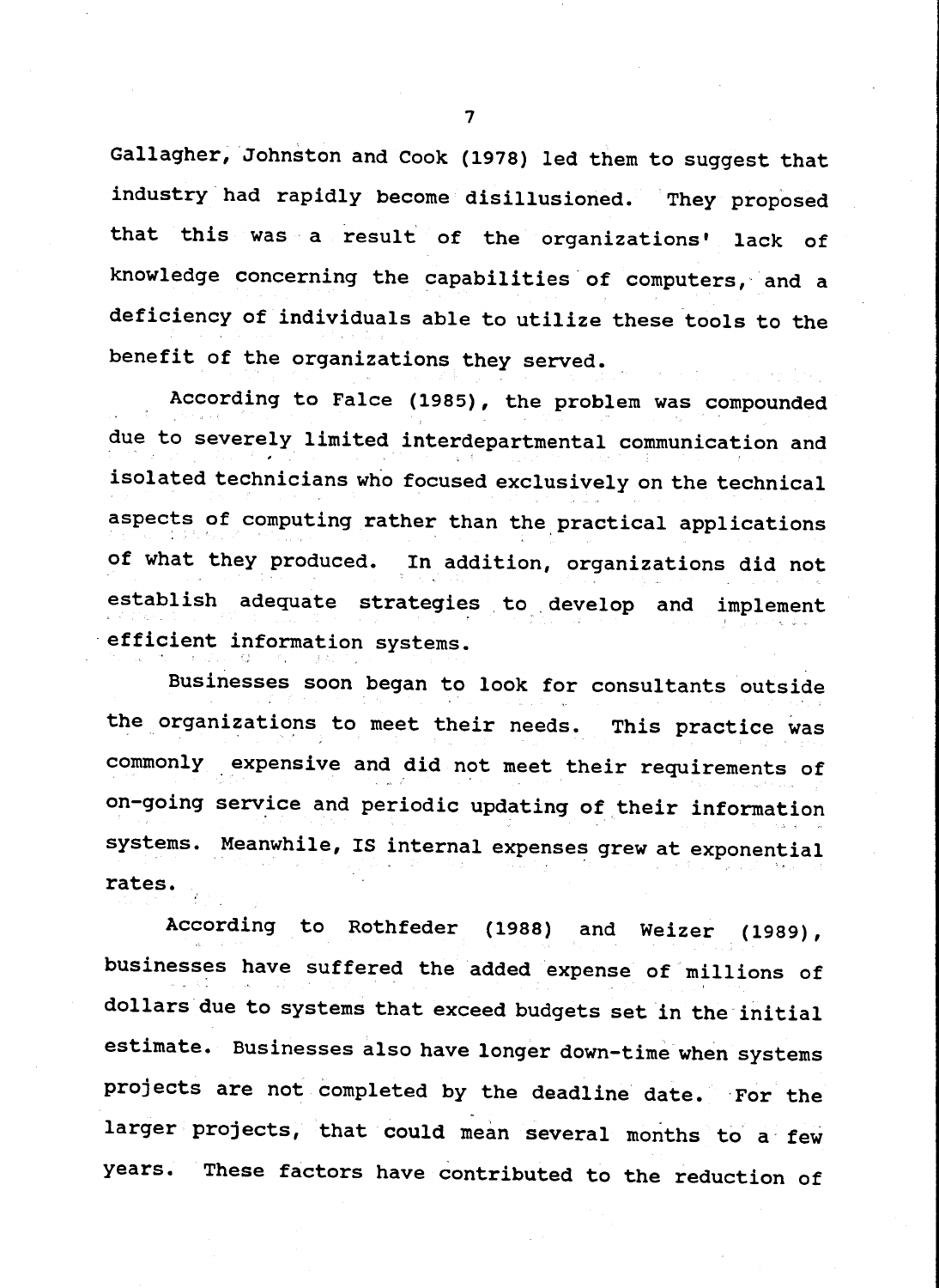the professional image of IS professionals in the business community and caused a more cautious approach to information systems. For example, Rothfeder states that

"such diverse systems integrators as the Big Eight accounting firms, computer suppliers, and even inhouse data processing staffs are fast building a record of mediocrity."

According to Gupta (1974), a large number of companies have paid for computer systems which have a capacity far beyond what they actually need or the various hardware bought is not compatible. Most users are inefficiently trained to effectively utilize those computer functions that they do Gupta reached the conclusion that implementation of use. computer systems had most often resulted in draining profits and a loss of employee morale.

Rothfeder believes the situation is further complicated by the tendency of IS professional managers to raise the expectations of executives beyond what they can actually achieve. Gary Bramwell, the director of Kawasaki's data center services, responded similarly in an interview with Ludlum (1989).

"Management had undertaken too many aggressive They were going to miss deadlines and projects. started throwing people at them. People were not managed very well and their productivity was low."

These problems cannot reasonably be considered the sole responsibility of IS professionals. Businesses have not been sufficiently involved with the development and use of their information systems. Traditionally, there has been a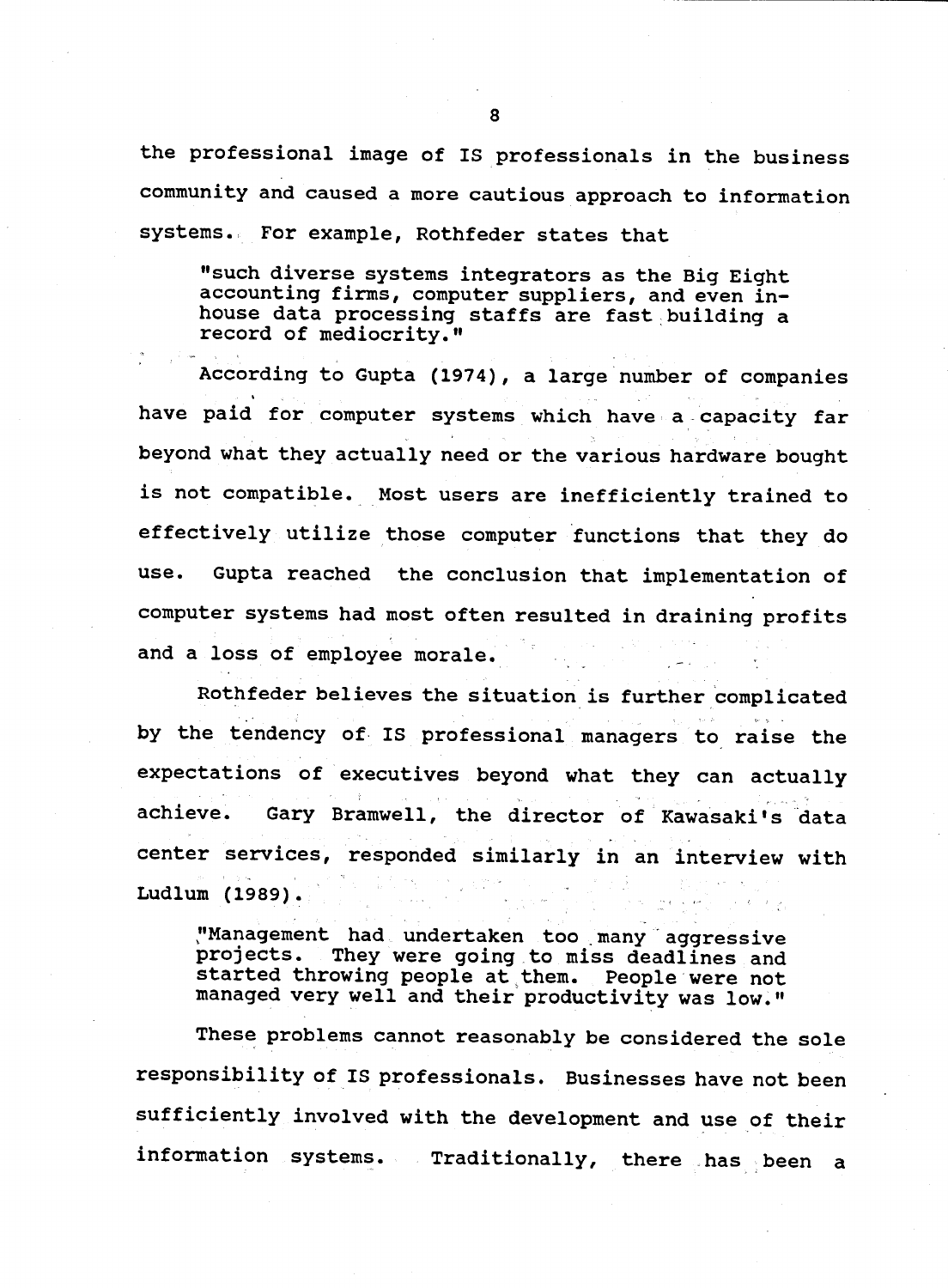distinct lack of interaction between the IS professional manager and top corporate executives. Rothfeder made this statement.

"Most nontechnical executives are unwilling to take an active role in developing a computer system--until costs spiral out of control."

A similar assertion was made by Carper (1977)

"The resistance characteristic of the top management level is avoidance. While they pay lip service to the importance of a MIS, in reality, they tend to have little to do with one."

He addressed the effect of executive non-involvement on the attitudes of end-users who greatly decrease the information systems' efficiency.

"...top management does not always involve itself with the planning, design, and implementation The chief executive may...leave the processes. details of the system to systems engineers who<br>tend to be more concerned with designing an<br>efficient machine than they are with the dysfunctional behavior which such an installation might cause."

Gabel (1989) stated the view point of the IS professional on the lack of executive guidance very succinctly.

"It's a little like trying to play Simon Says with a blindfold on. You know that you are supposed to be doing something, but it is not always clear Most IS managers today have a sense that what. their companies are changing and their departments will also have to change. What is less evident is how fast to move and in what direction."

As long as corporate executives avoid the responsibility of becoming informed about information systems and of active participation in their development and use, productivity will be below potential and end-users will not fully utilize the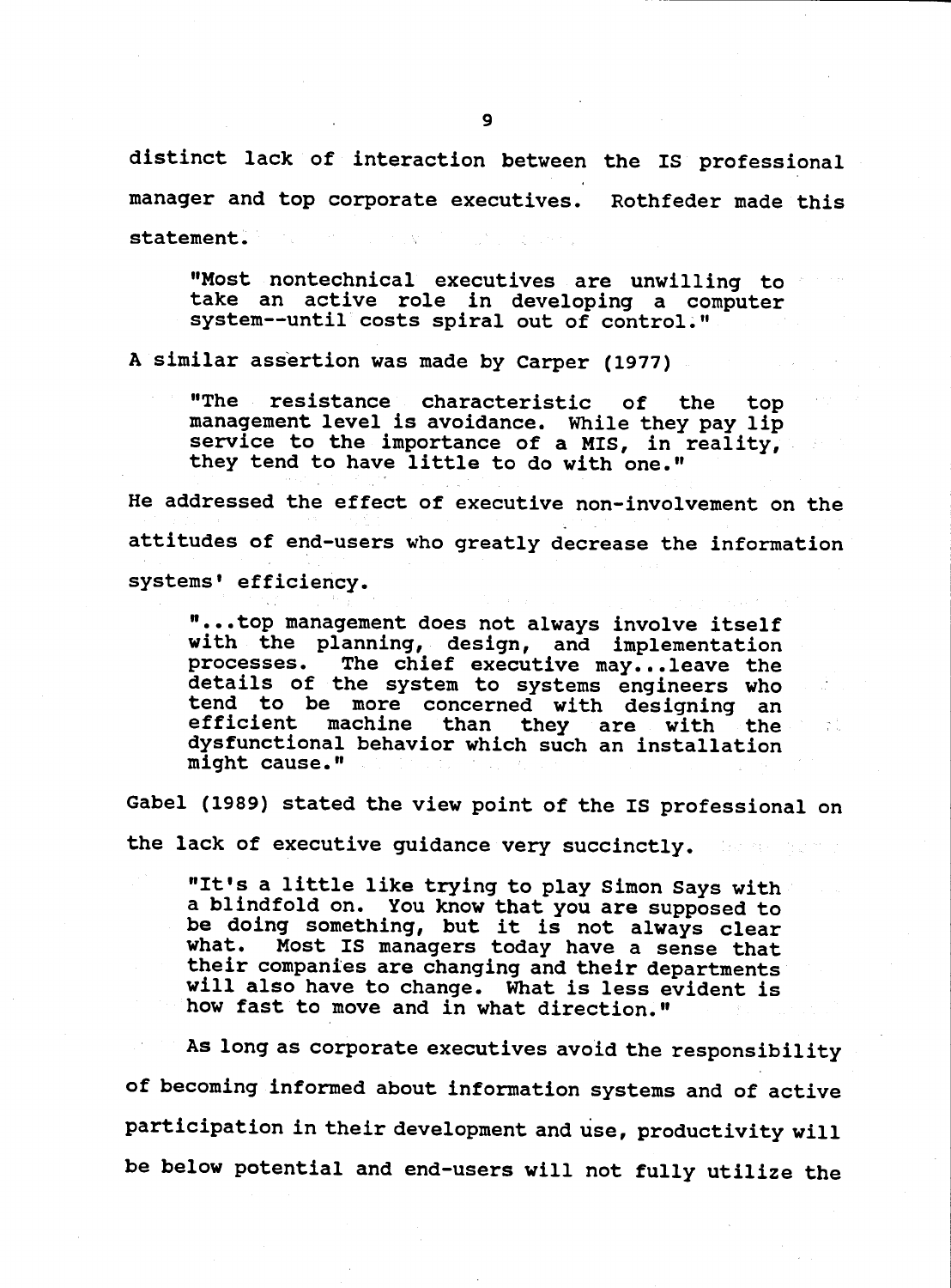system. IS professionals will remain frustrated in their attempts to generate efficient information systems and to satisfy all those involved with them.

put this situation in perspective, one must To acknowledge overall changes in the industry methods of operation and the additional needs which have come to the fore. The advances in computers and database design have allowed various departments to access the same information without the need for duplication within each department. Departments may differ on the desired format of the information. Indeed, decisions are made in one department based on information provided by another department which further enhances the need for integration. (Falce 1985)

With the advent of greater departmental interaction in business comes the need for more sophisticated methods of providing security of information systems. (Grindlay 1985) The opportunities for fraud, vandalism and various other types of misuse or abuse of information systems have grown with the vastly increased value and availability of information to industry.

Corporate executives need a method of measuring the benefits of their information in comparison to the financial investment required to develop and operate it. (Lane & Hall (Appleton 1986) Currently, most organizations either 1989) make little or no attempt to systematically evaluate the level of returns on their investments. This is due for the

10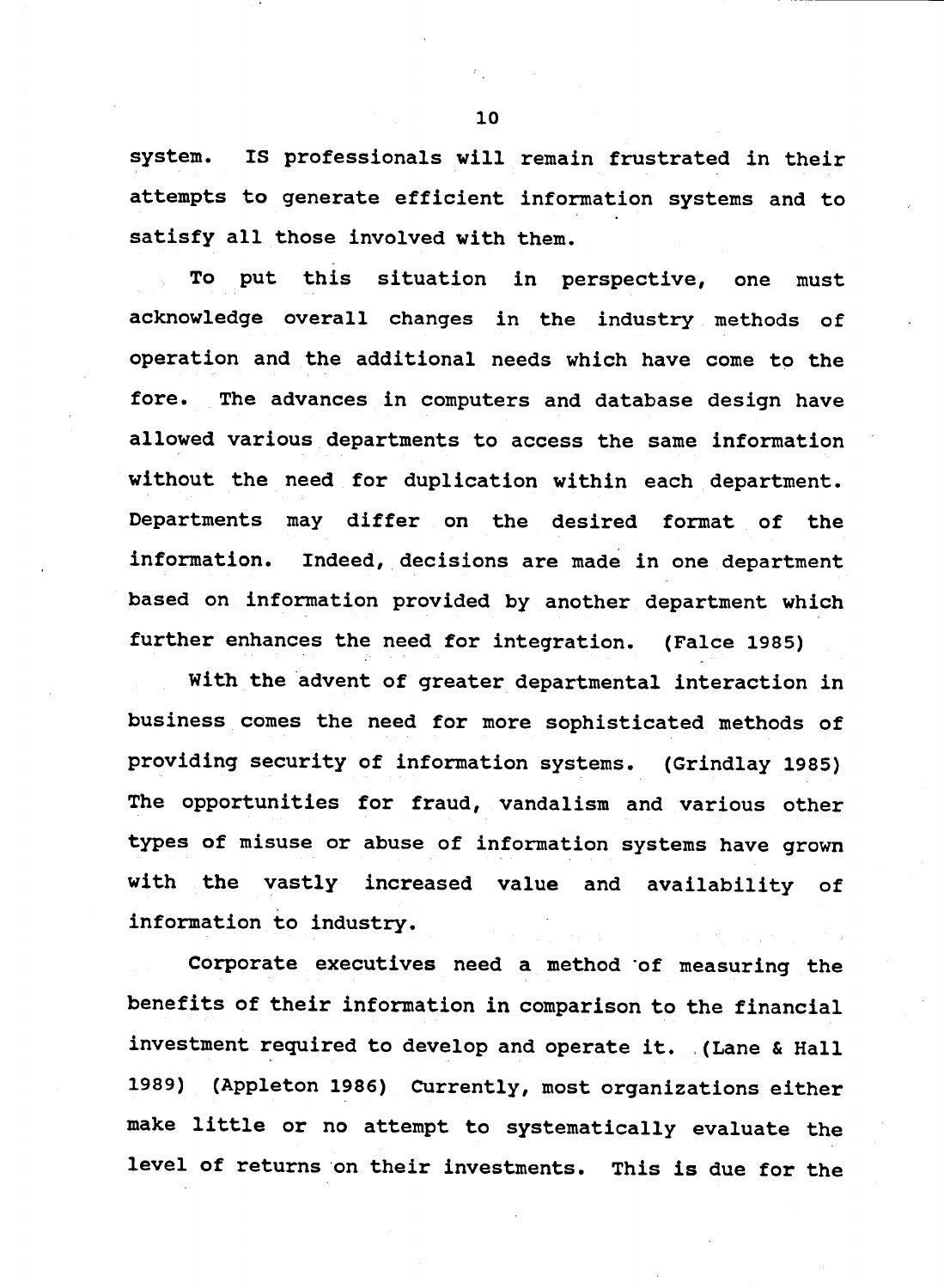most part to a mistaken belief that much of the benefits of the information system are intangible, making an accurate estimation impossible. There are no easy answers to systemsvaluation, although techniques are available for an organization to develop its own process tailored to suit its particular structure.

Another need of industry is the establishment of standards for information systems functions in such areas as "programming, procedures and documentation." (Grindlay 1985) Environmental aspects must be monitored closely to insure the organization has sufficient knowledge of advancements in technology, those organizations making use of them, how the advancements are utilized and what benefits are achieved through their implementation.

Much time and money is wasted due to the inability of end-users to specifically express their needs with regard to the information system. Finding ways to involve them in the development process would help circumvent this problem. (Spock 1985)

This is only one of the IS professional's responsibilities. The following section reviews the changes which have taken place within the role of the IS professional and gives greater insight into the type of knowledge and skills that are required to fill this position.

 $\mathcal{F}^{\mathcal{A}}_{\mathcal{A}}$  and the contribution of the contribution of the contribution of the contribution of the contribution of the contribution of the contribution of the contribution of the contribution of the contributi

 $11$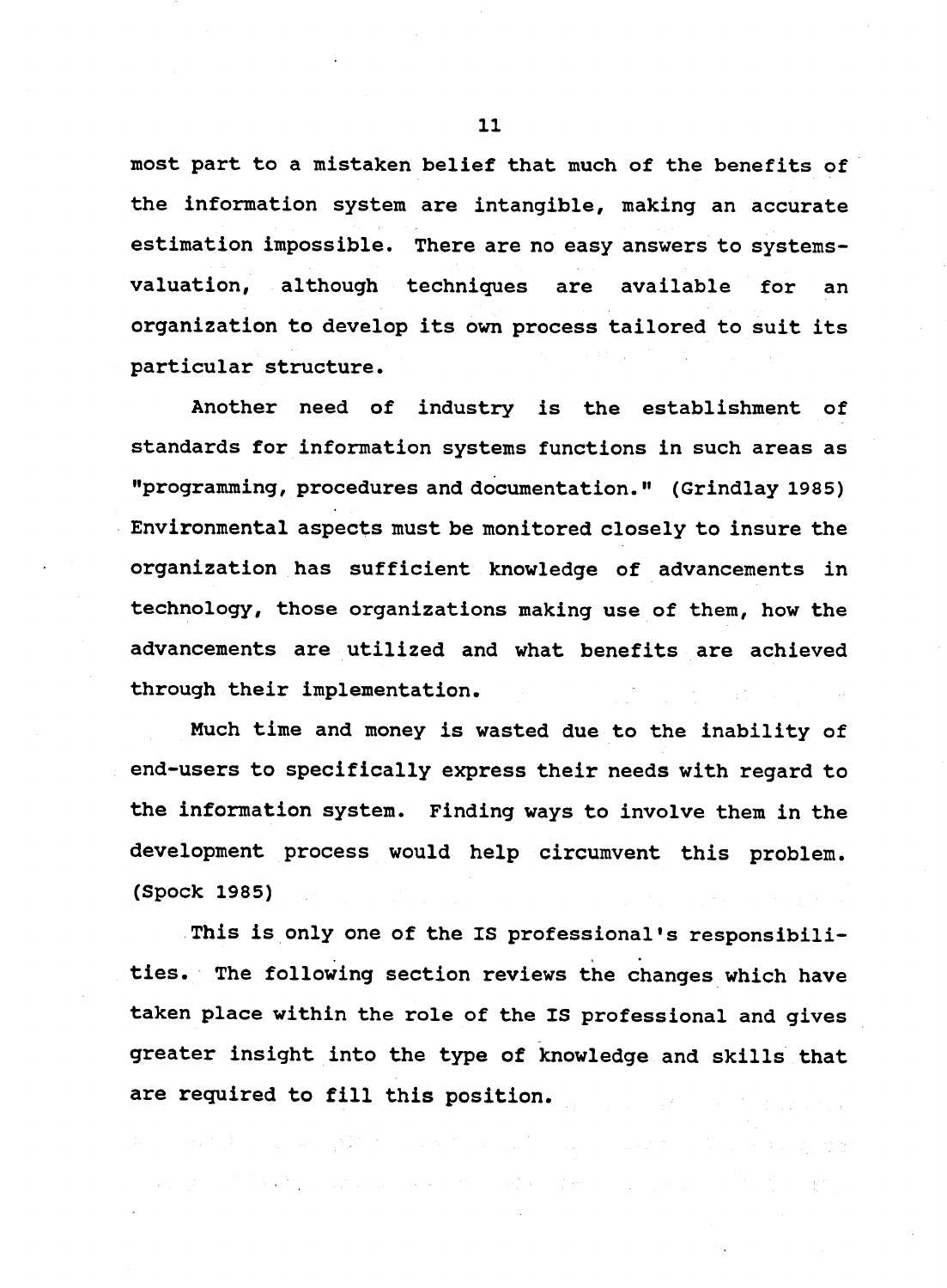## Role of the IS Professional Manager

"It may be a bit tough to find the combination of communicator, educator, trainer, technician and<br>office politician that characterizes the good micro manager [IS professional manager], but it's worth the time to get the best mix of skills you Micro managers are going to be important can. members of the MIS world for a long time to come." (Shoor 1986)

In the past, the IS professional has been primarily concerned with the technical nature of the information It is becoming increasingly clear that technical system. proficiency alone does not qualify an individual to manage an Several other areas of expertise have emerged as IS. integral parts of the requisite skills needed to be an effective IS professional. These additional areas of importance include communication, a broad knowledge of organizational and general business practices, and management skills.

The IS professional manager is responsible for eliciting active support from each member of the IS team and promoting participation with end-users. Gupta (1974) stated that a "pre-requisite to a successful MIS is the cooperation of all workers in all departments for the availability of accurate data gathered from all operations as soon as possible."

However, without help from corporate executives in obtaining this type of interaction, the IS professional manager is often placed in a no-win situation. According to Carper (1977), end-users usually feel threatened by the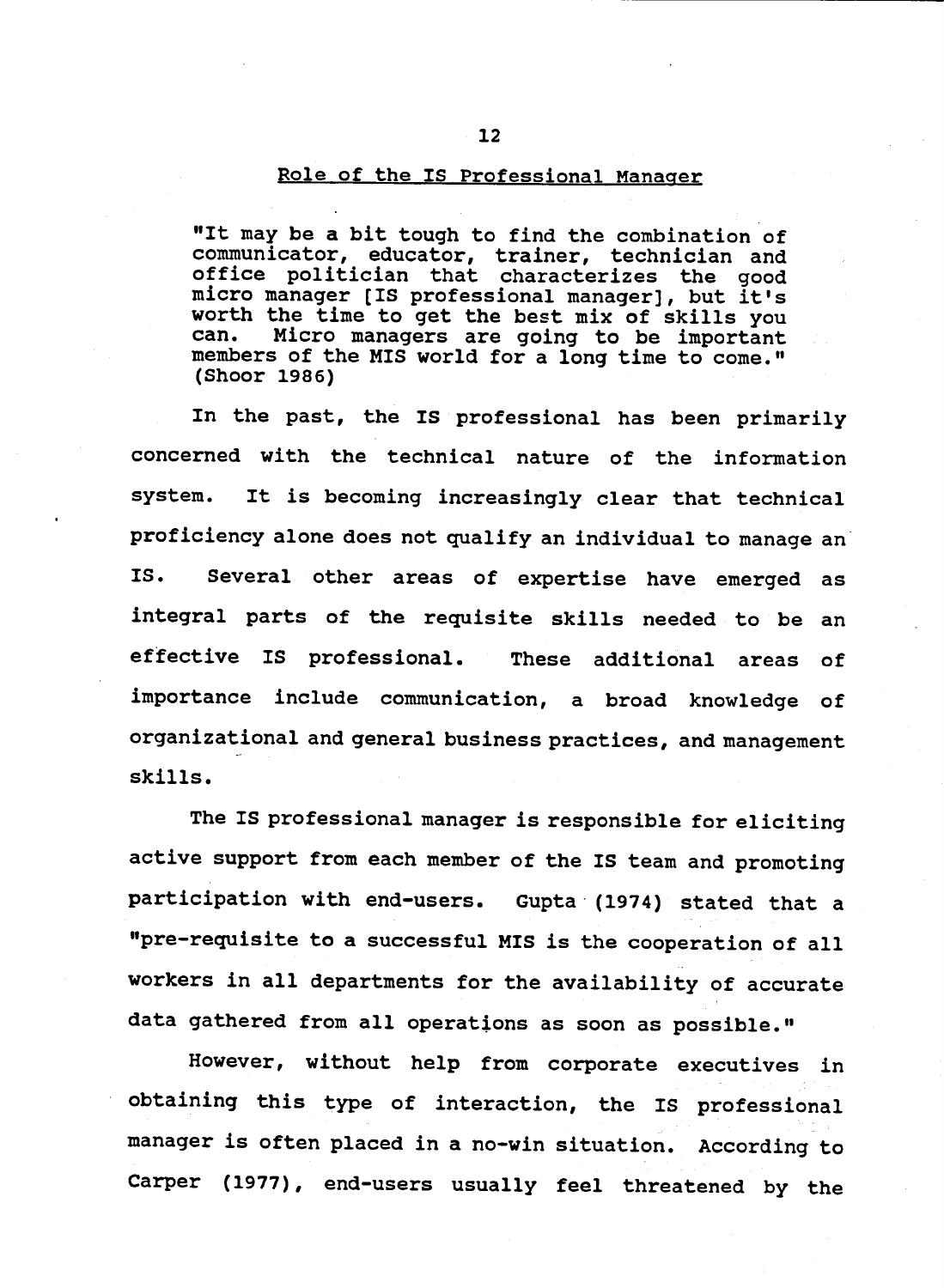introduction of an IS and can make it extremely difficult for the IS professional manager to produce the benefits expected from it. Gupta concurred when he stated that "Workers will have no faith in a system that may deprive them of their jobs or of their pride in their work. Where company policies are deficient in providing worker commitment to company objectives, MIS or any other system is doomed to failure before it starts."

To circumvent this type of resistance, the **IS** professional manager must have or acquire well developed communication skills and knowledge of psychological issues pertaining to the management of human resources. (Carper  $1977$ )

In addition, the IS professional manager is expected to communicate frequently with corporate executives to insure that they are informed of various issues and events related to the IS. This is a radical change from past practices as expressed by Grindlay (1985).

"Previously, many IS managers had trouble getting to see their bosses let alone being invited to executive committee meetings. Now, however, in some firms, the IS manager is a member of the executive committee; in others he is frequently invited to attend the meetings to discuss profitable new applications of IT [information technology]."

The IS professional manager can no longer remain on the outer periphery of the organization. The new job description commonly requires presentations to both decision-makers and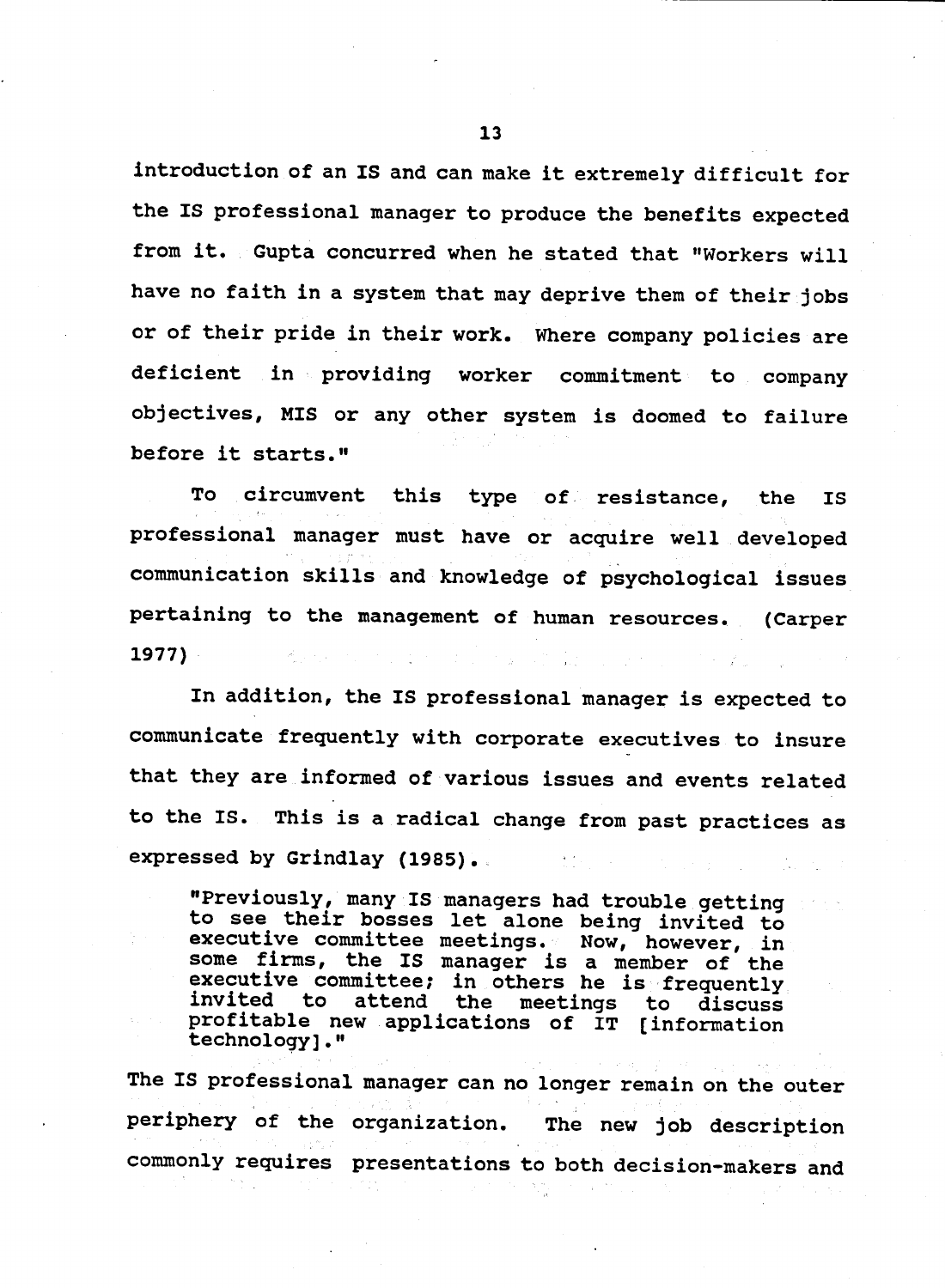end-users. This change requires the IS professional manager to concentrate on perfecting both oral and written communication skills.

The following section reviews the IS curriculum as it relates to accomplishing the task of preparing IS students for effective employment in the business community.

## IS Curriculum

"The direct impact and challenge for data [IS] educators is the creation and evolution of an appropriate course which covers the basic concepts applications of information and systems in business and administration." (Rosich 1982)

It is widely acknowledged that the IS curriculum is seldom up to date with the needs of industry. In fact, Teer and Spillman (1987) have concluded that one of the major flaws in the past and current IS curriculum is that its foundation has been reactive rather than proactive. By the time courses are revised to supply the knowledge and skills related to the technologies in use, the trend for the future This can be easily seen in those areas that has shifted. have greatly increased in dimension, such as database management, relative to other areas like programming, for which demand has diminished.

Teer and Spillman cite various causes for the reactive stance of IS educators in developing IS curricula. Included is "the shortage of resources such as money, qualified faculty and equipment." These very factors make it crucial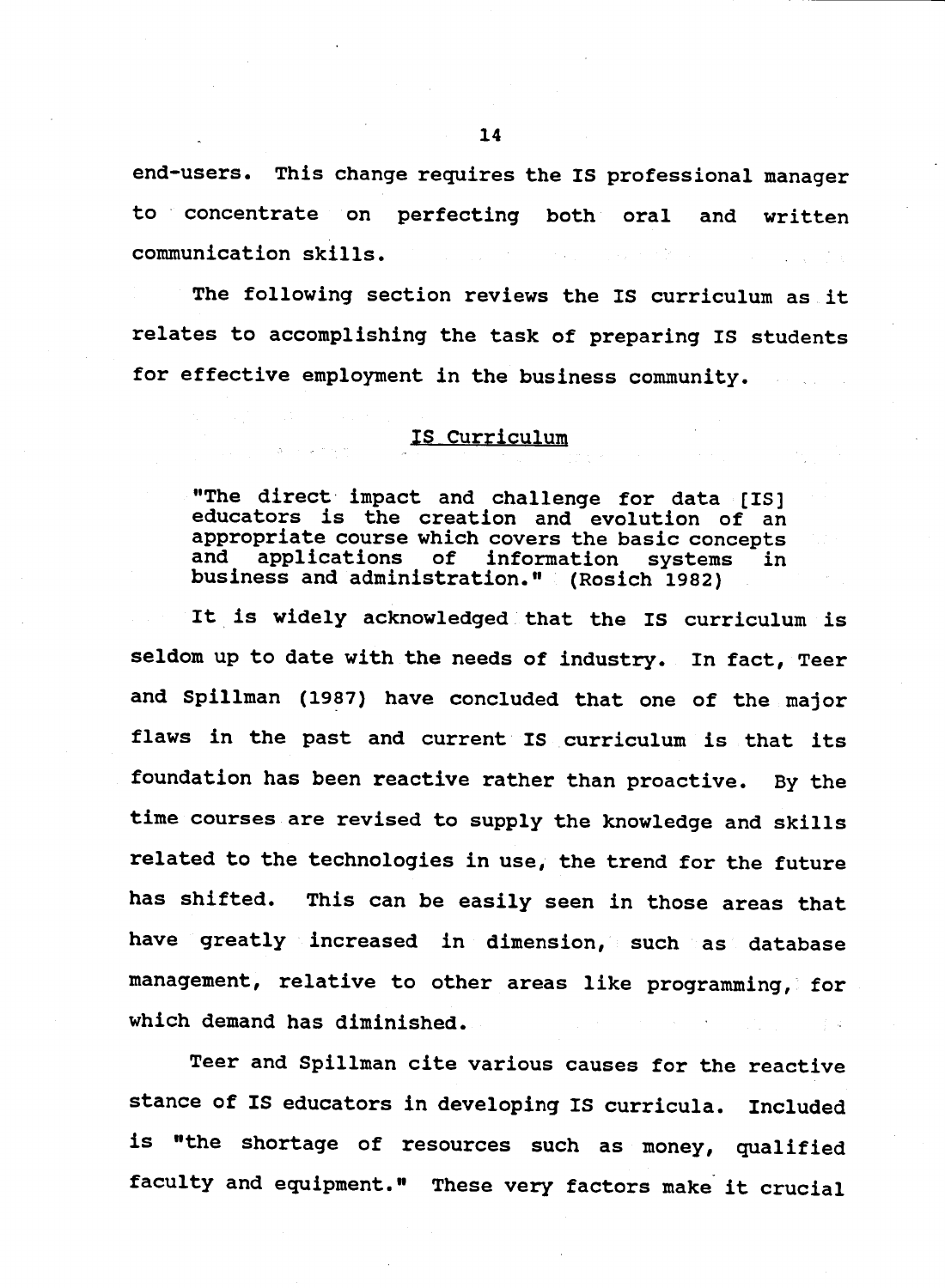for IS educators to respond more effectively to the rapidly changing information system environment.

Schools/colleges of business which do not include a full **IS** degree program are especially affected by shortage factors. When the IS courses available to students are severely limited the necessity of offering relevant material is greatly intensified.

Teer and Spillman recommend a "future oriented" approach to IS curriculum development. IS educators should discover what the emerging trends are through a consensus of top researchers in the IS field. Once a trend has been identified, courses must be revised to reflect the primary base of knowledge and skills needed for students to enter the employment environment. In addition, Teel and Spillman suggest that "the area of emerging trends" provides many crucial research opportunities for IS educators. They recommend the performance of new studies and periodic replication of studies to ascertain where the IS curriculum can be further revised as time passes.

Some of the trends emerging in the late 1980's are presented in the following section of this chapter. **These** are examples of some of the key issues confronting IS educators today.

 $\label{eq:2.1} \mathcal{L}(\mathcal{A})=\mathcal{L}(\mathcal{A})\mathcal{L}(\mathcal{A})=\mathcal{L}(\mathcal{A})\mathcal{L}(\mathcal{A})\mathcal{L}(\mathcal{A})\mathcal{L}(\mathcal{A})\mathcal{L}(\mathcal{A})\mathcal{L}(\mathcal{A})\mathcal{L}(\mathcal{A})\mathcal{L}(\mathcal{A})\mathcal{L}(\mathcal{A})\mathcal{L}(\mathcal{A})\mathcal{L}(\mathcal{A})\mathcal{L}(\mathcal{A})\mathcal{L}(\mathcal{A})\mathcal{L}(\mathcal{A})\mathcal{L}(\$ 

的第三人称形式 South Andrews South Andrews State South Andrews State State

 $\sim$  100 M  $_{\odot}$  , and the second contribution of the SM  $_{\odot}$  , and the second contribution of the second contribution of the second contribution of the second contribution of the second contribution of the second co

15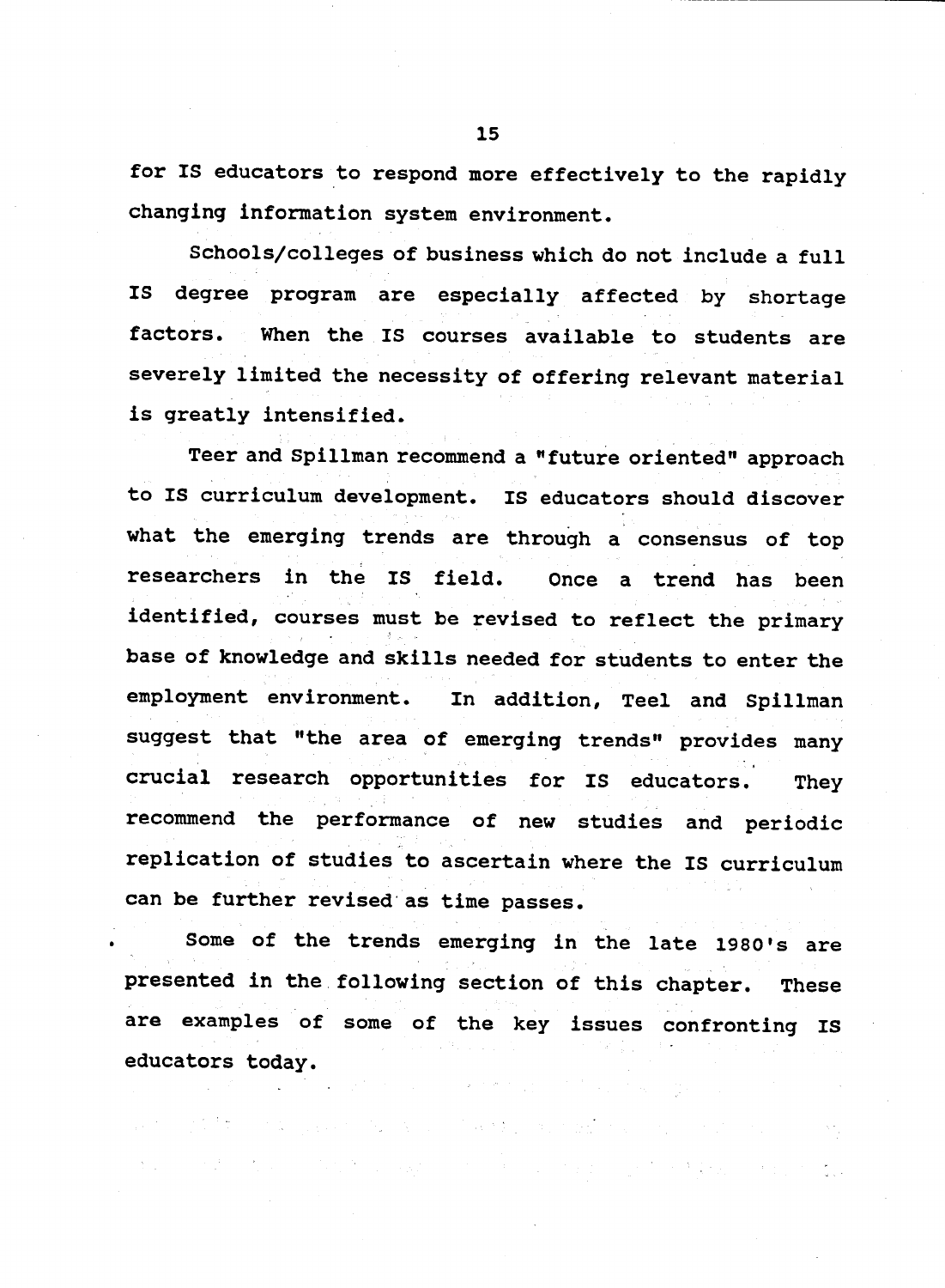## Specific Needs of Montana's Small Businesses

**"These** organizations demand analysts who understand their client's entire business, can identify the key success factors, can develop a management plan that will capitalize on these factors and take advantage of future opportunities and then design, purchase and deliver a turn-key information system." (Taylor & Ross 1989)

Several current IS professionals agree that the increase in microcomputer capabilities and decrease in costs have made them more attractive to small businesses. Included is Will (1986), who adds that "increased information requirements by government agencies, increased competition and increased need for better information" has encouraged small business owneroperators to venture into the computer age.

Since the vast majority of Montana businesses are small to very small in size, as defined by A Report of the President (1989), there is a unique set of needs which must be identified, evaluated and met by the information systems, IS professionals, and IS educators.

In their study, Taylor and Ross (1989) identified such issues as lack of microcomputer expertise and available learning time as major reasons owner-operators of tiny businesses require IS professional consultants.

Taylor and Ross recommend IS professionals acquire general knowledge of how an organization is operated before attempting to provide a workable information system. They provided the following as a basic guideline for **IS** 

 $\mathbf{v}$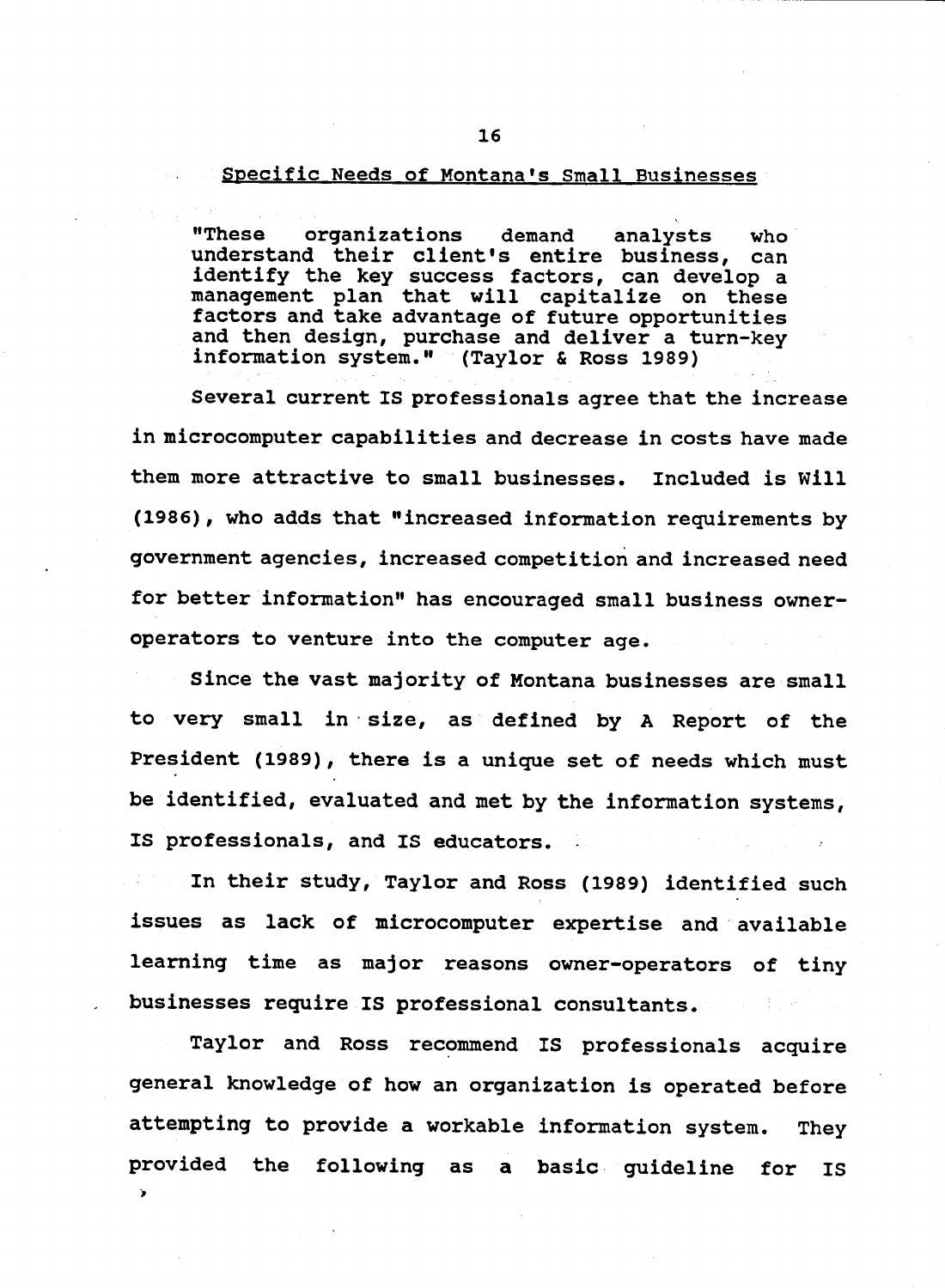professionals to follow as consultants to or employees of tiny businesses.

"For tiny organizations the analyst/consultant has to be a managerial generalist instead of a computer specialist. The consultant must know the client's business and industry so well that he or she can correctly identify the key success factors and build an information system that easily addresses those factors, otherwise a system may be built that no one will ever use."

According to Owens (1987), 75 percent  $of$  $small$ businesses with microcomputer systems are satisfied. However, she presented the following two reasons for dissatisfaction: reduced employee productivity during microcomputer training, and lack of software available to meet their particular needs. Even so, Owens wrote that "these same companies intend to buy more microcomputers and use them in additional applications."

The consensus is that small businesses are continuing to increase purchase and applications of microcomputers. This is confirmed by a study done by Dunn, Moen and Powell (1989), in which they found that 68 percent of their sample of small businesses had microcomputers in-house and 18 percent used computer service bureaus.

This is the trend for small businesses. The following section presents the current trends for the information systems industry as a whole.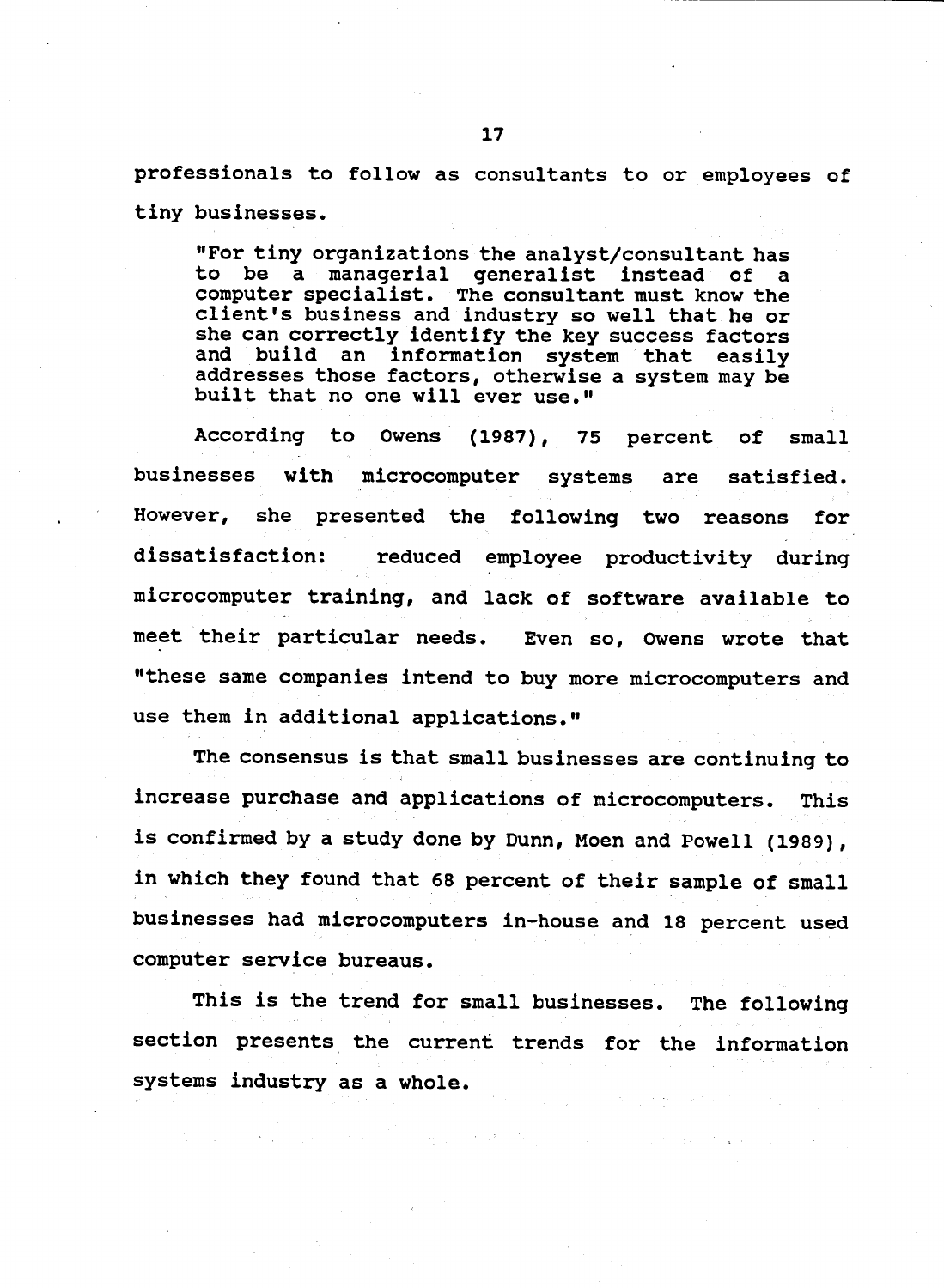#### Currently Emerging Trends

"I think our greatest challenge in the next few years lies in the fact that we are responsible for processing not only data, but effectiveness,<br>relevance, and value as well. As the share of the<br>corporate budget representing information systems and services continues to soar, there comes an increasing need for accountability." (Feeney) 1979)

The growing demand by businesses for accountability is only one of the causes of some of the currently emerging In the past decades, there has been a drastic trends. increase in organizational size and the trend is expected to continue. The result of these larger organizations has been that internal and external information has become crucial to their survival.

Organizational goals have become the primary focus of the IS department so that systems are tailored to meet the needs of the organization rather than simply existing within IS professional managers are being moved to executive it. levels with greater access to or actual participation on the board of directors. This move is to facilitate an increase in top executive knowledge and participation and to enable the organization to increase the accountability of IS professional managers. Since they are no longer able to hide in the closet, IS professional managers are required to demonstrate communication skills which match their rise in position and meet the needs of both executives and end-users.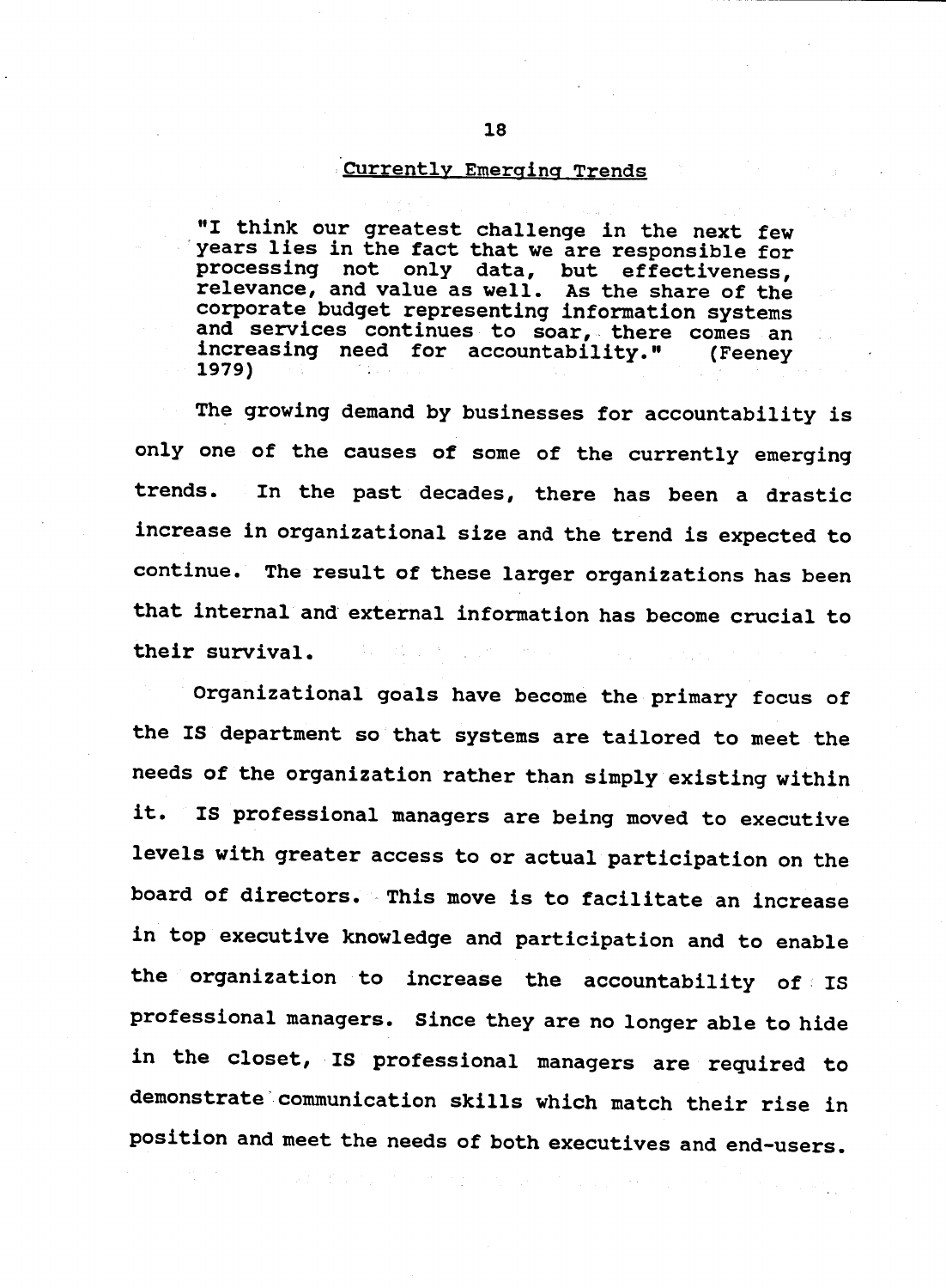Furthermore, top executives are acquiring some basic knowledge of information systems in order to improve their abilities to make management decisions.

As important is the fact that end-users are becoming more involved in the process of creating IS from the beginning. By including end-users, any feeling of threat that a new system may generate is reduced, the resulting system is made more effective and end-users utilize the system more efficiently.

In fact, the whole structure of the IS department has now become a teamwork approach. Specialists in each area of IS are working closely together on various projects and consulting with each other concerning each significant step - taken during the planning and implementation of an IS.

Technological advances are causing other key changes to occur. One of those changes is that microcomputers are more affordable and widespread use in organizations. in Technology advances have made it possible to decentralize those portions of businesses which are distanced from the main organization while maintaining contact. One of the effects of this ability is a trend toward downsizing. Advantages to downsizing can be considerable. It allows the IS to be more flexible, creates the ability for employees working in the field to access information throughout the organization if necessary, and can reduce the cost of expanding the IS system as the organization grows. However,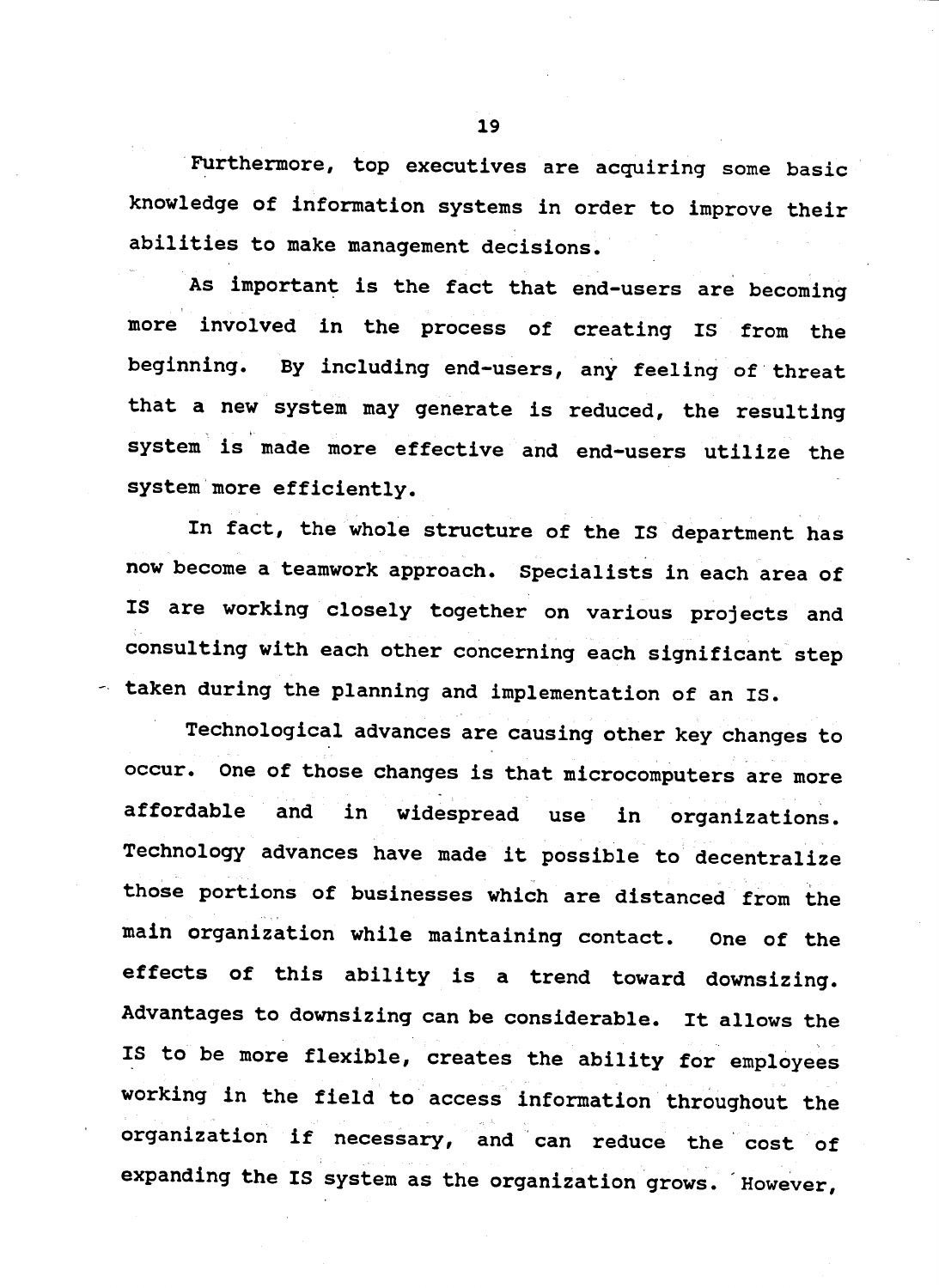the cost of downsizing to an organization can put a major dent in the IS budget.

The development of high level languages has had a tremendous impact on the IS industry which, coupled with the availability of commercial application software packages, has reduced the need for programmers. These fourth-generation languages require a fraction of the code traditionally necessary to write programs and are much easier to learn and to use.

Massive developments in and increased use of data communications and telecommunications are evident throughout the business community. This is another area which is creating incredible changes in the manner organizations are doing business.

These are only a few of the key emerging trends in the IS industry. Any one of these can tremendously affect the specific knowledge and skills students need to learn. It is extremely important for IS educators to identify these and other trends as they develop to enable them to analyze and revise IS courses.

#### Summary

The review  $of$ literature revealed the dynamic environment in which IS educators participate. It is therefore not surprising that they have been slow and reactive in their responses to industry's needs. Their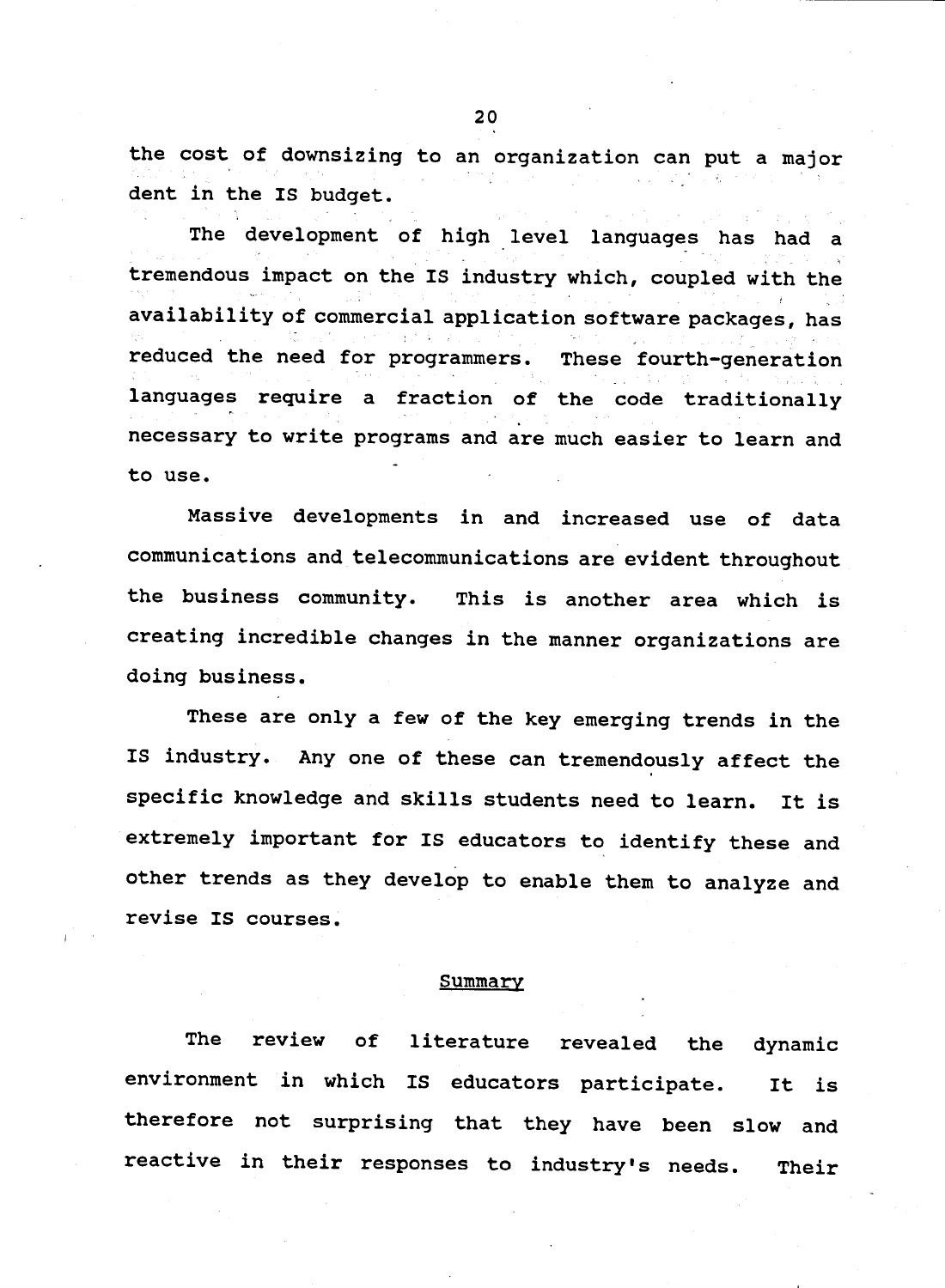ability to be proactive is hampered by industry demands that are often conflicting, the growth and development of the IS professional manager's role, and a shortage of resources at most four-year colleges and universities. However. IS educators must understand the importance of identifying key trends in the IS industry and develop a willingness to revise courses to meet the needs of industry and IS students.

and the company of the company of the company of the company of the company of the company of the company of the company of the company of the company of the company of the company of the company of the company of the comp

 $\mathcal{O}(10^{-3})$  . The contract of the contract of the contract of the contract of the contract of the contract of the contract of the contract of the contract of the contract of the contract of the contract of the contract

**Contract Contract** 

 $\label{eq:2.1} \frac{1}{\sqrt{2\pi}}\frac{1}{\sqrt{2\pi}}\int_{0}^{\infty}\frac{1}{\sqrt{2\pi}}\left(\frac{1}{\sqrt{2\pi}}\int_{0}^{\infty}\frac{1}{\sqrt{2\pi}}\left(\frac{1}{\sqrt{2\pi}}\int_{0}^{\infty}\frac{1}{\sqrt{2\pi}}\right)\frac{1}{\sqrt{2\pi}}\right)\frac{1}{\sqrt{2\pi}}\frac{1}{\sqrt{2\pi}}\frac{1}{\sqrt{2\pi}}\frac{1}{\sqrt{2\pi}}\frac{1}{\sqrt{2\pi}}\frac{1}{\sqrt{2\pi}}\frac{1}{\sqrt{$ 

**The Second Company of the Second Company of the Company of the Second** 

计文件设备 医杜尔氏征 医囊肿样炎 计可变变化 医单位的

where the contribution of the state of the state of the state of the state of the state of the state of the state of the state of the state of the state of the state of the state of the state of the state of the state of

 $\mathcal{L}(\mathcal{L}^{\mathcal{L}})$  and the set of the set of the set of the set of the set of the set of the set of the set of the set of the set of the set of the set of the set of the set of the set of the set of the set of the set

**《新闻》中的《新闻》中的《新闻》中的《** 

(1) 100 (1) 120 (1) 130 (1) 130 (1) 130 (1) 130 (1) 130 (1) 130 (1) 130 (1) 130 (1) 130 (1) 130 (1) 130 (1) 13

and the same production of the contract of the same of the same of the same of the specific stage of the contract of

- 2

 $\mathcal{L}_{\text{max}}(\mathcal{X})$  .

 $\sim 10^{11}$   $\mu$ 

 $\sim 10^{-1}$ 

 $\mathcal{L}^{\mathcal{L}}$  . The contribution of the contribution of the contribution of  $\mathcal{L}^{\mathcal{L}}$ 

 $21$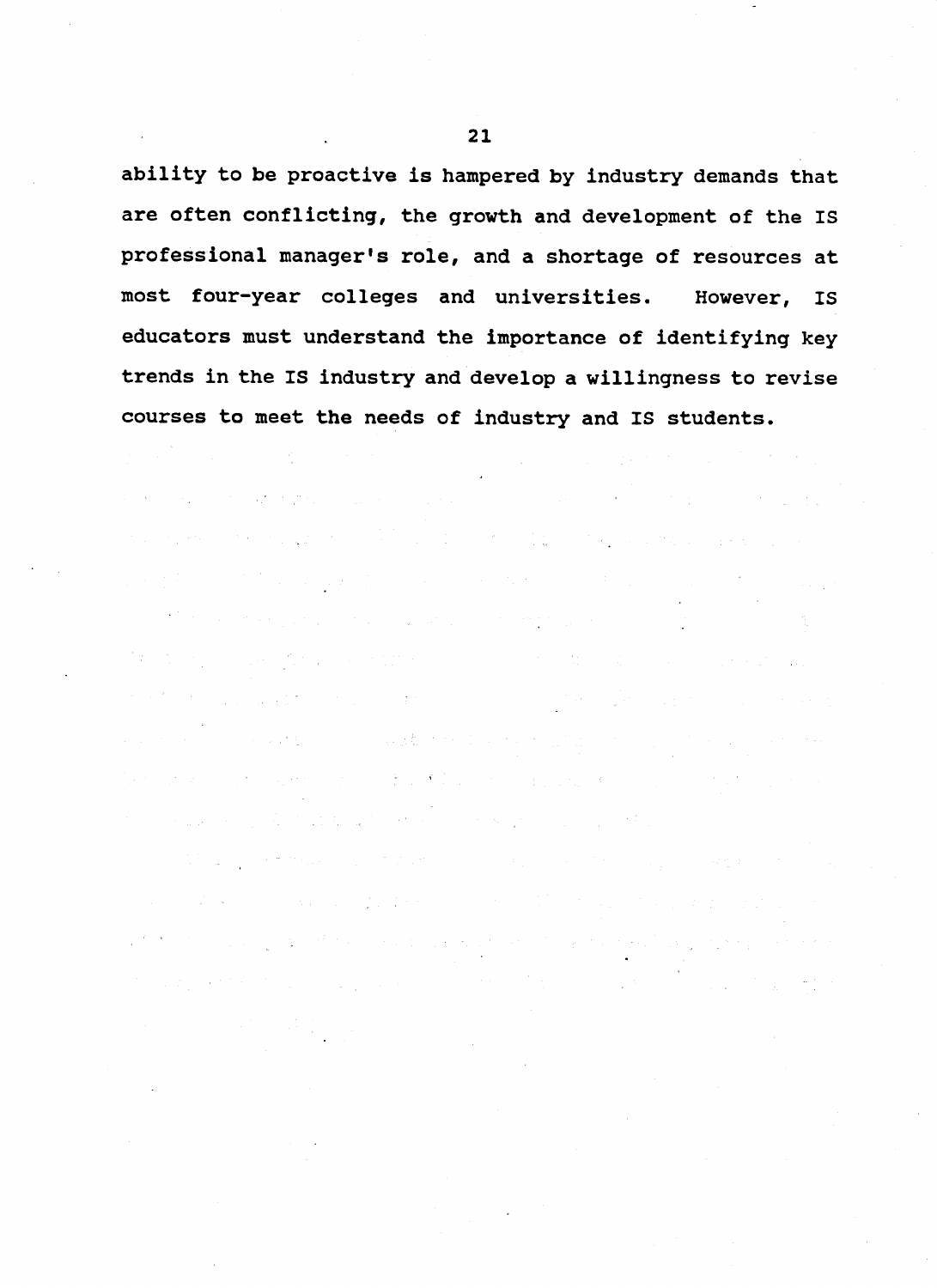## CHAPTER III

**PROCEDURES** 

## Introduction

The major purposes of this study was to identify the immediate and future needs of businesses in Montana concerning computers and related personnel. The information gathered in this study can be utilized by a cross-section of people. IS professionals can use the study findings when seeking employment in Montana. Montana educators can use the findings in the further development of IS curriculums. Montana businesses can use the study to identify those areas of their IS which are not up to the standards of the average business in Montana. The findings should also assist them in determining future IS needs and relevant planning.

The purpose of this chapter is to: 1) describe the sources of data; 2) present the methodology of construction of the survey instrument; 3) define the administration of the survey instrument; and 4) explain the procedure for the analysis of data.

n a Michael B

 $\mathcal{F}^{\mathcal{A}}_{\mathcal{A}}$  is a function of the set of the set of the set of the set of the set of the set of the set of the set of the set of the set of the set of the set of the set of the set of the set of the set of the s

and the first state of the state of the state of

 $22$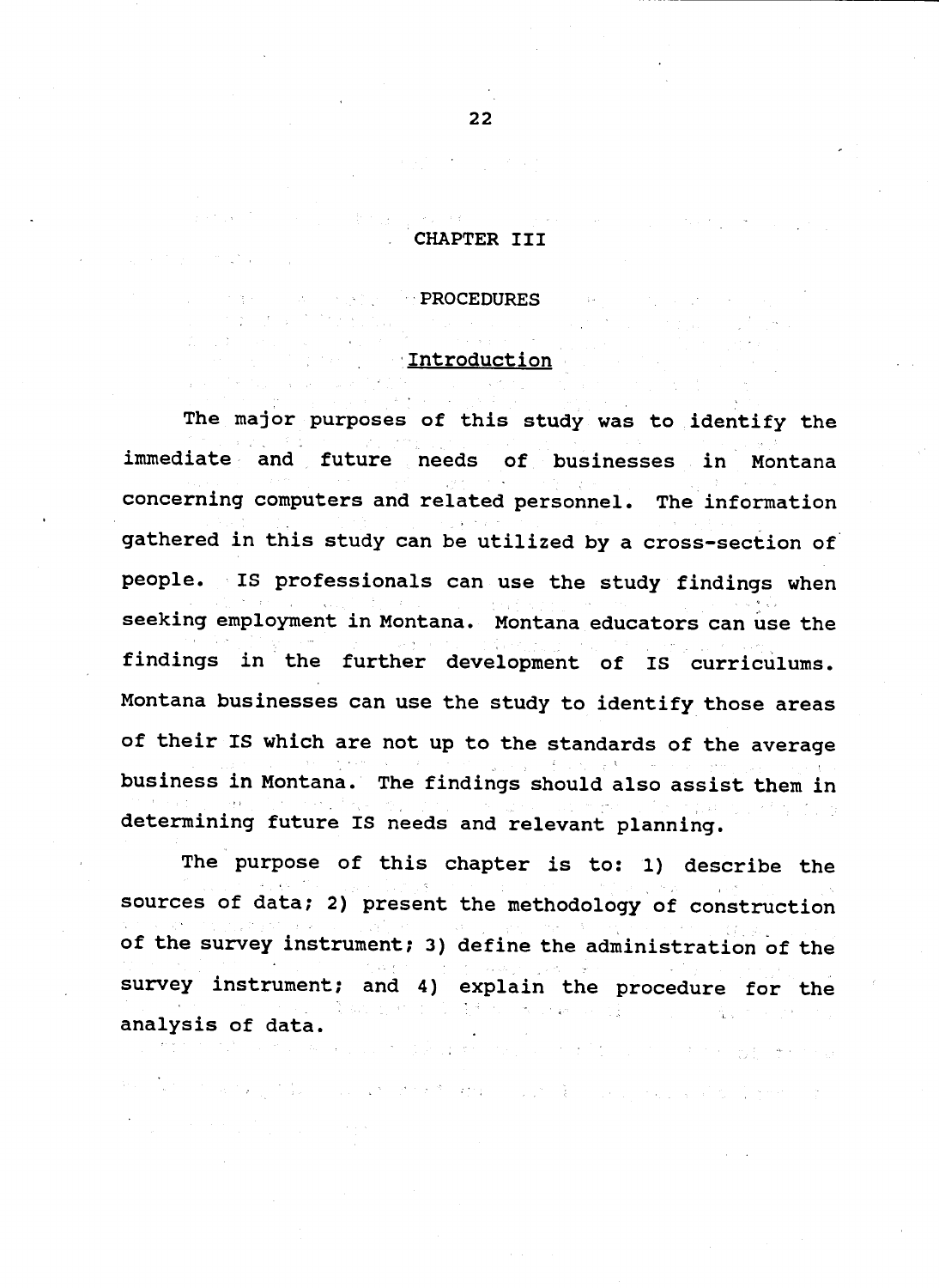## Sources of Data

Data used in the previous chapters was gathered from these sources.

Research articles were obtained through the Renne Library of Montana State University by conducting searches on the Education Resource Information Center (ERIC), the Infotrac periodical search system, the ABI/INFORM database designed for use by business executives which includes information concerning management and administration, the Dissertation Abstracts Online, the Harvard<br>Business Review database, the INSPEC database which consists of science abstracts, and the Computer Database which contains information from telecommunication and computer, electronic journals.

Collection of data through use of a survey instrument which was administered to a randomly chosen sample of Montana businesses, the vast majority of which are considered small businesses.

# Construction Methodology of Survey Instrument

A survey instrument was designed by the researcher while relying on the review of literature to provide the basis for the form.

There are 28,498 businesses within the State of Montana who currently have telephone service listed with U.S. West Communications, the telephone service provider for Montana. These businesses also have deliverable addresses. The survey instrument and a cover letter were mailed to 500 of these businesses. The instrument contained questions designed to gather data concerning: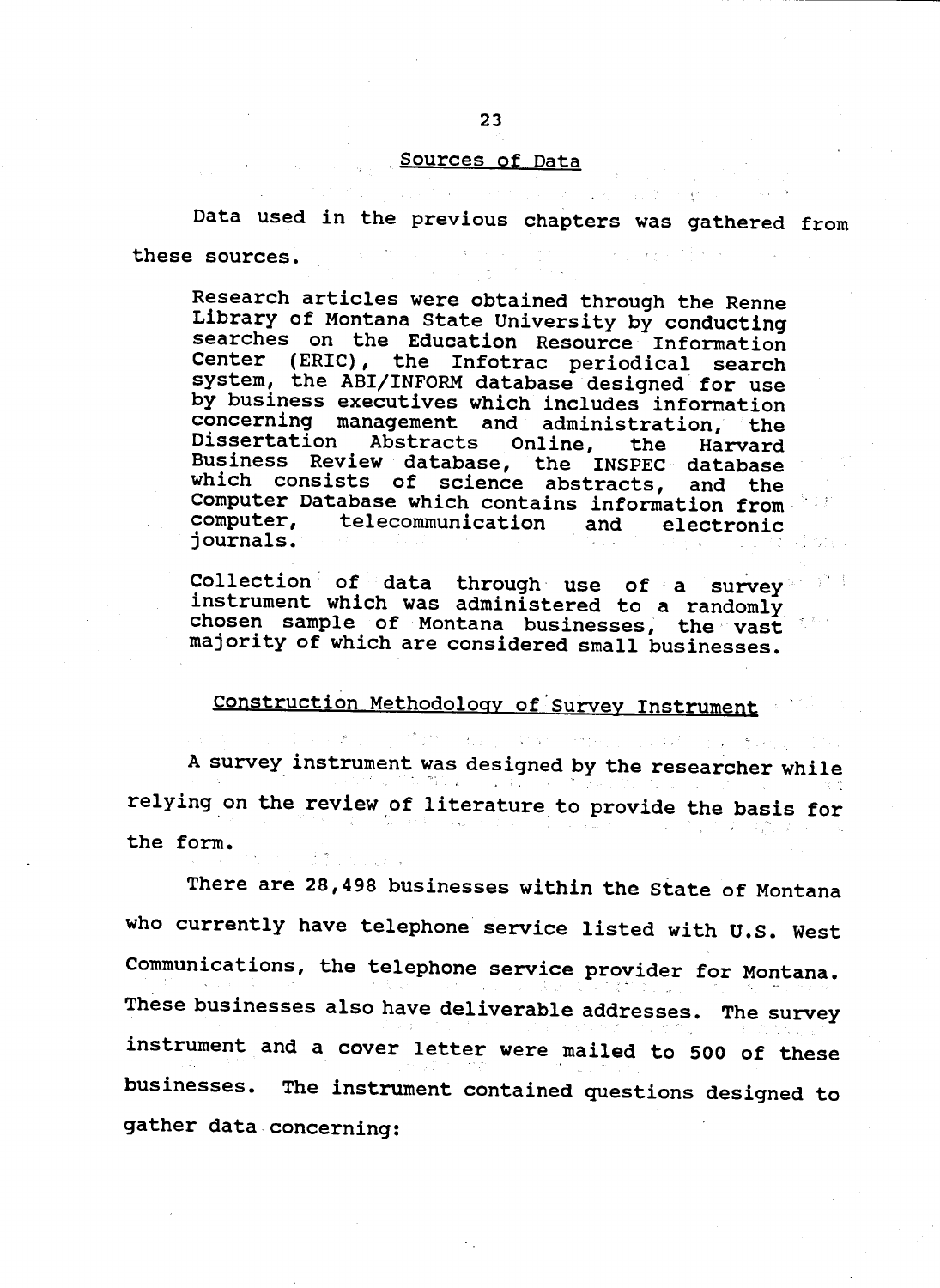- 1. The typical business in Montana and their use of microcomputers, local area networks, and software.
- $2.$ **Future** plans regarding upqrading 0f microcomputers and staffing.
- The number of microcomputer related personnel, З. their qualifications and job descriptions.
- The perceptions of which microcomputers and 4. software training should be received by Montana State University business graduates.

The first and subsequent drafts of the instrument were reviewed by Dr. Shannon Taylor and Dr. Norman Millikin, College of Business, Montana State University. Revisions were made until the instrument included questions which would elicit the data required to accomplish the purposes of this study.

A pilot consisting of ten small business owners within the city of Bozeman, Montana, was conducted to test the accuracy of the instrument. Final revisions were made at that time and the instrument was administered upon approval by Dr. Norman Millikin.

#### **Administration of Survey Instrument**

March 12, 1990 Pilot Survey, 10 businesses in Montana April 23, 1990 Mail survey and cover letter to sample May 21, 1990 Cut-off date for returns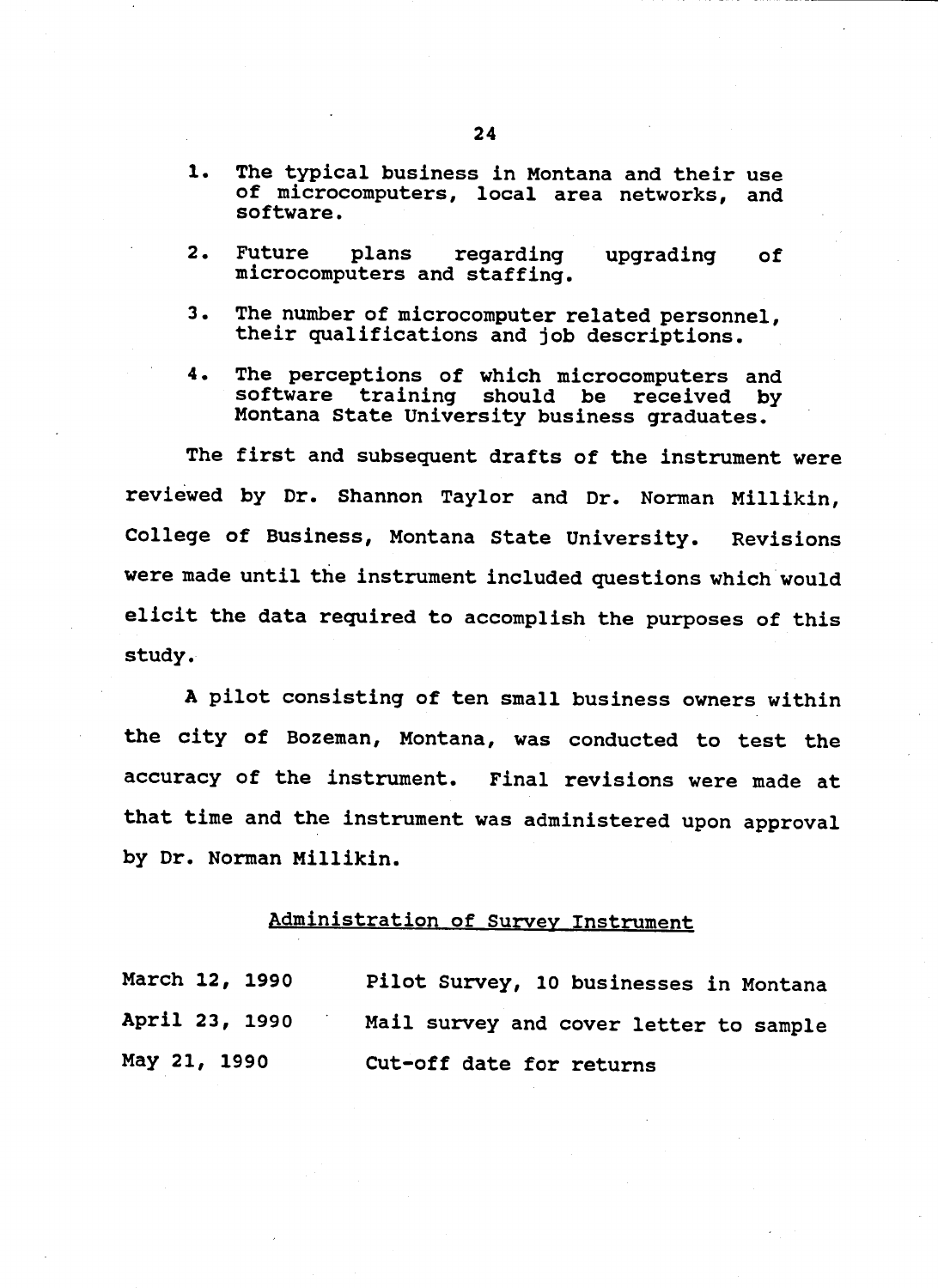## Analysis of Data

Data were collected by administering the previously described survey instrument to businesses located in the State of Montana. These businesses were randomly selected from the U.S. West database containing all Montana businesses which have a telephone and a deliverable address. Of the 500 instruments that were selected, 144 were returned. Of those 137 were usable for the purposes of this study.

The SAS statistical program was used to analyze the raw data. Frequency, Means and Chi-Square methods of statistical analysis were used to analyze the findings of this study.

The questions in Chapter I were answered by utilizing the findings from the statistical analysis and research an<br>1980 - Andrea Brazil, prima politika internazionale della Carlo della Carlo della Carlo della Carlo della Car<br>1980 - Carlo della Carlo della Carlo della Carlo della Carlo della Carlo della Carlo della Carlo della Carlo conducted.

and the second and the policy of the second conditions of the second construction of the

a de tempo de la construcción de la construcción de la construcción de la construcción de la tempo de la const<br>En 1930, el construcción de la construcción de la construcción de la construcción de la construcción de la con

机电线管 医胸膜下的 医血管下腺炎 网络阿尔巴尔 医骨折 医血管反射 医血管反射 医血管下腺

,我们的人们都会在这么大的时候,我们的人们也不会在这里的人们,我们的人们也不会在这里的时候,我们的

 $\label{eq:2.1} \frac{1}{\sqrt{2}}\int_{\mathbb{R}^{2}}\left|\frac{1}{\sqrt{2}}\left(\frac{1}{\sqrt{2}}\right)^{2}e^{-\frac{1}{2}\left(\frac{1}{\sqrt{2}}\right)}\right|^{2}e^{-\frac{1}{2}}\left(\frac{1}{\sqrt{2}}\right)^{2}e^{-\frac{1}{2}\left(\frac{1}{\sqrt{2}}\right)}\frac{1}{\sqrt{2}}e^{-\frac{1}{2}\left(\frac{1}{\sqrt{2}}\right)}\frac{1}{\sqrt{2}}e^{-\frac{1}{2}\left(\frac{1}{\sqrt{2}}\right)}\frac{1}{\sqrt{2}}e^{-\frac$ 

 $\label{eq:2.1} \mathcal{L}(\mathcal{L}^{\mathcal{A}}_{\mathcal{A}}(\mathcal{A})) = \mathcal{L}(\mathcal{L}^{\mathcal{A}}_{\mathcal{A}}(\mathcal{A})) = \mathcal{L}(\mathcal{L}^{\mathcal{A}}_{\mathcal{A}}(\mathcal{A})) = \mathcal{L}(\mathcal{L}^{\mathcal{A}}_{\mathcal{A}}(\mathcal{A})) = \mathcal{L}(\mathcal{L}^{\mathcal{A}}_{\mathcal{A}}(\mathcal{A})) = \mathcal{L}(\mathcal{L}^{\mathcal{A}}_{\mathcal{A}}(\mathcal{A})) = \mathcal{L}(\mathcal{L}^$ 

 $\label{eq:2.1} \mathcal{L}_{\mathcal{G}}\left(\mathbb{E}\left[\mathcal{L}_{\mathcal{G}}\right]\right) = \mathcal{L}_{\mathcal{G}}\left(\mathcal{L}_{\mathcal{G}}\right) = \mathcal{L}_{\mathcal{G}}\left(\mathcal{L}_{\mathcal{G}}\right) = \mathcal{L}_{\mathcal{G}}\left(\mathcal{L}_{\mathcal{G}}\right) = \mathcal{L}_{\mathcal{G}}\left(\mathcal{L}_{\mathcal{G}}\right) = \mathcal{L}_{\mathcal{G}}\left(\mathcal{L}_{\mathcal{G}}\right) = \mathcal{L}_{\mathcal{G}}\left(\mathcal{L}_{\math$ 

 $25 -$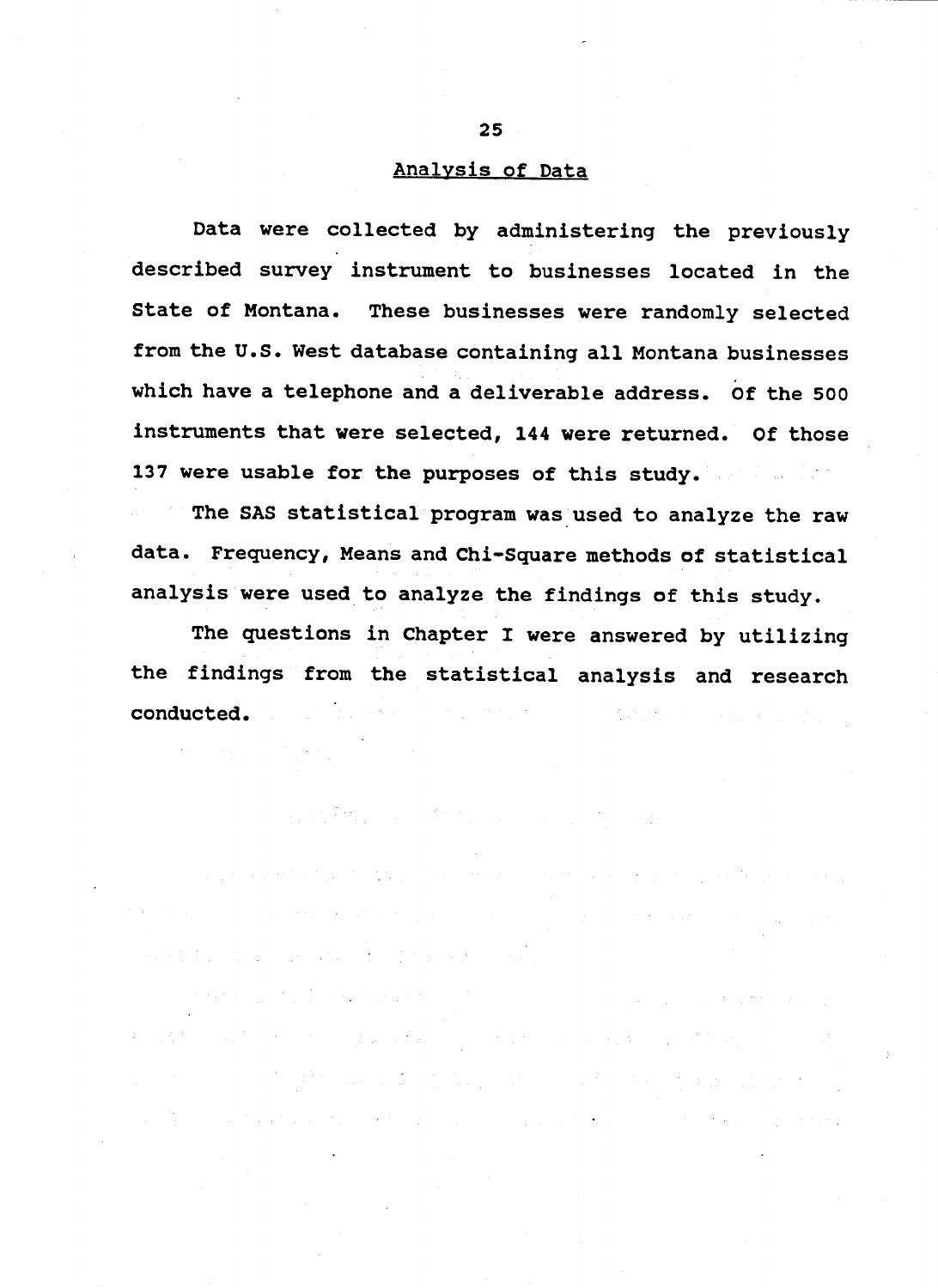#### CHAPTER IV

## PRESENTATION OF DATA

## Introduction

This chapter presents graphical and statistical analyses of the questionnaire results. The chapter is divided into seven sections, presenting the following information:

| Section 1 | Microcomputer Hardware          |
|-----------|---------------------------------|
| Section 2 | Local Area Networks and Modems  |
| Section 3 | Software and External Databases |
| Section 4 | Computer Investment Strategies  |
| Section 5 | Information Systems Personnel   |
| Section 6 | <b>Education Needs</b>          |
| Section 7 | <b>Business Demographics</b>    |

Differences among proportions were tested using a chisquare procedure.

## Section 1: Microcomputer Hardware

This section provides data concerning how many Montana businesses used microcomputers, the brands they used, and whether they owned or leased them.

Figure 1 illustrates that of the 137 respondents, 87 (64%) used microcomputers in their businesses. There were 47 (35%) who didn't and 2 (1%) who didn't know whether they used microcomputers or not. This table demonstrates that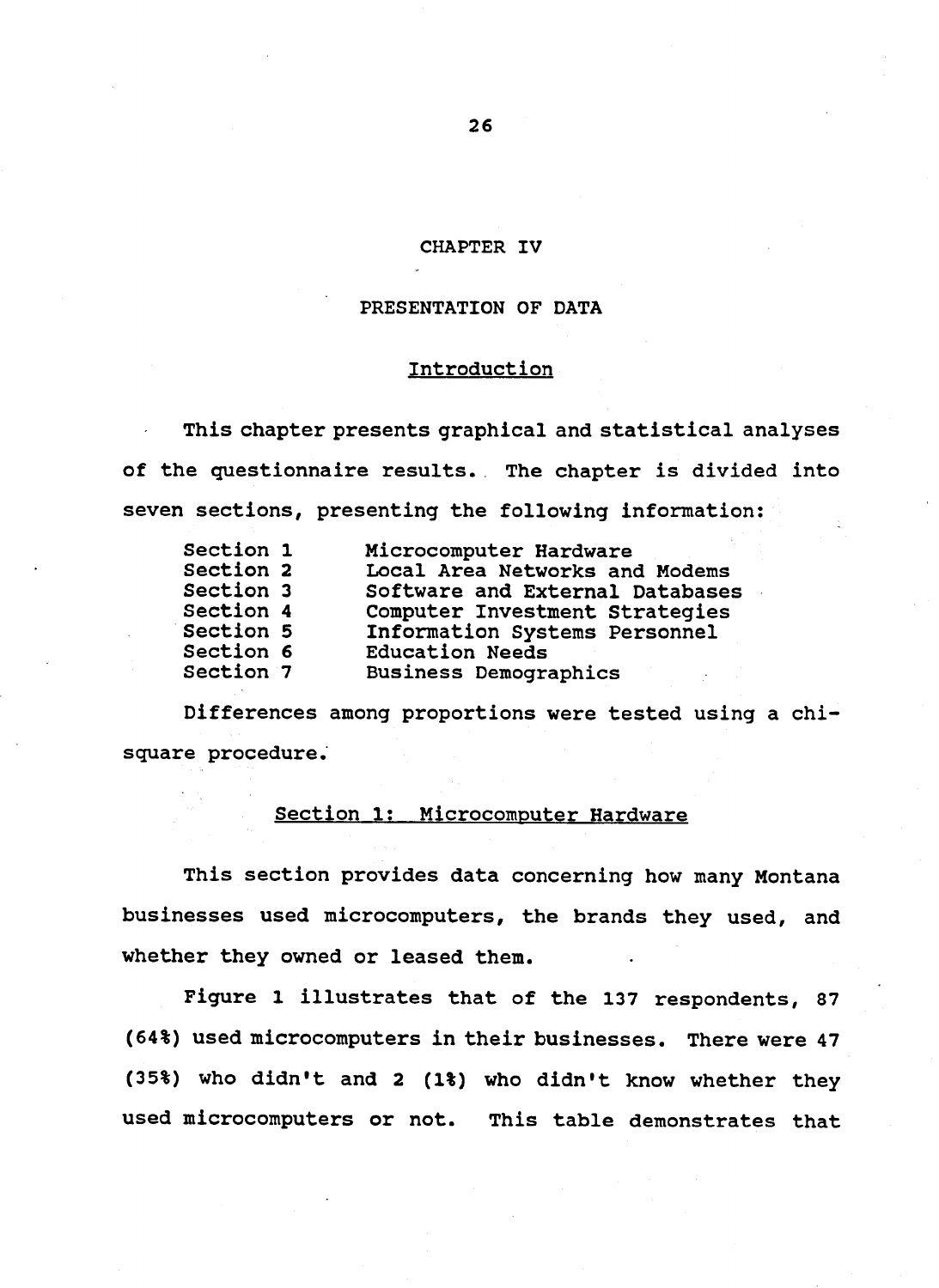# **Computer Usage By Montana Businesses**

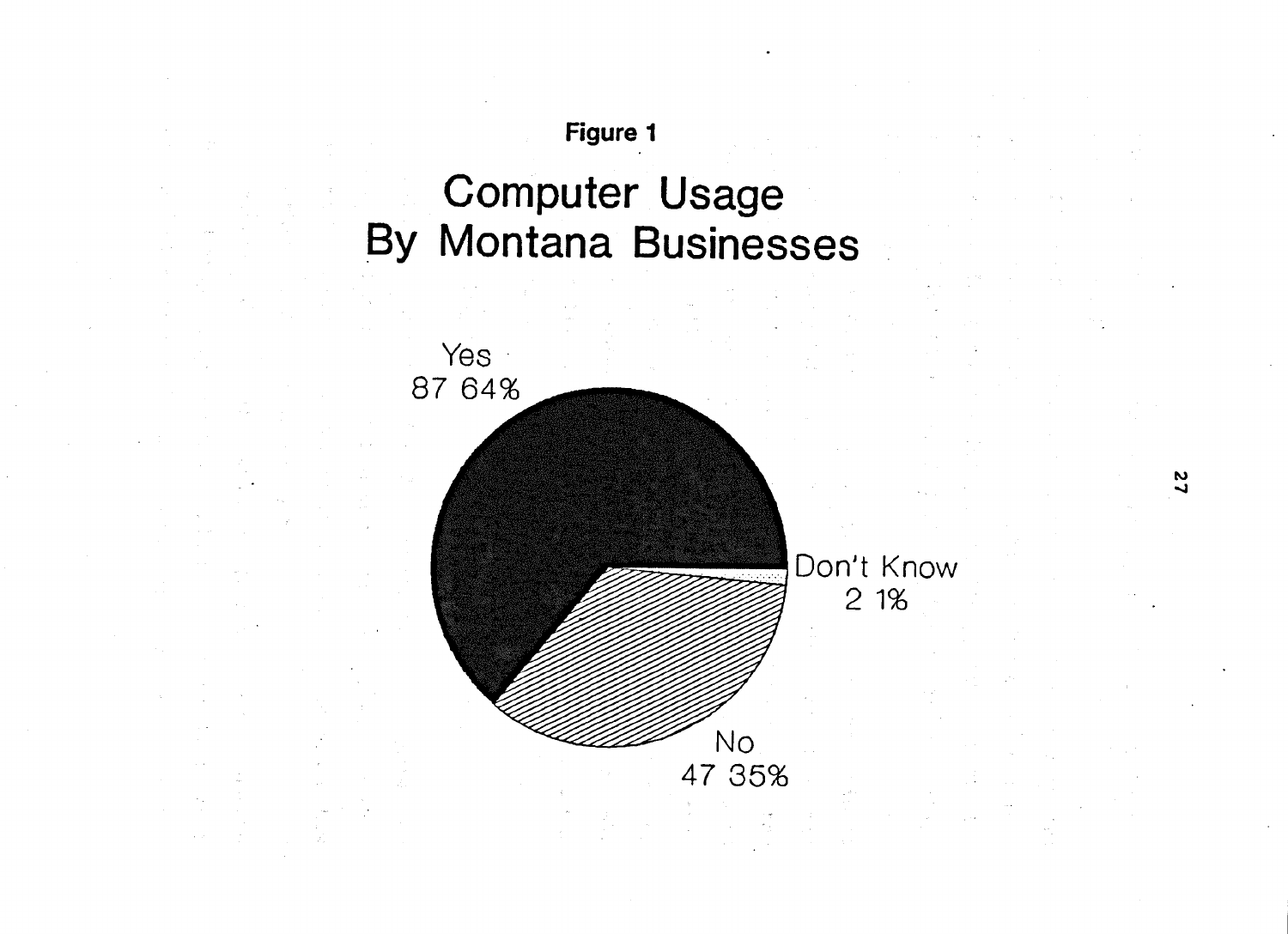microcomputers have become a fairly standard tool in the business community.

Figure 2 shows the most common brands of microcomputers used by Montana businesses. Ranking order of categories, they were: IBM (or compatible) PC/XT (40%), Other (21%), IBM (or compatible) AT (17%), IBM PS/2 (7%), Macintosh (10%), Apple  $(5)$ .

Figure 3 compares the usage of IBM and compatibles versus non-compatibles. The categories of **IBM** and compatibles PCs/XTs, ATs and PS/2s were added to compile the total IBM and compatibles used by respondents who used computers. All other categories were added as noncompatibles. Of the 123 microcomputers used, IBM and compatibles accounted for 64% while non-compatibles were 36%.

Figure 4 illustrates that 95% of those respondents who used computers owned rather than leased them.

#### Section 2: Local Area Networks and Modems

This section provides data concerning the number of businesses that had a local area network (LAN), whether they used modems to communicate with other microcomputers, and how those that had a LAN were using them.

Figure 5 demonstrates that 18% (15) of the respondents who owned computers had a LAN. This finding shows that about one of five companies used local area networks. This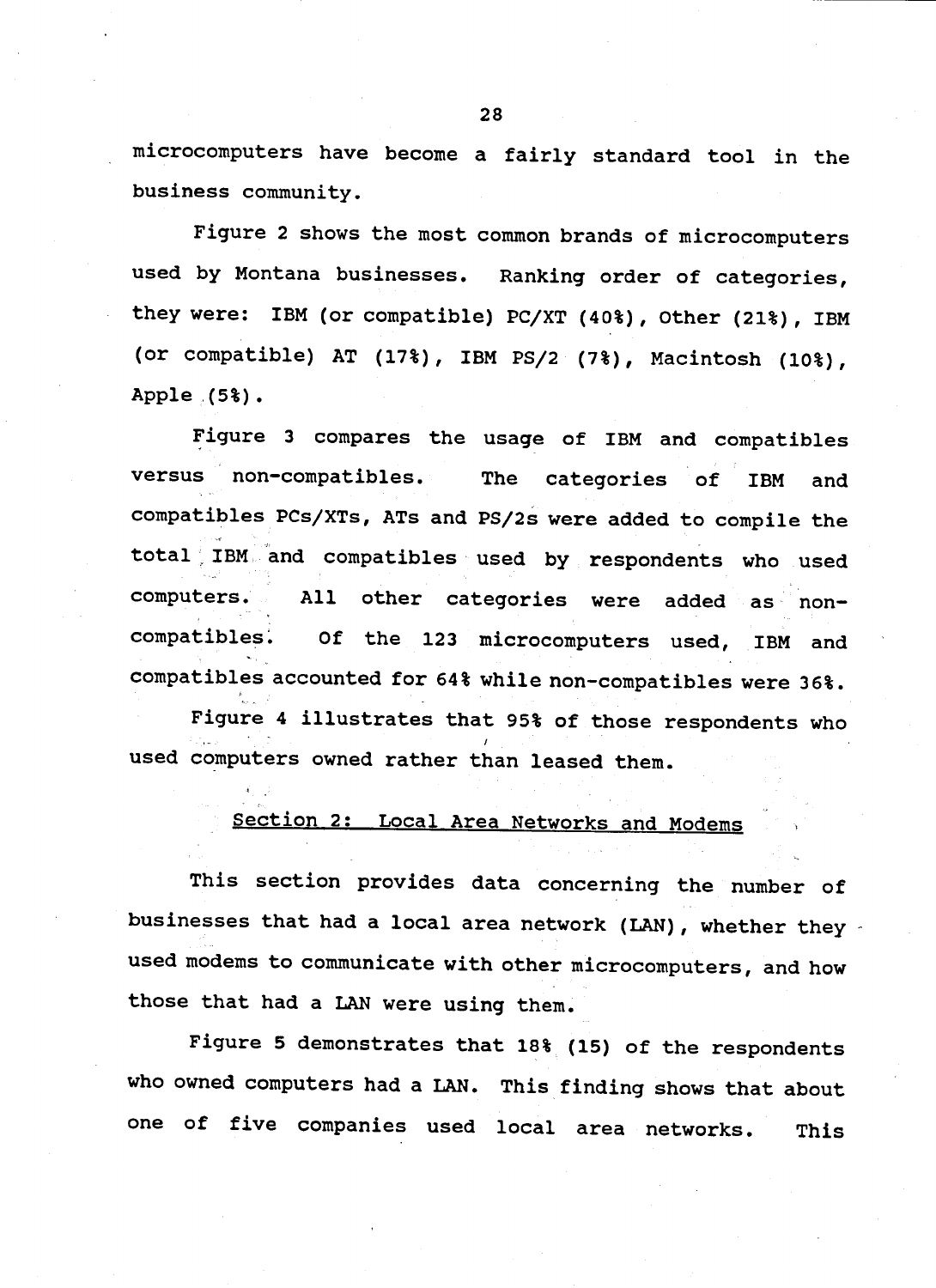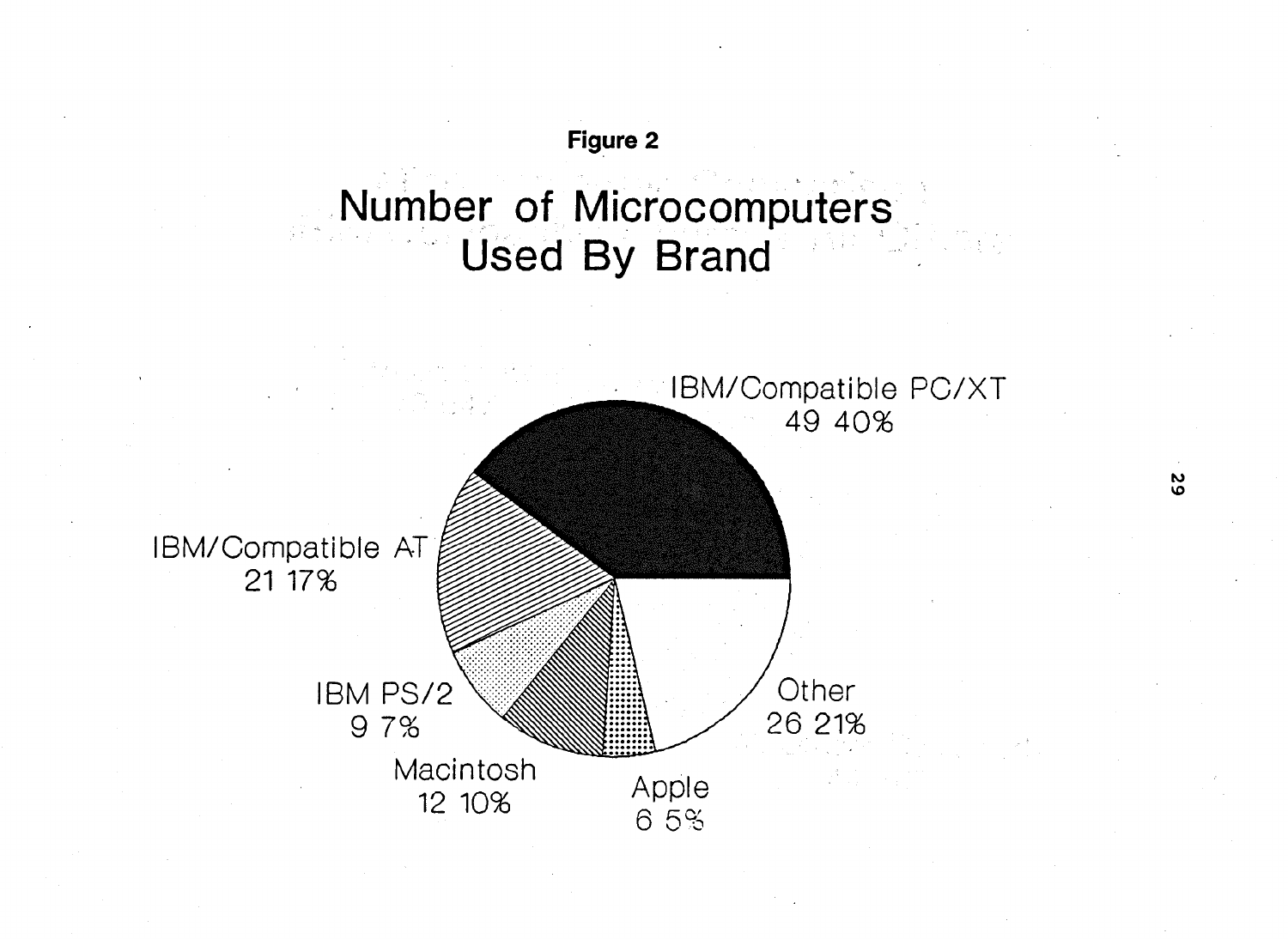

ပိ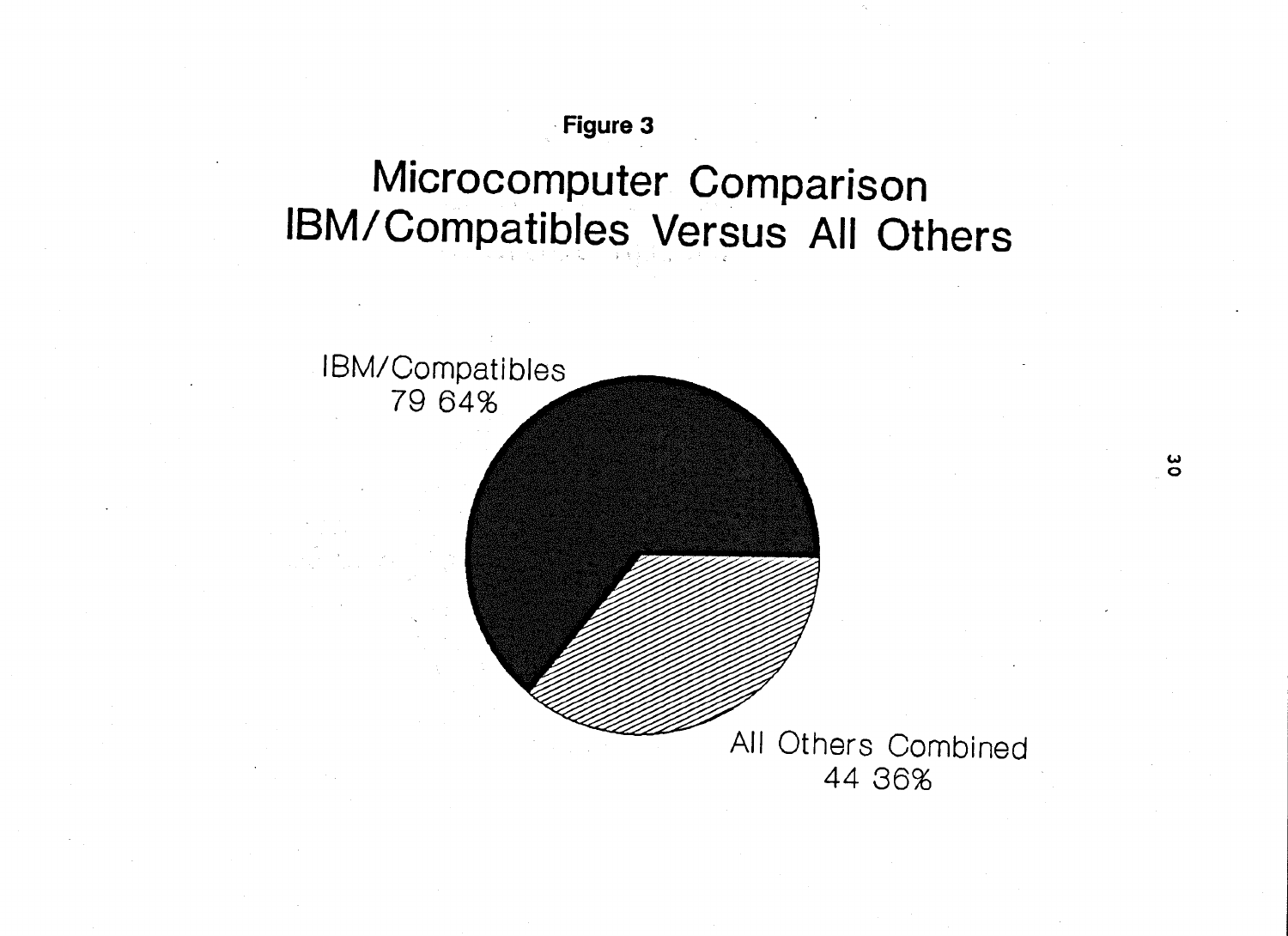### Own or Lease  $\mathcal{L}^{(1)}$ Microcomputer



 $\mathbb{R}^{2\times 2}$  .  $\mathbb{R}^2$ 

s en

 $\frac{2}{1}$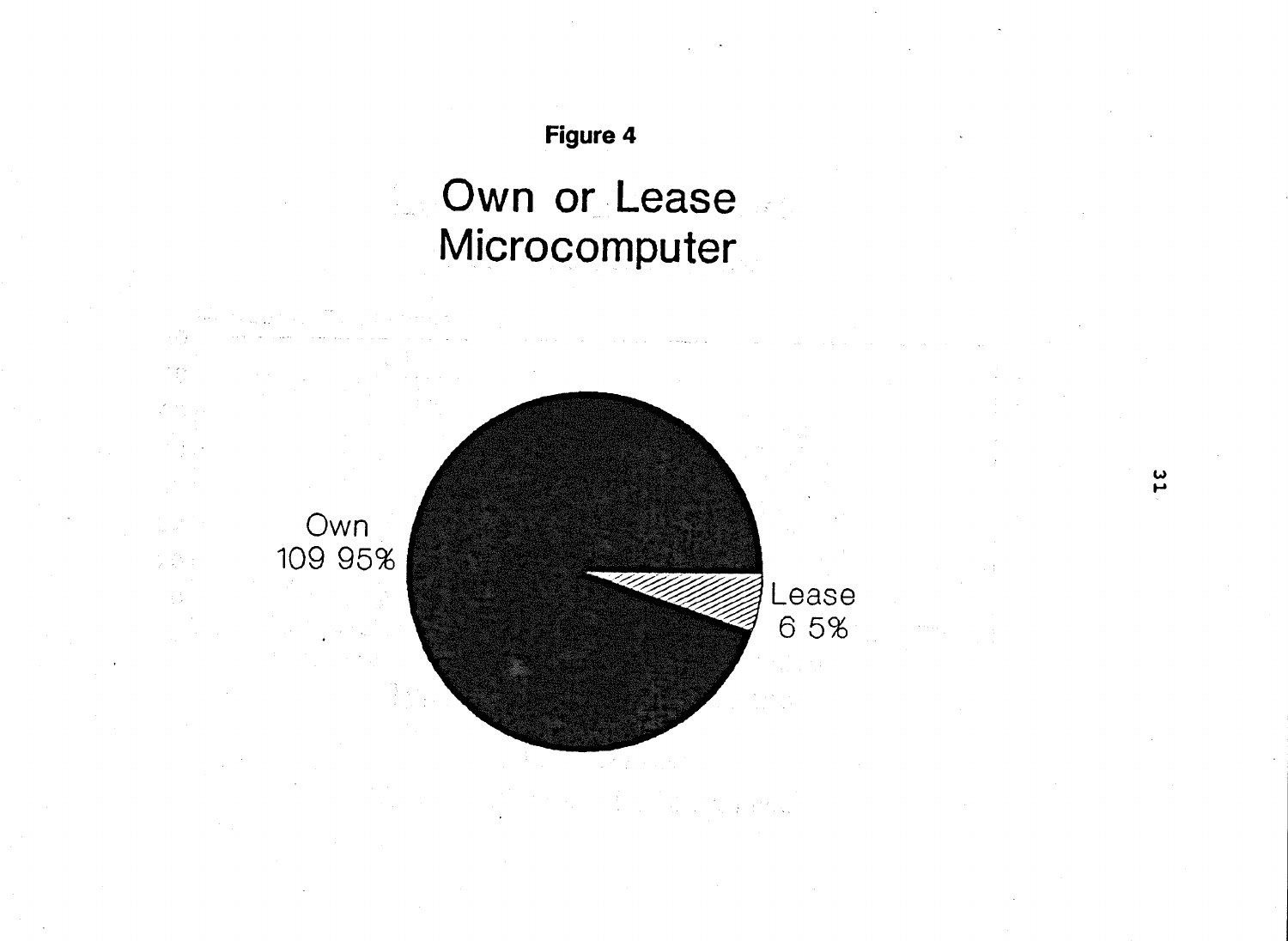## **Local Area Network** and Modem Use



 $\frac{2}{2}$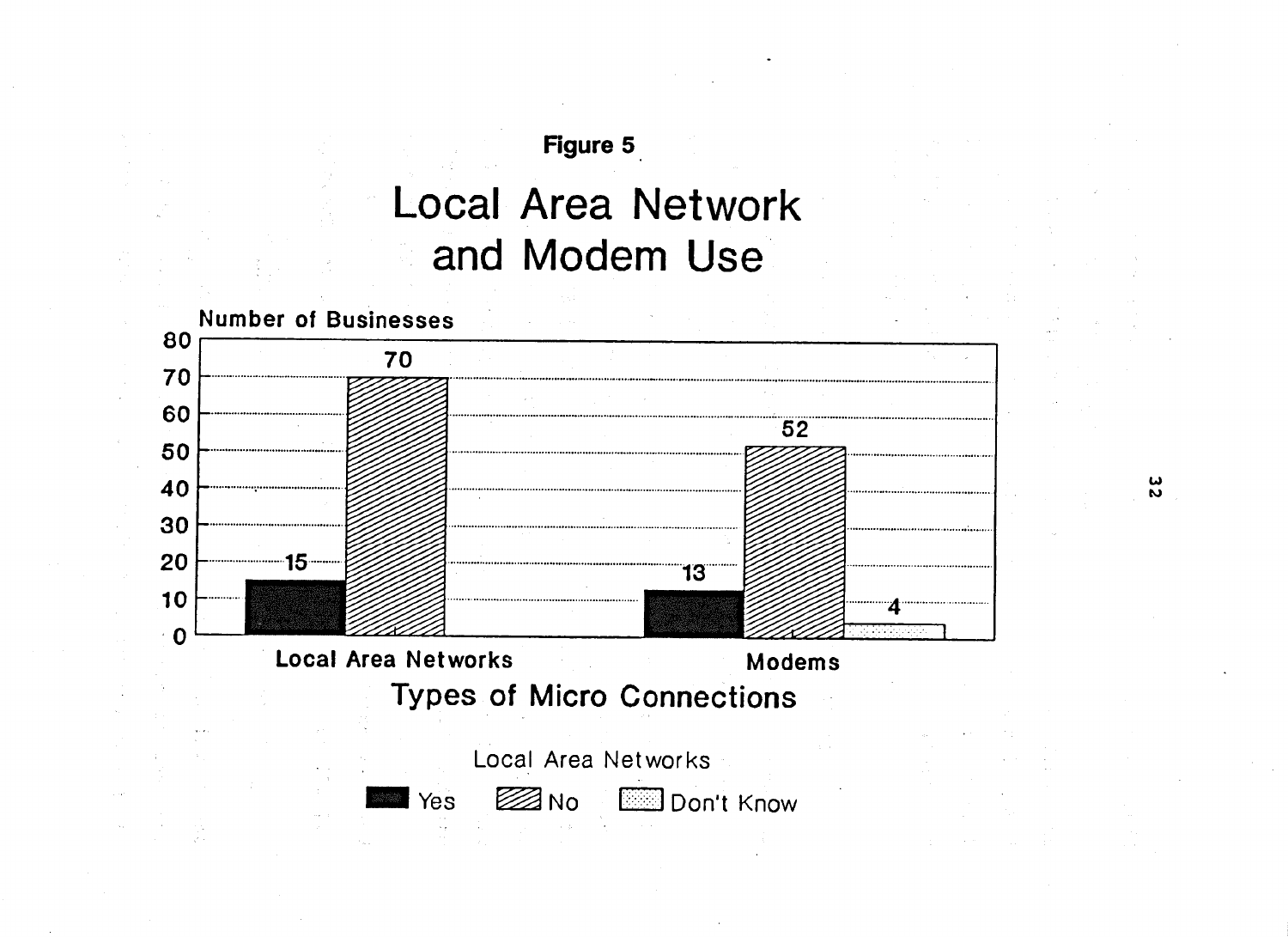figure also shows that of those respondents who owned microcomputers 19% (13) used modems.

Figure 6 illustrates that, of the respondents (18%) who used computers and had LANs, the manner they were being used in order of prevalence was: Database (27%), electronic mail (24%), peripheral devices (20%), software sharing (18%), and other uses (11%).

#### Section 3: Software and External Databases

This section identifies the use of various types of software packages by respondents who used microcomputers in their businesses.

Figure 7 illustrates the use of software packages by respondents who used microcomputers. In order of prevalence, they were: 72 (27%) word processing, 54 (21%) spreadsheet, 51 (19%) accounting, 49 (18%) database, 28 (10%) graphics, and 15 (5%) desktop publishing software. Included in this figure are those respondents who planned to install software on their systems.

Figure 8 presents data concerning respondents who used external databases 13 (17%) and those who didn't 65 (85%).

#### Section 4: Computer Investment Strategies

This section addresses the average computer investment of respondents who used computers in their businesses, whether those respondents perceived their investment to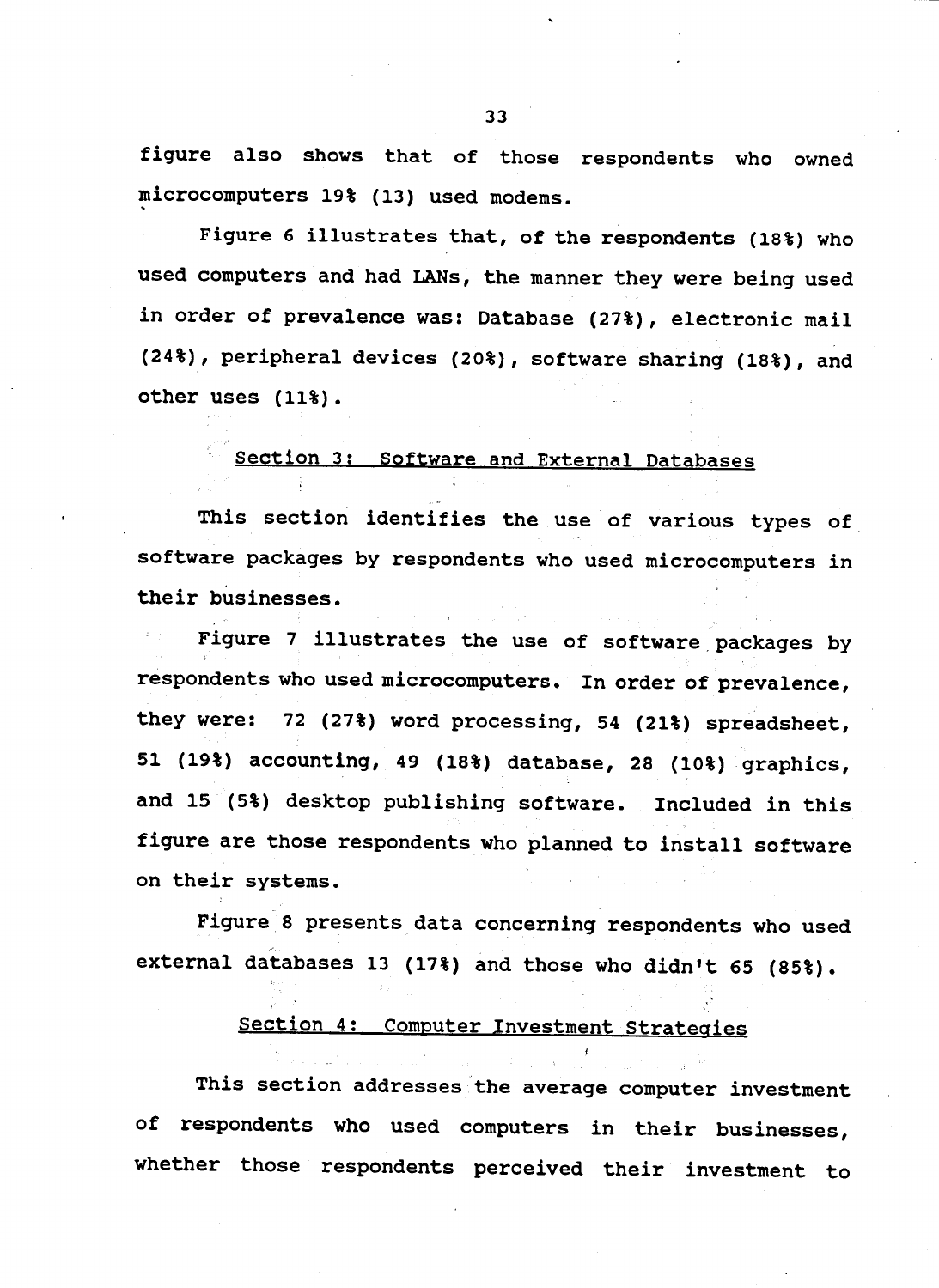#### Local Area Network Usage  $\frac{\partial \mathbf{w}}{\partial \mathbf{w}}$



ှ<br>4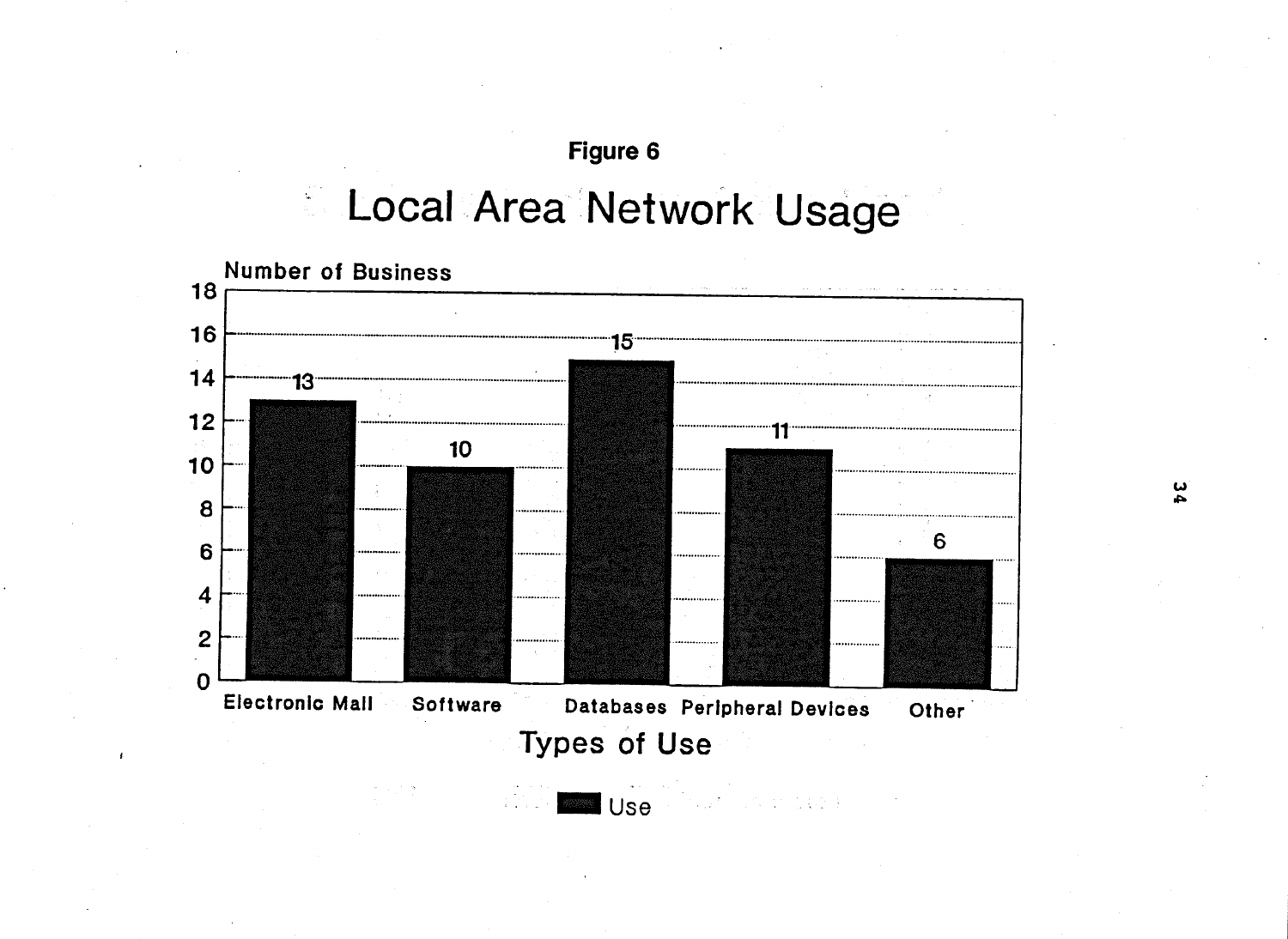## Software Packages Being Used

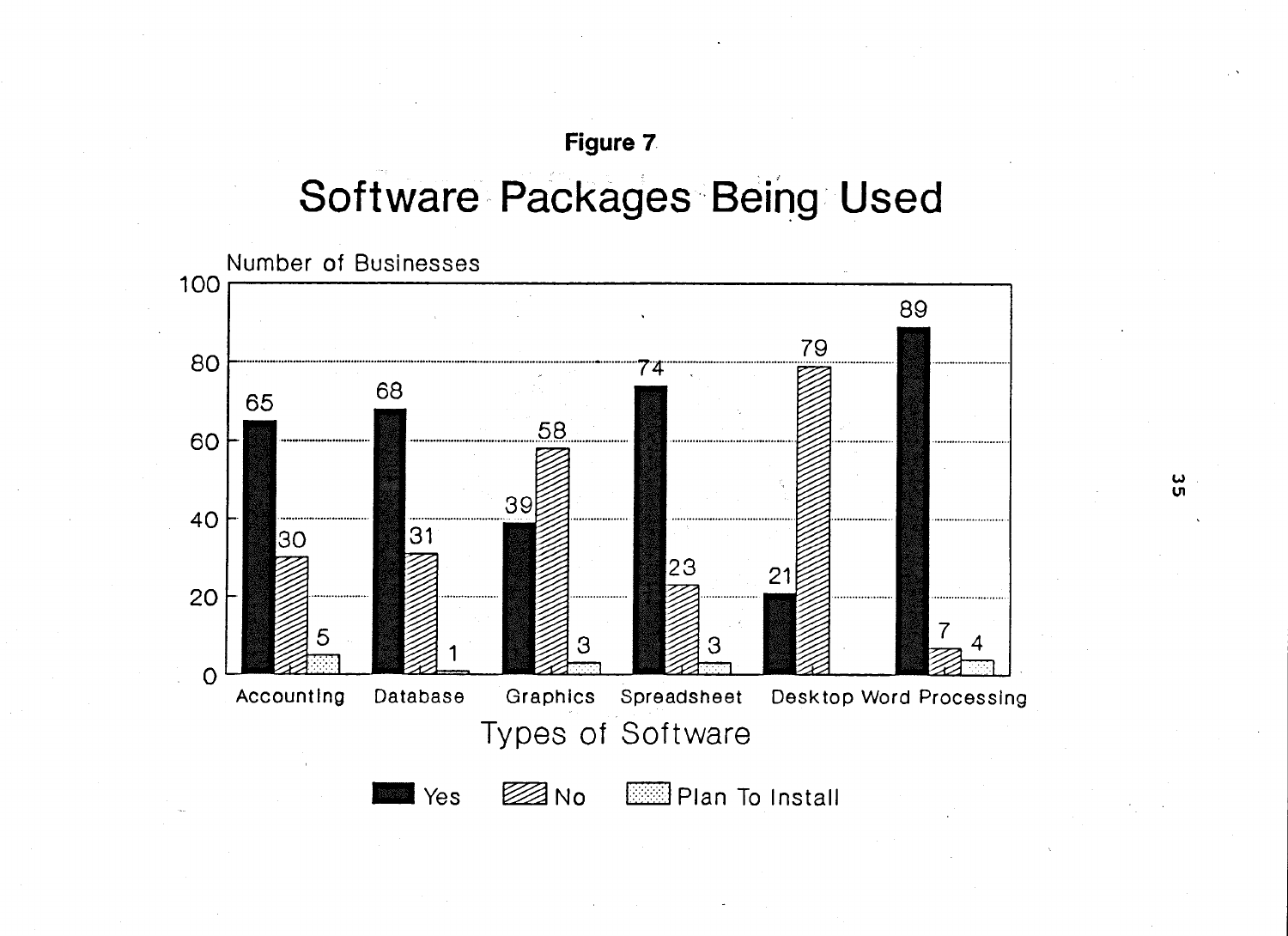# Figure 8 External Database Usage



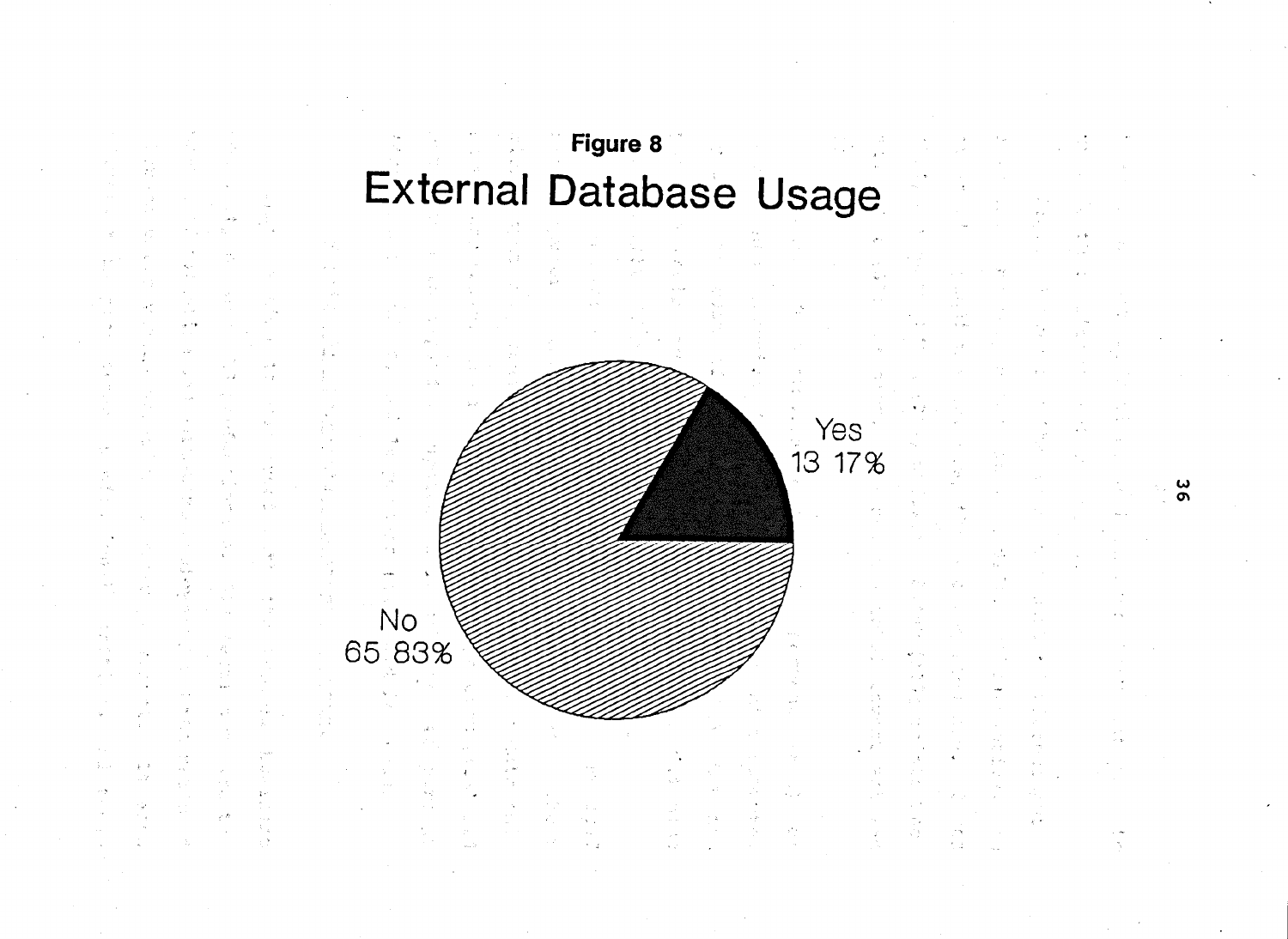have been cost effective, and whether they intended to upgrade their microcomputer systems.

Figure 9 presents the average amount of microcomputer investment by respondents in four different categories. In order of expenditure amounts, those categories are: \$9805 (53%) hardware, \$4382 (26%) software, \$3190 (11%) maintenance and \$1121 (3%) training. The average total investment was \$18,498.

Figure 10 demonstrates that 84 percent (84%) of respondents perceive their investment in microcomputer systems as cost effective, seven percent (7%) did not perceive their investment to be cost effective, and nine percent (9%) didn't know if it was cost effective.

Figure 11 shows whether those respondents who used microcomputers intended to. expand or update their microcomputer systems within twelve months of the date this survey was taken. The results were that 46 percent (46%) did not intend to expand or update their systems, 40 percent (40%) did intend to, and 14 percent (14%) did not know.

#### Section 5: Information Systems Personnel

This section is concerned with the Montana business community's use of IS professionals. The section covers the number of full-time and part-time employees, and the ratio of microcomputer versus non-microcomputer personnel. It also addresses IS predominant professional positions and those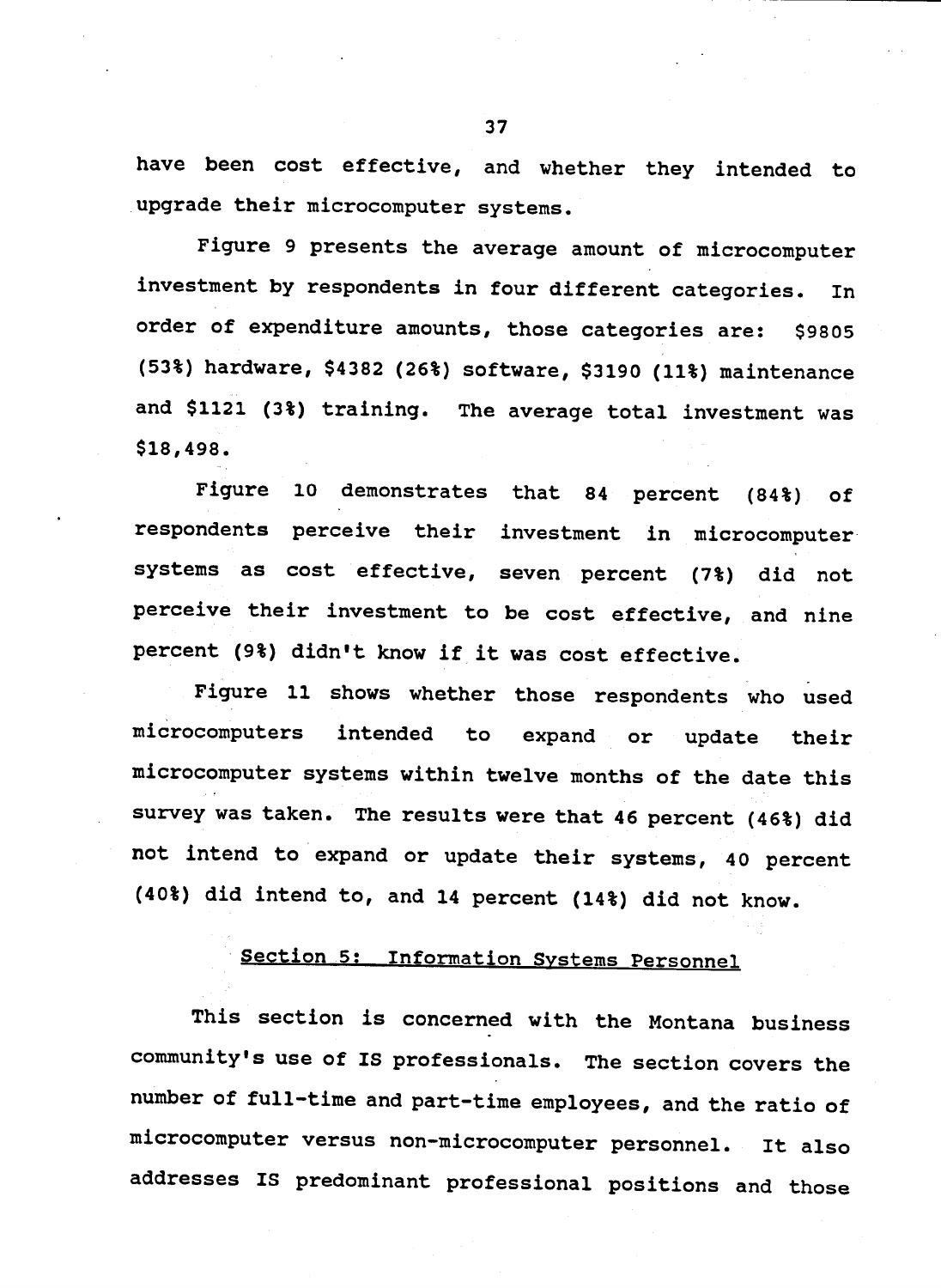## Figure 9 Average Microcomputer Investment



 $\frac{2}{8}$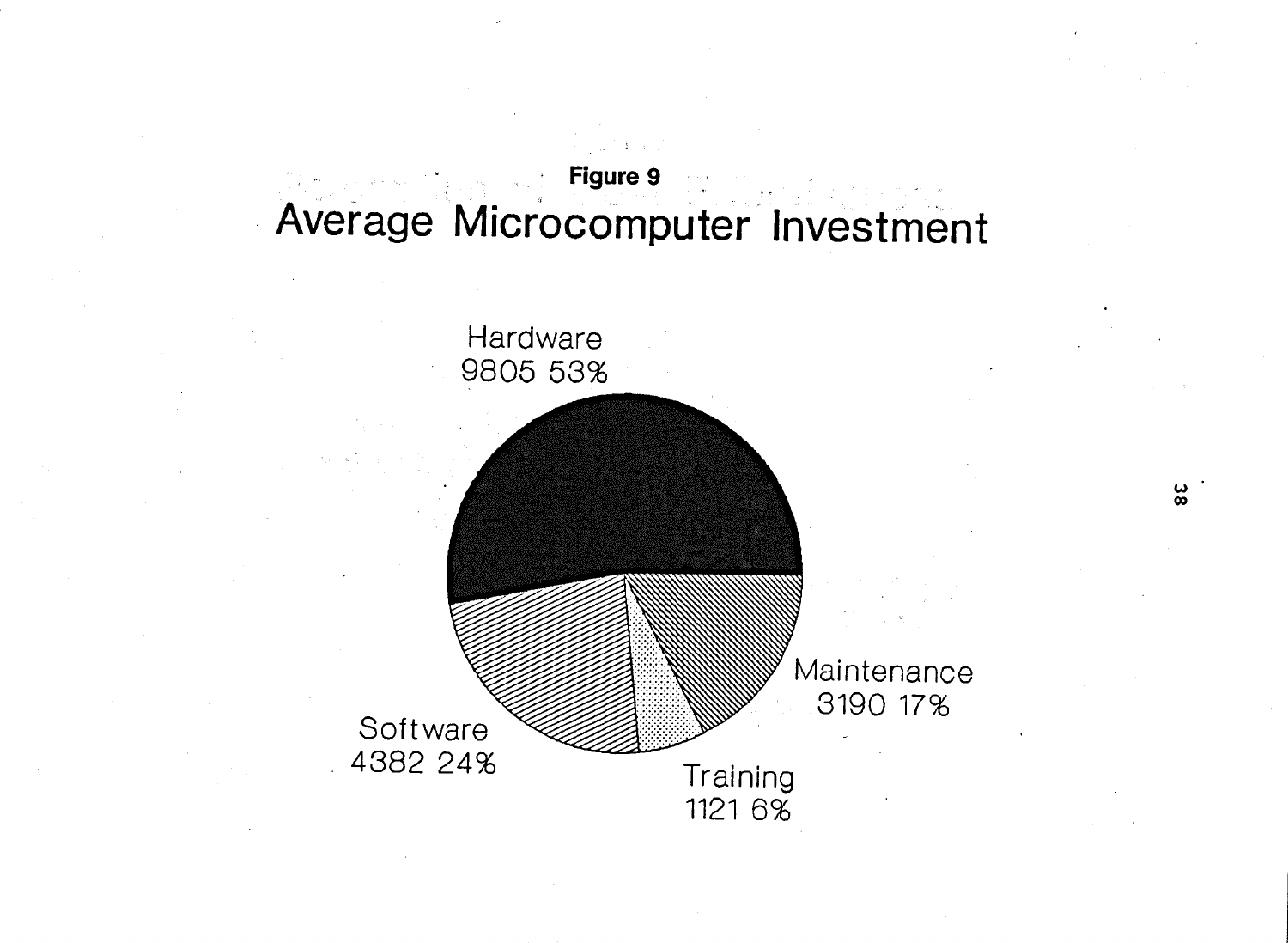## Figure 10 Perception of Cost Effectiveness

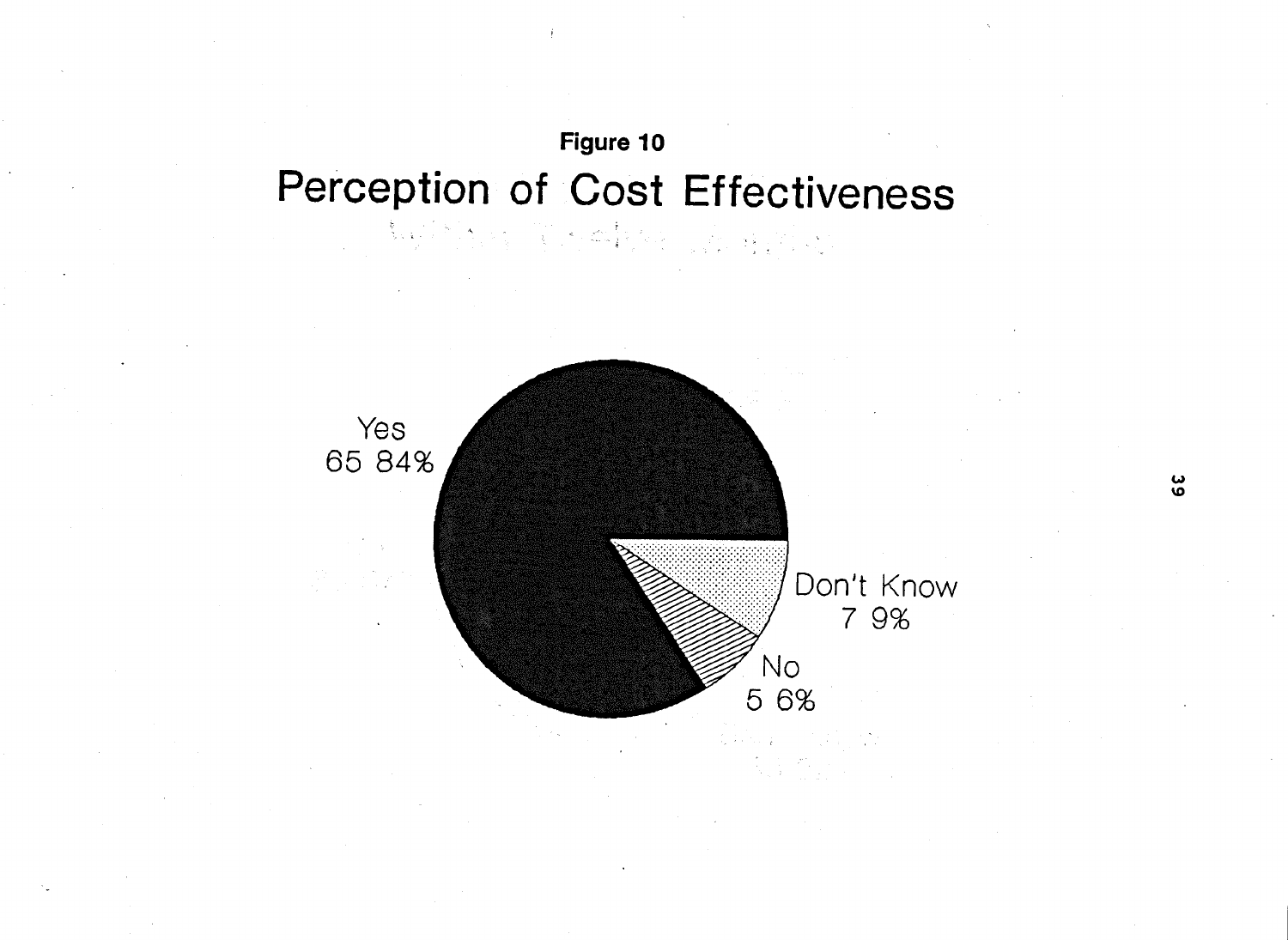## Figure 11 Intent to Update or Expand Within Twelve Months



 $\ddot{\bullet}$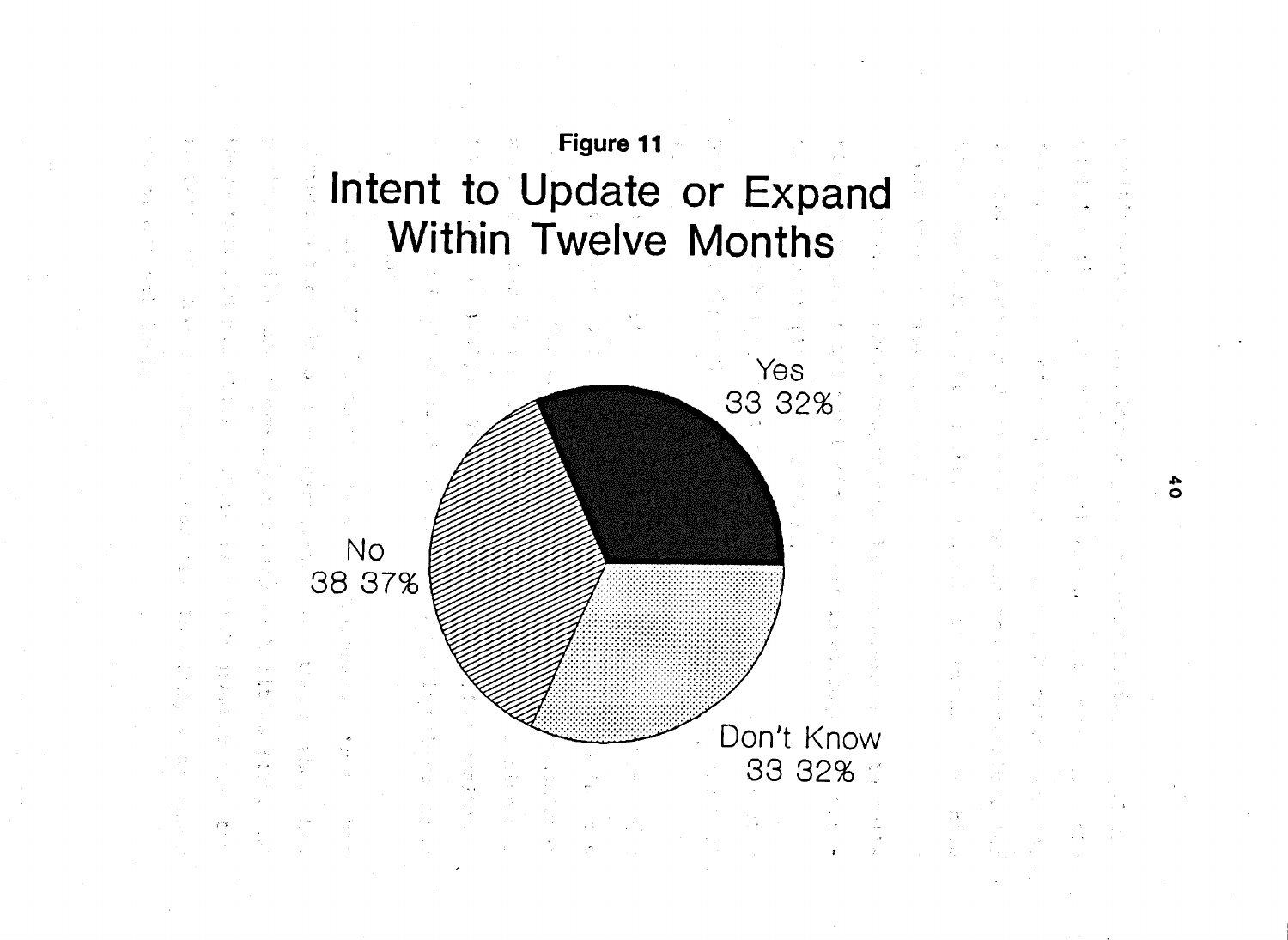positions with some microcomputer responsibilities, and the qualifications of these positions. It presents the recommended ratio of business courses for IS professionals, identifies whether there are written job descriptions for these positions, and whether respondents intended to hire additional IS professionals.

Figure 12 shows respondents had an average of 10 fulltime employees (62%) per business, and an average of 6 parttime personnel (38%) per business.

Figure 13 compares the businesses that had microcomputer personnel (62%) with those having no microcomputer personnel  $(38<sup>2</sup>)$ .

Fiqure  $14$ splits those businesses that had microcomputers into two categories. They were businesses that microcomputer personnel with had predominant microcomputer responsibilities (11%) and those businesses that did not (89%). There are relatively few positions available in Montana for IS professionals seeking these types of positions.

divides Fiqure  $15<sub>2</sub>$ those businesses that had microcomputers into the categories of those that had positions with some microcomputer responsibilities (47%) and those that did not (53%). There is a much greater need for individuals who are able to use the IS along with other organizational duties.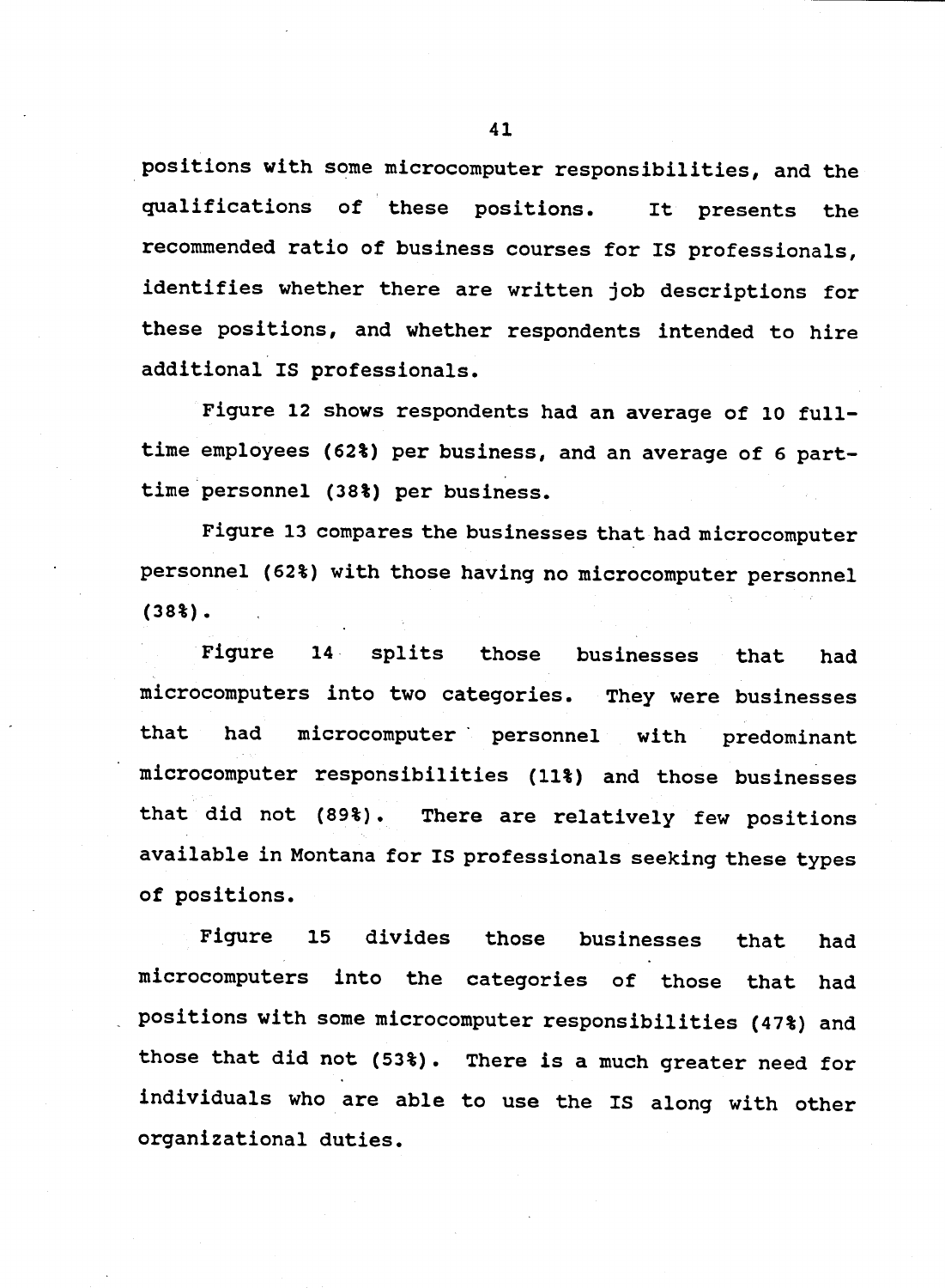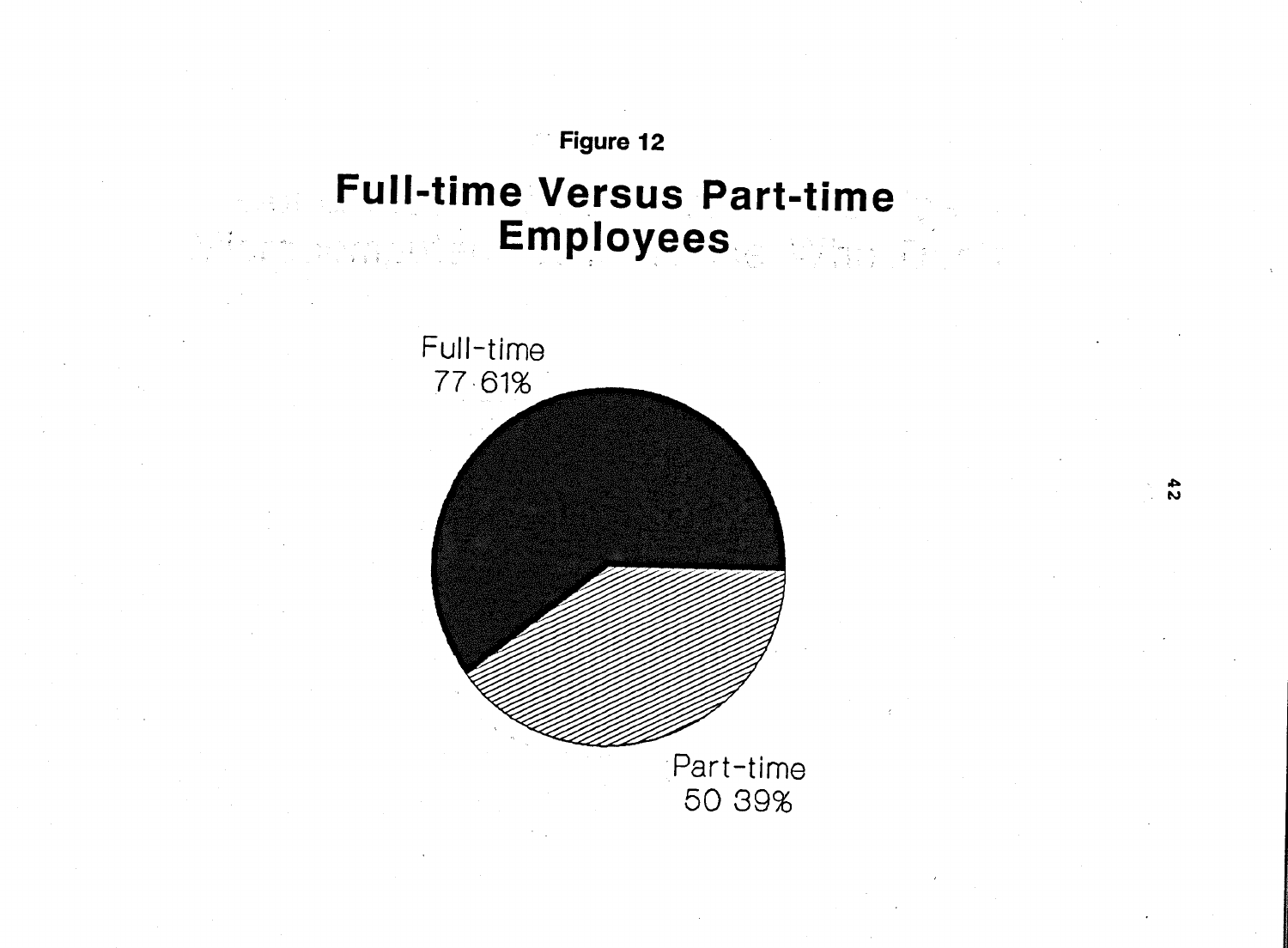## Comparison of Personnel Who Use Microcomputers With Those Who Don't